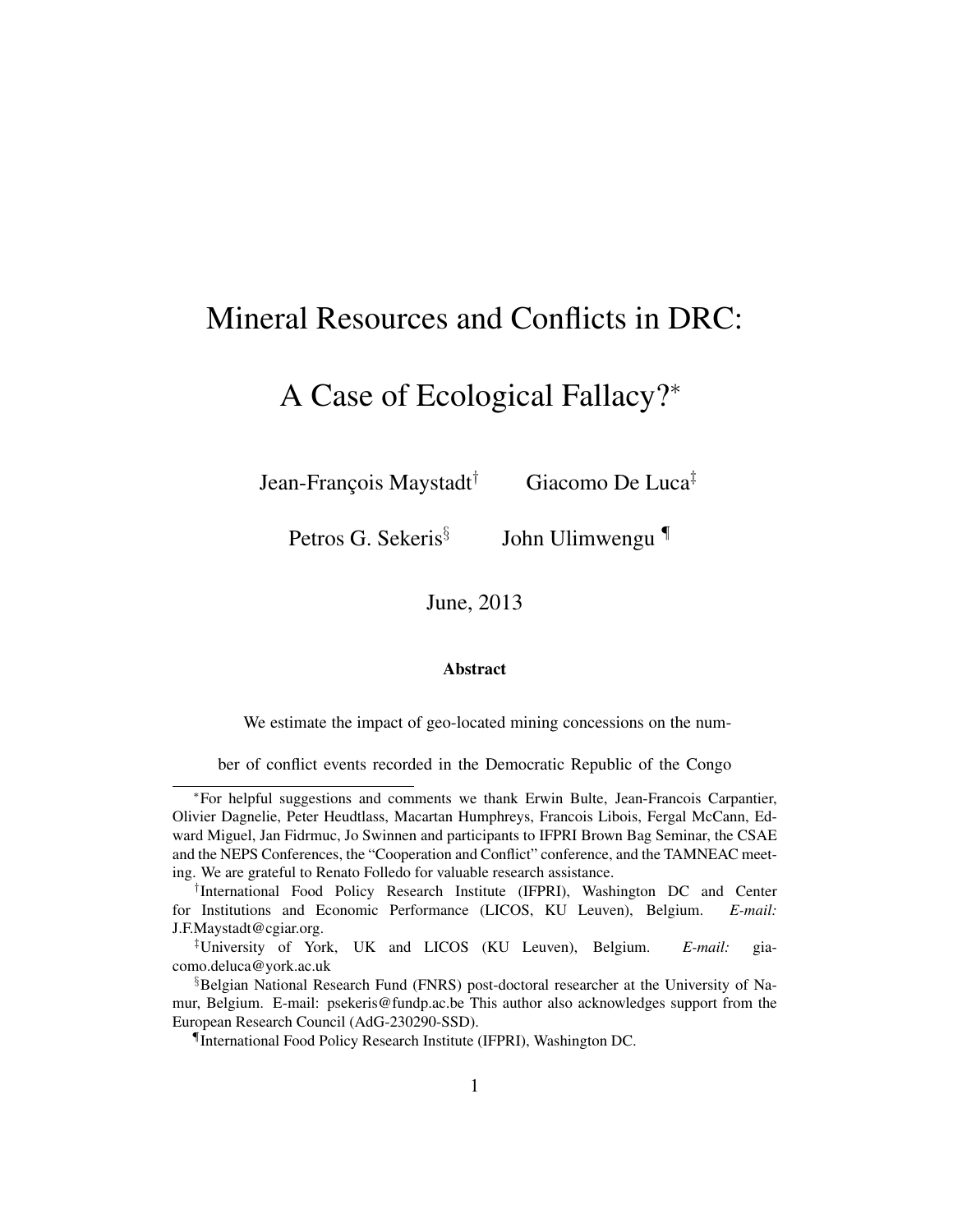between 1997 and 2007. Instrumenting the variable of interest with historical concessions interacted with changes in international prices of minerals, we unveil an *ecological fallacy*: Whereas concessions have no effect on the number of conflicts at the territory level (lowest administrative unit), they do foster violence at the district level (higher administrative unit). We develop and validate empirically a theoretical model where the incentives of armed groups to exploit and protect mineral resources explain our empirical findings.

Keywords: Conflict, Natural Resources, Democratic Republic of the Congo JEL Classification: Q34, O13, Q32, N57

### 1 Introduction

Over the last three decades a vast literature has developed around the concept of the *resource curse*. The resource curse broadly refers to the paradox that countries rich in nonrenewable natural resources tend to display poor economic performance.<sup>1</sup> Conflict plays a prominent role among the several channels proposed to explain this paradox: valuable minerals foster civil wars which negatively affect economic performance (World Bank 2011). Yet, despite the large body of literature addressing the nexus, the evidence re-

<sup>&</sup>lt;sup>1</sup>Recent contributions to the resource curse literature include Haber and Menaldo (2011), Bruckner, Ciccone and Tesei (2012), Wacziarg (2012).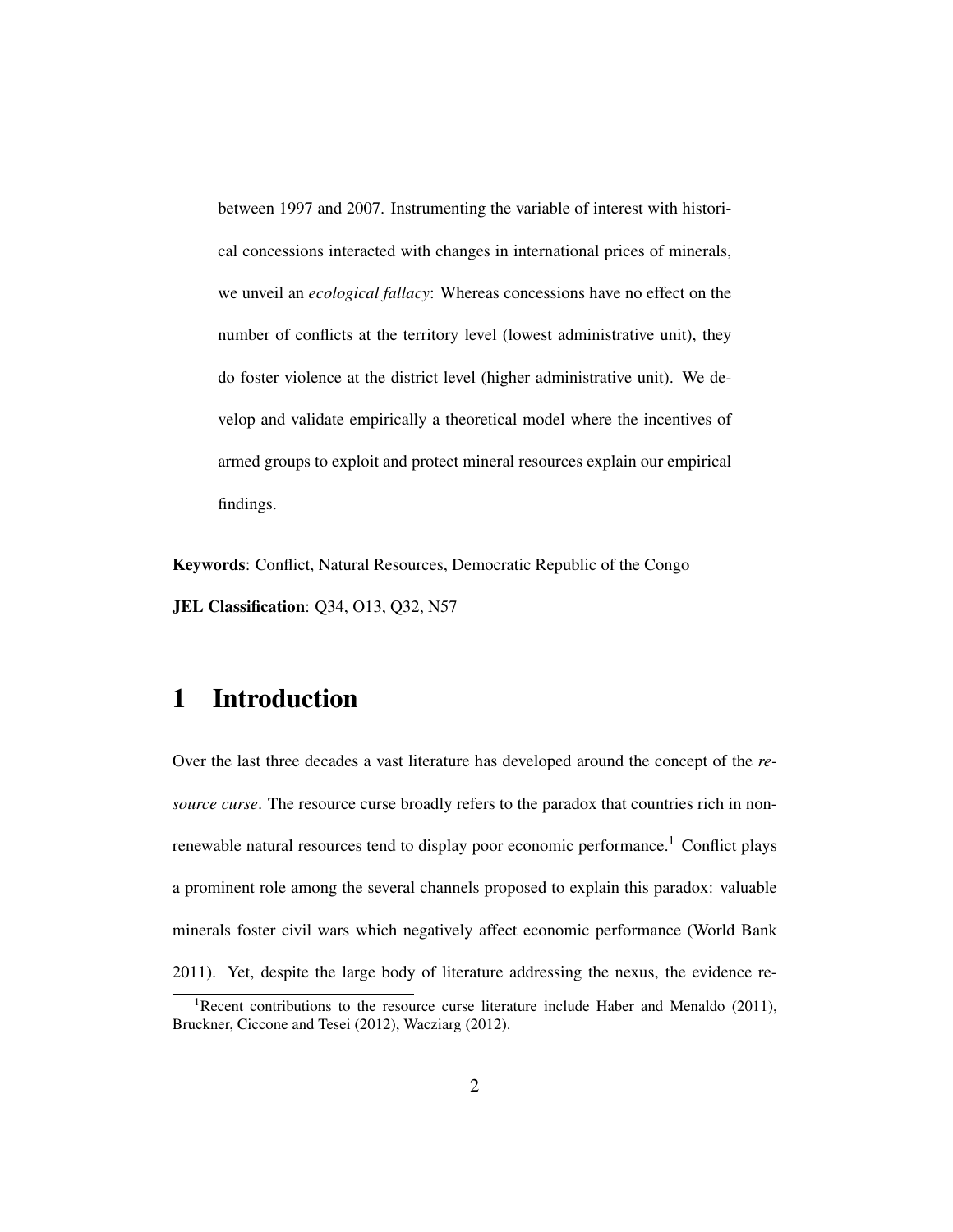mains mixed (Blattman and Miguel 2010, Van der Ploeg 2011). Collier and Hoeffler (2004) show that countries with larger shares of primary commodity exports are more likely to experience civil wars. However, several shortcomings of Collier and Hoeffler's (2004) study have been highlighted. First, primary commodities are not homogeneous. As underlined by specialists of the field, there is an urge to categorize the various types of natural resources into diffuse resources such as agricultural production, and point resources such as mineral resources (Le Billon 2001, Wick and Bulte 2006), with the latter being seen as more conflictive (Ross 2004). On theoretical grounds, point resources - as opposed to diffuse resources - attract violent entrepreneurs that compete for the control of the rents (Mehlum et al. 2002). Recognizing the specificities of mineral resources, a series of papers have sought to identify the specific effect of mineral resources on civil conflicts. The initial evidence based on cross-country analyses pointed at the undisputable role played by mineral resources in both igniting and sustaining civil conflicts (Lujala et al. 2005, Ross 2006, 2012, Lujala 2010).

Second, the relationship between mineral resources and conflict is potentially endogenous. For instance, mineral resource dependence may be a direct consequence of actual or expected civil war (Brunnschweiler and Bulte 2008, 2009). The confounding role of institutions is another source of endogeneity. Fearon and Laitin (2003) and Fearon (2005) emphasize the role of oil revenues in weakening state capacity. More recently, Besley and Persson (2010) formalize this argument by proposing a model of endogenous state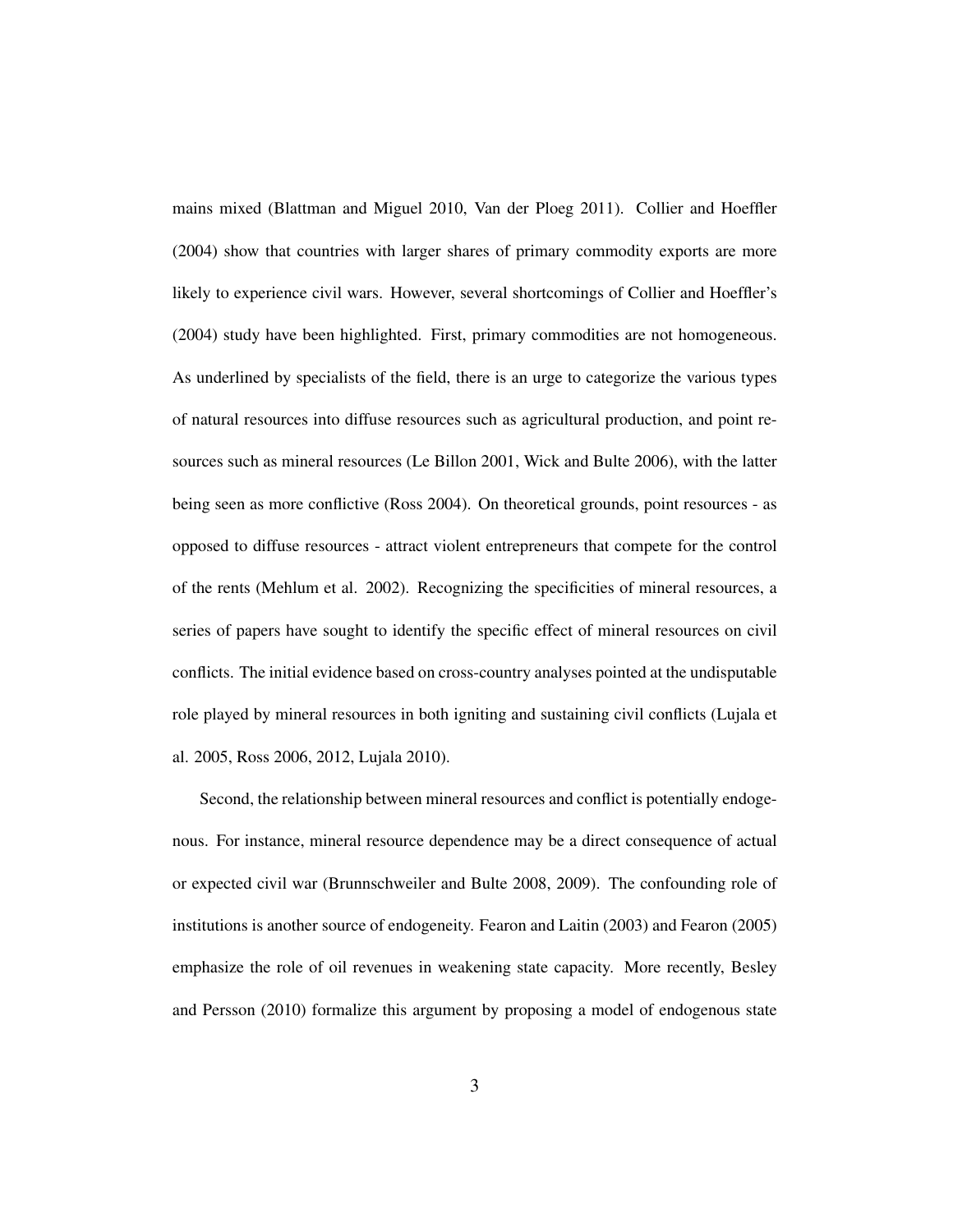capacity formation. They show that natural resource-rich countries will under-invest in state capacity formation, and will therefore be more prone to experiencing civil conflicts.

Third, the cross-country nature of the early contributions to this debate fails to capture the effects of within-country uneven distribution of resources. Cross-country analyses also fail to account for unobserved heterogeneity. For instance, Cotet and Tsui (2013) show that oil does not affect civil war in a cross country estimation, once controlling for country fixed effects. More recent studies adopted a micro-founded approach by exploiting within country variations. By working with sub-national units of analysis, researchers can draw more accurate causal inference. Buhaug and Rod (2006), Angrist and Kugler (2008), and Dube and Vargas (2013) all identify a positive effect of the presence of natural resources on the occurrence of conflict events. Using geo-referenced data at the 100 square kilometer grid, Buhaug and Rod (2006) find a positive effect of oil and diamonds presence on the likelihood of civil conflict. Both Angrist and Kugler (2008) and Dube and Vargas (2013) study the impact of exogenous commodity-price shocks on the level of violence in Colombia. The former show that positive price shocks on cocaine increased violence at the department level, while the latter show that at the municipality level the effect of oil and coffee prices increases have, respectively, a positive and negative effect on the number of violent events.

Findings from a recent study by Ziemke (2008) on the civil conflict in Angola suggests that mineral resources could work as a catalyst for peace, thus casting doubts upon the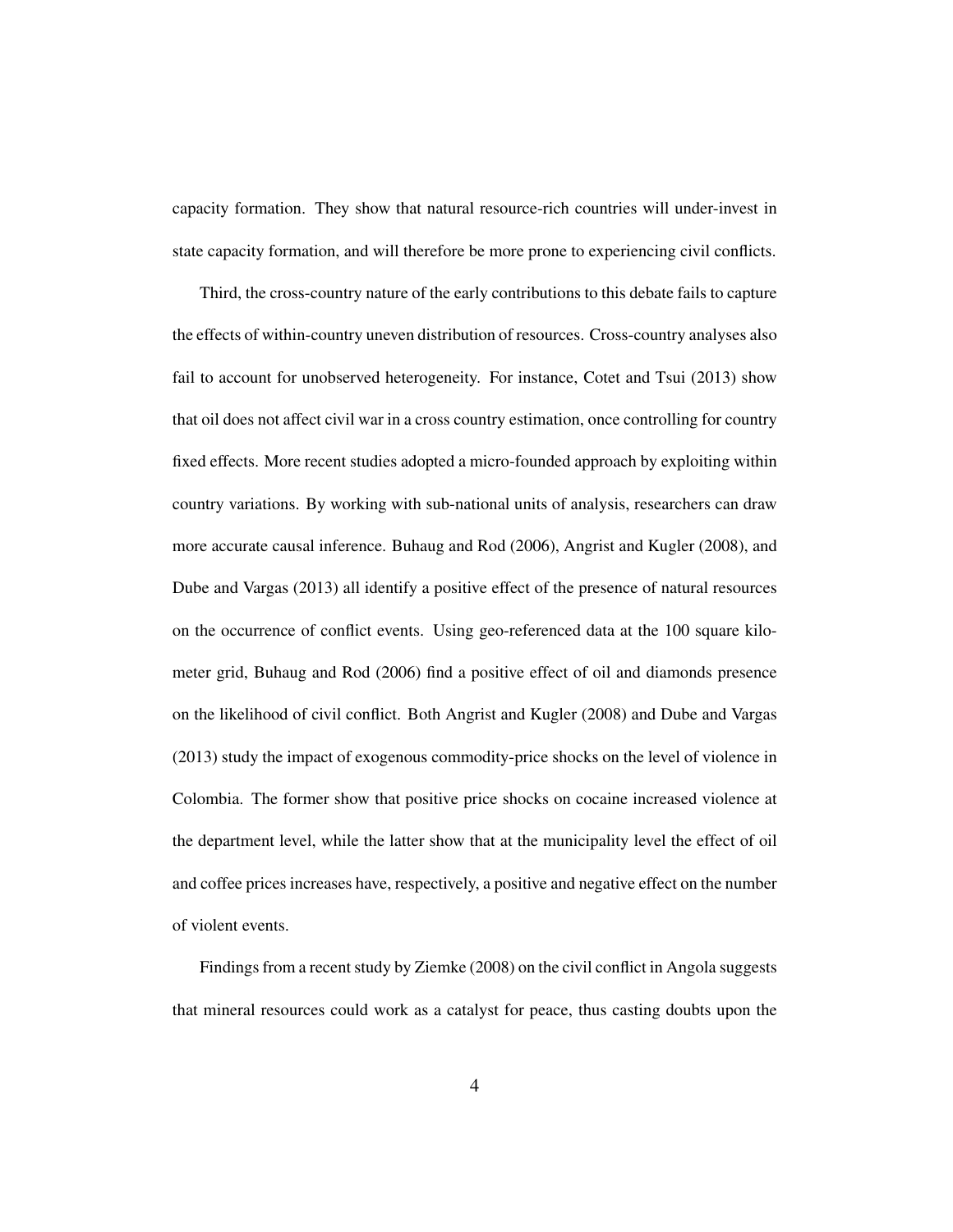generalization of the above relationship between resources and conflict. More specifically, this stydy shows using geo-referenced data that the presence of diamonds contained the level of violence.

This paper enriches the micro-founded literature by focusing on the recent conflicts in the Democratic Republic of the Congo (DRC). More precisely, we estimate the impact of geo-located granted mining concessions in DRC between January 1997 and December 2007 on the location of conflict events.

The main contribution of this paper is to highlight the dramatic consequences of the level of analysis on the relationship between mineral resources and the incidence of conflict. By implementing a two-stage least square estimation at two geographical levels of analysis, i.e. the territory and the district levels, we unveil an *ecological fallacy*: Although there is no evidence that granted concessions affect the number of conflict events at the territory level, they increase the frequency of conflicts at the district level.<sup>2</sup>

We propose a theoretical mechanism to rationalize these empirical findings, owing much to the literature on crime displacement (Repetto 1976, Barr and Pease 1990, Brantingham et al.  $2012$ , Johnson et al.  $2012$ ).<sup>3</sup> In line with anecdotal evidence, in our model violence affects negatively mining profitability, thus providing strong incentives for mining companies to keep fighting activities far from the production sites (Vlassenroot and

 $2$ The ecological fallacy refers to the erroneous assumption that relationships between variables at a more aggregate level imply the same relationships at a less aggregated level. It has also been called a problem of "aggregation bias" or a "modifiable area unit problem" (Wong 2009).

<sup>&</sup>lt;sup>3</sup> Alternative explanations behind our empirical results are discussed in Section 6.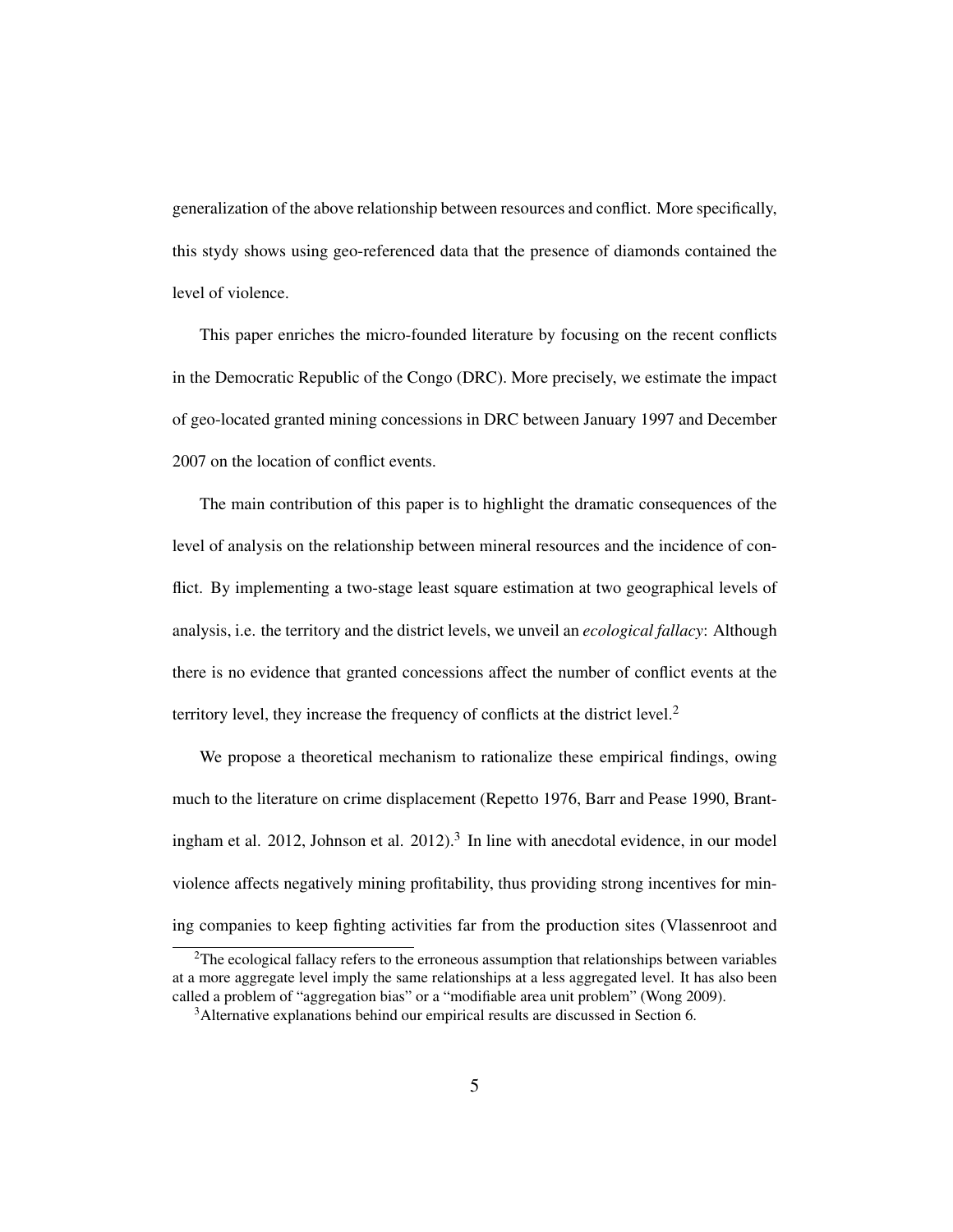Raeymaekers 2004, Raeymaekers 2010). This mechanism which we name the "protection effect" helps explaining the *ecological fallacy*: valuable minerals do foster conflict, but not in the immediate neighborhood of the mining sites where violence would disrupt the profitability of the business. Revisiting our econometrics by allowing for a heterogeneous spatial effect of mining concessions on conflict validates the theoretical findings.

This paper, therefore, sheds light on seemingly contradictory findings in the literature and it highlights the role of the spatial dimension in the empirical literature on conflicts. Our results suggest that valuable minerals do generate violent conflict, but since fighting tends to be located at some distance from the mining sites, the relationship can be identified only by choosing a sufficiently large unit of analysis or by carefully accounting for spatial spillover effects. Failing to do so may result in a non-significant relationship, as in our study, or even generate opposite predictions if the "protection effect" is sufficiently strong at the local level.

### 2 Background

Since 1996 the Democratic Republic of the Congo (DRC) has experienced a succession of wars and lower scale conflicts that according to a survey of the International Rescue Committee have been the cause of more than five million deaths over the 1998-2008 period (IRC 2008) and an estimated 1.7 million internally displaced people (Internal Displacement Monitoring Center 2011). Whether or not these exact figures are biased (Spiegel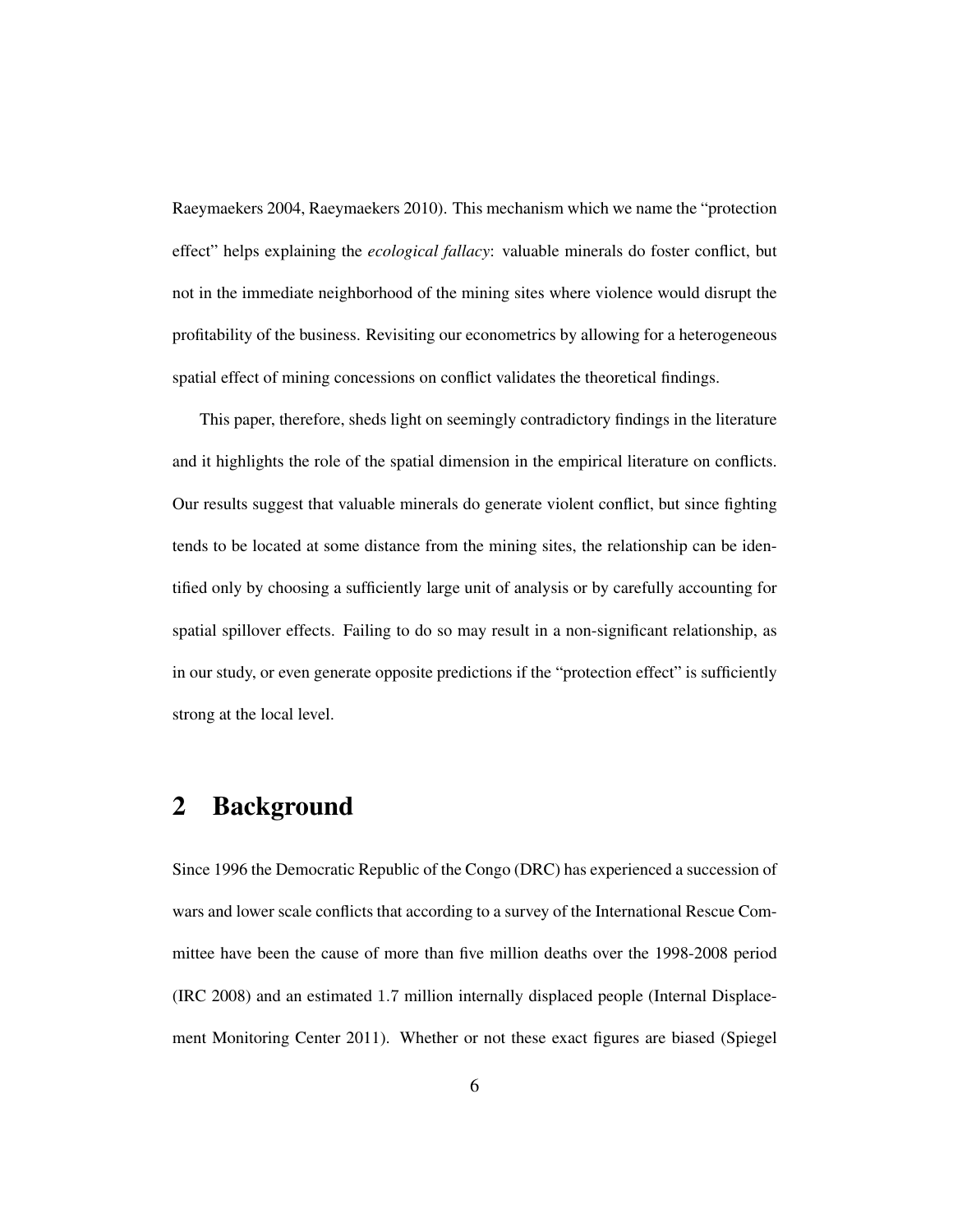and Robinson 2010), their magnitude is indicative of the lethality of these conflicts and of the disruptive impact they had on local living conditions (Pellillo 2012). The causes of the Congo Wars are multiple, complex, and intermingled: the weakness and inefficiency of Mobutu's regime, ethnic polarization, spillover effects from the Rwandan genocide, regional control by foreign powers and natural wealth have all been listed among the key factors (Prunier 2009, Vlassenroot and Raeymaekers 2004).

The first Congolese War (1996-1997) started when Laurent Désiré Kabila, heading the *Alliance des Forces Démocratiques pour la Libération du Congo* (AFDL) and supported by the foreign governments of Rwanda, Uganda and other neighboring countries, contested Mobutu's leadership. The second Congolese war (1998-2003) had an even more international dimension since rival countries and factions saw in the conflict-hit DRC a convenient ground for waging proxy-wars. Although the end of the second war meant a retreat of international actors from the battlefield, it did not lead to the dissolution of the numerous rival armed groups and gangs that had formed over the course of the 7 years wars. In fact the violence in DRC continues to affect the country's stability, especially in its Eastern regions.

Congo's natural wealth in mineral resources has been consistently blamed as the main driver of the violence, either as a way to finance warring parties or as a warfare objective in itself (Congdon Fors and Olsson 2004, Turner 2007, International Alert 2010, Gambino 2011, Stearns 2011). Although Austesserre (2012) warns about the dangers of focusing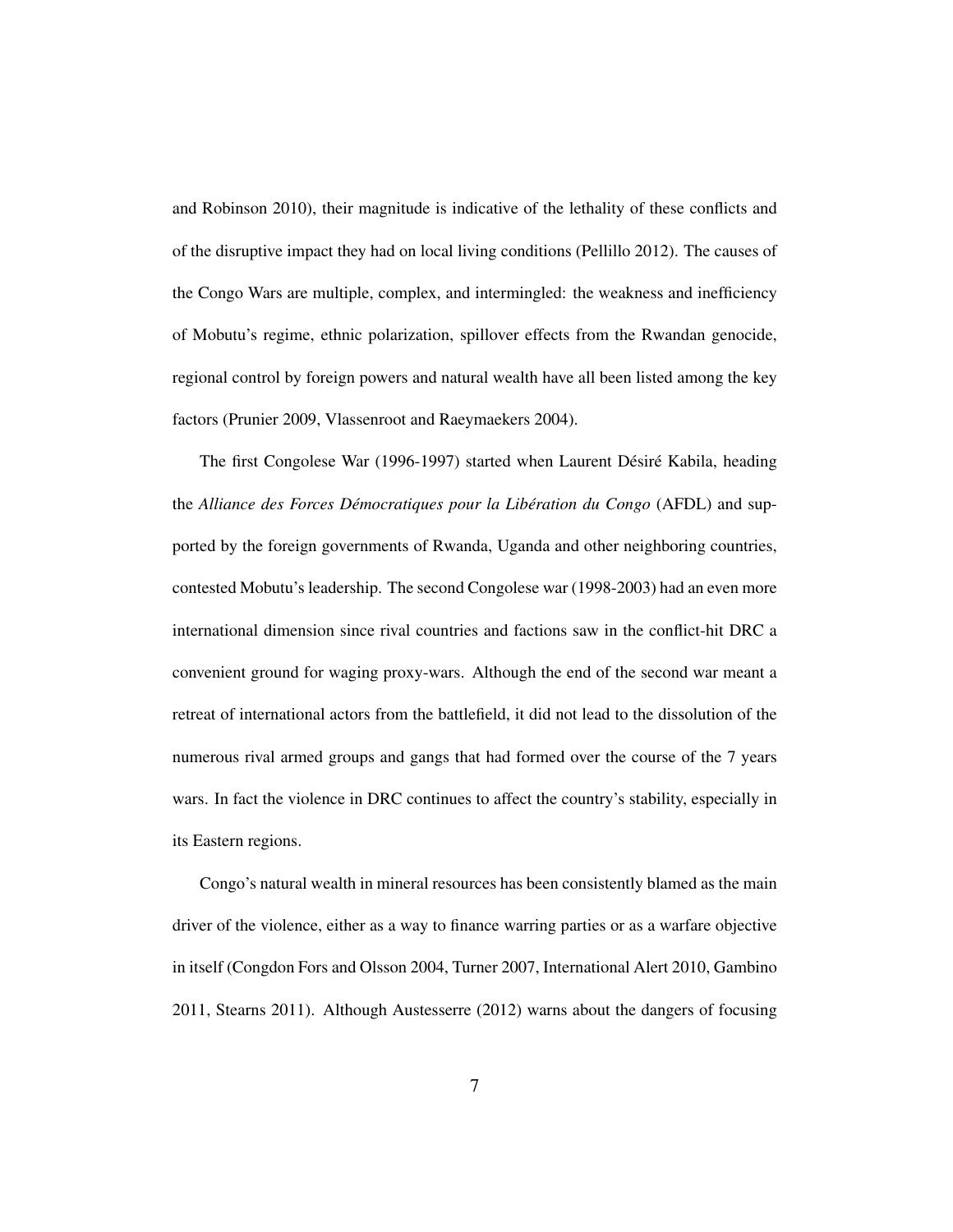exclusively on the role of mineral exploitation as a cause of violence in the country, it is hardly deniable that many Congolese mining locations have been looted and the minerals exported illegally over the years by both Congolese and foreign armed groups (Montague 2002, Congdon Fors and Olsson 2004, Prunier 2009, Freedman 2011).

The anecdotal evidence is extensive. Over the years the United Nations has repeatedly issued reports of experts, of the UN Security Council, and of the UN Secretary General underlining that natural resources have shaped and fueled the conflicts in DRC. There is evidence that both foreign and Congolese armies were directly involved in large-scale looting of mineral resources: regular soldiers were reported to force the mines' managers to "open the coffers and doors. The soldiers were then ordered to remove the relevant products and load them into vehicles" (Stearns 2011). Valuable minerals are reported to have motivated the military intervention of neighboring countries such as Burundi, Rwanda and Uganda, especially after the end of the first Congolese War. Stearns (2011: 297) reporting the interview of a pilot highly involved in military and mineral transportation during the Congolese wars observes how: "Rwanda's shifting priorities [between the security imperative during the first Congolese war and the business objectives during the second] became clear to Pierre [a pilot interviewed] in his flights. He flew their troops into mining areas, where Rwandan commanders would be in charge of loading tons of tin and coltan [a high value mineral used in the manufacturing of electronic devices] into airplanes".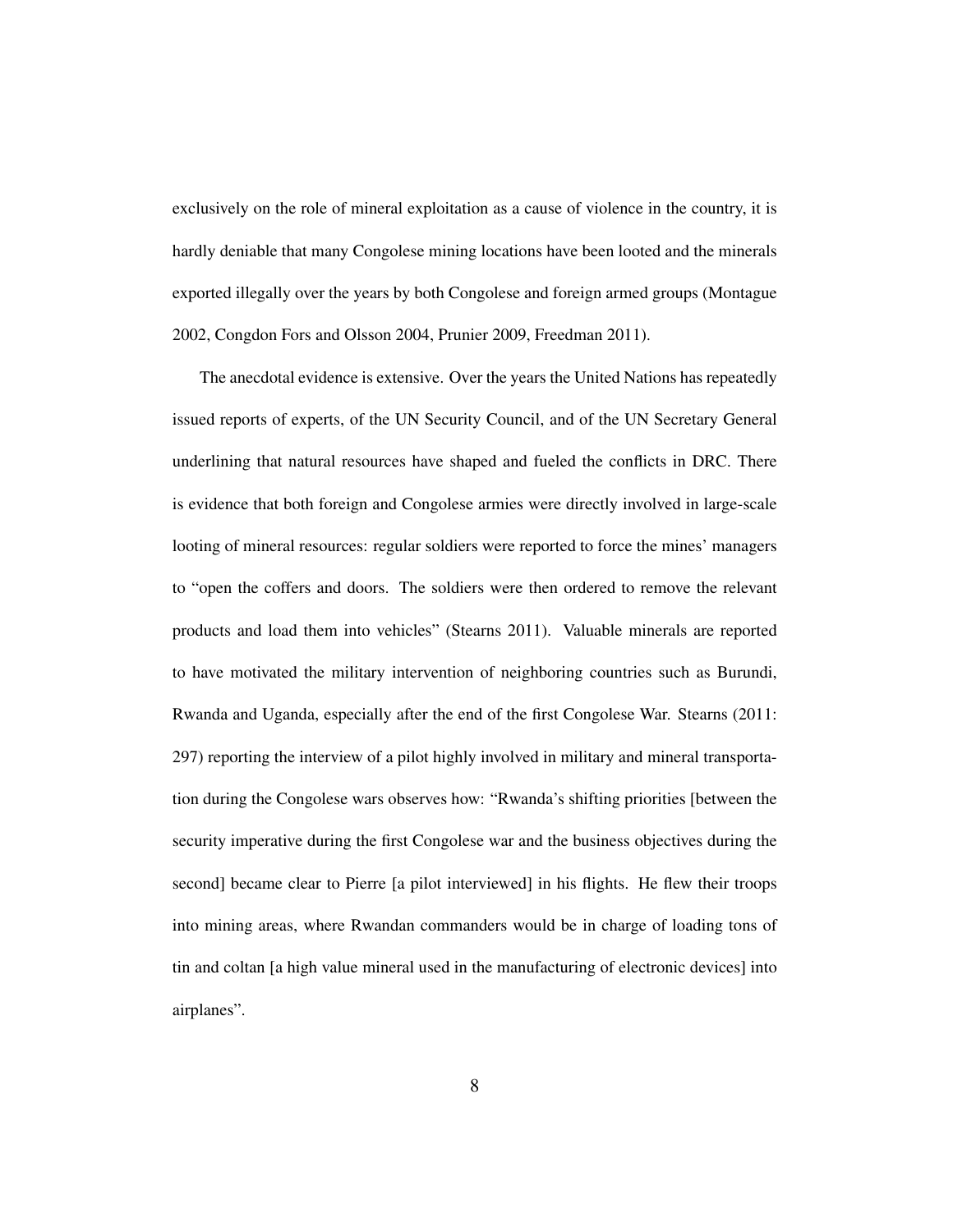The Ituri province provides another good example of the dynamics around the control of minerals. Three main armed groups were actively contesting the control of the local gold deposits: Union des Patriotes Congolais (UPC), Front des Nationalistes et Intégrationnistes (FNI), and the Forces Armées du Peuple Congolais (FAPC). According to International Alert 2010, "The FAPC and the FNI clashed over the control of Djalasiga. The UPC held Mongbwalu up until 2003 and were then replaced by the FNI, who were succeeded by the first brigade of the FARDC [the Congolese Army] to be deployed in Ituri. [...] It should be recalled that in their first deployment in Ituri in 2005, the Congolese Army immediately established itself at the mining sites of Mongbwalu and Bambu, from where they drove off the local militia by force, with no regard for the local civilian population."

### 3 Baseline Analysis

#### 3.1 Data

The empirical analysis is based on the monthly variations of two variables. First, the dependent variable is the monthly sum of conflict events by territories or districts, as recorded in the Armed Conflict Location and Event Data (ACLED, Raleigh 2010). More than 3,000 conflict events occurred from January 1997 to December 2007, including 2,627 violent events. Figure 1 shows that most conflict events are concentrated in Orien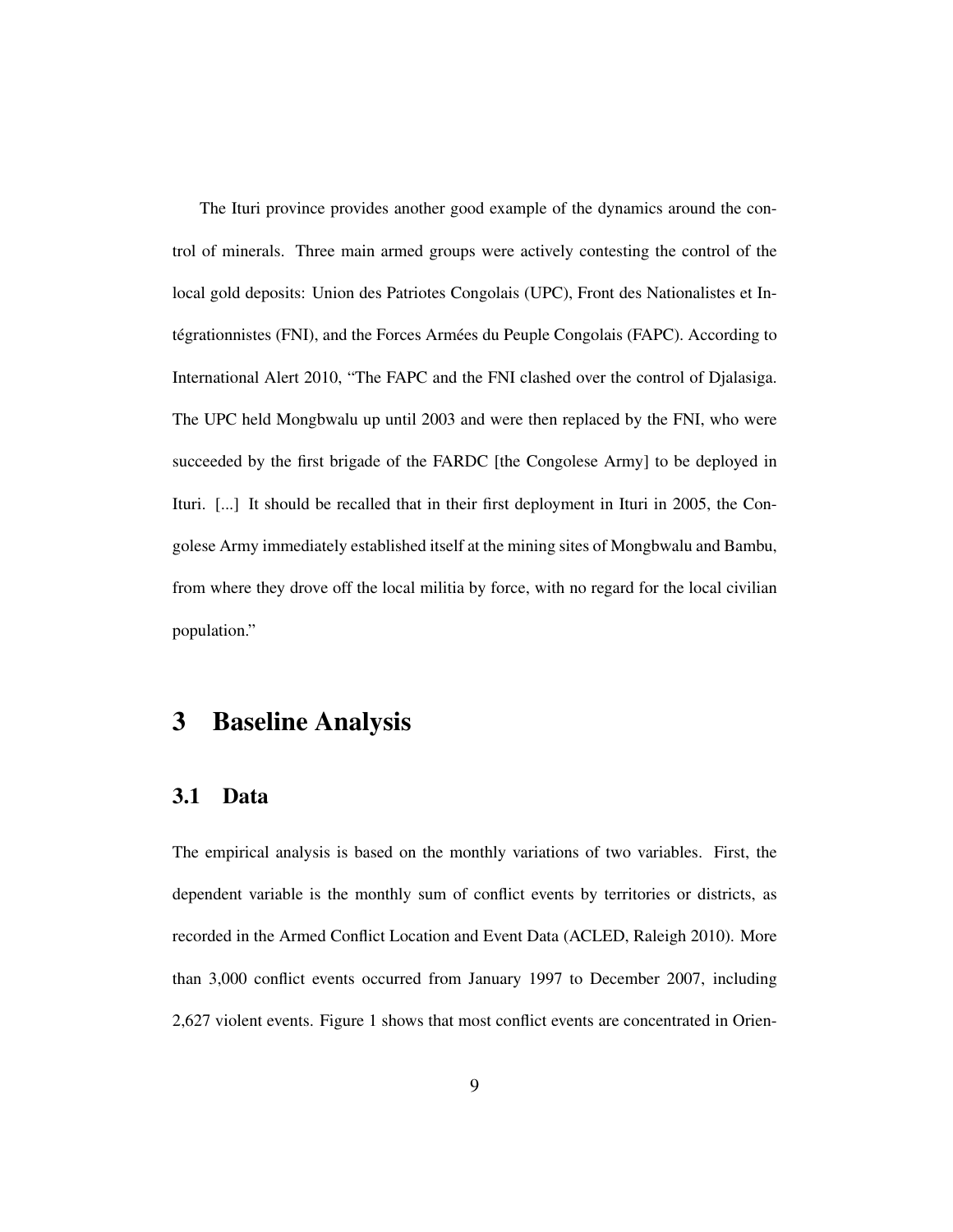tale, North and South Kivu provinces, followed by the territory of Pweto in the Katanga province and Kinshasa. The geographical dispersion of the data tracks the degree to which various areas of the Democratic Republic of the Congo (DRC) have been affected by conflict, thus giving us confidence regarding the data quality. The relevance of Kinshasa is explained by the strategic and political importance of the capital city in the Congolese conflicts.

Over time, the evolution of conflict events exhibits large monthly variations. As illustrated in Figure 2, several peaks can be observed in May 1997, January 2001, June 2003, November 2005, January 2006, December 2006 and in particular, in August 1998, November 1999, January 2000 and October 2008. Conflict events occurring after 2007 are not included in our sample due to other data constraints. The conflict trend based on ACLED data tracks well-documented increases of violence in DRC reported by secondary literature (see e.g. Turner 2007).

We further validate our dependent variable by comparing the distribution of ACLED conflict events with the number of conflicts recorded in the Uppsala Conflict Data Program's (UCDP's) Georeferenced Events Datasets (Sundberg et al. 2010 ). The UCDP data adopt a more restrictive definition of conflict events and only comprise events reporting at least one direct death. Over the period investigated, there have been 967 conflict events recorded by UCDP in contrast with 2,627 violent events in the ACLED dataset. Despite the difference of coding, the geographical distribution of UCDP conflict events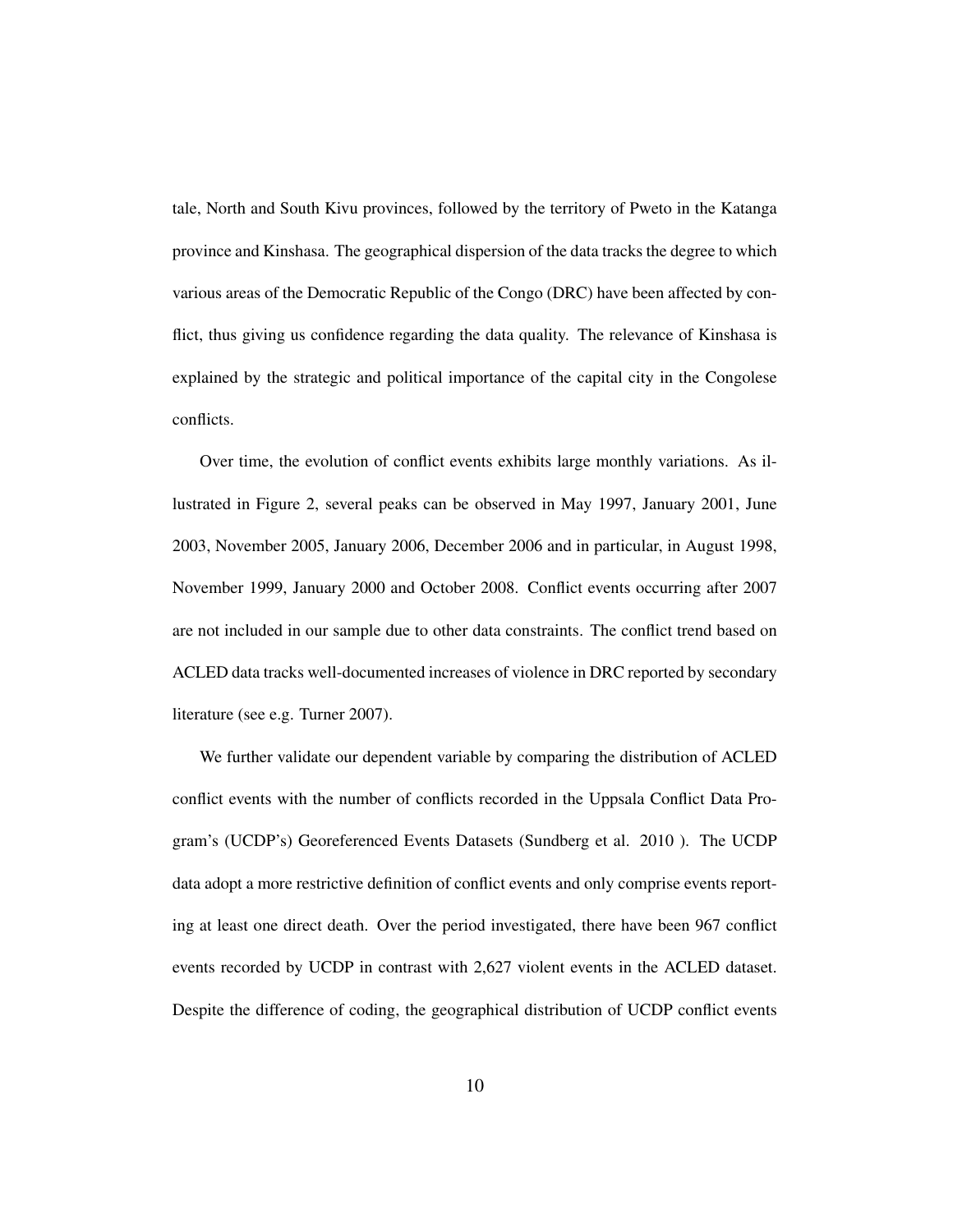in Figure 3 provides a fairly similar picture to the one depicted in Figure 1. In one of our robustness checks we show that our main results are qualitatively identical when using UCDP conflict data.

Second, the main variable of interest relates to the mining concessions. Based on data provided by the Ministry of Mining (5,549 mining concessions granted over the period), we construct the monthly sum of mining concessions granted by territory or district. We will also use the size of these new concessions as an alternative proxy. The minerals involved include Gold, Copper, Diamonds, Lead, Silver, Tin, Zinc, Palladium, Tungsten, and Iron Ore. There are several types of mining concessions with different permits and associated fees. Due to sample size limitations, we do not distinguish between the two broad categories: research and exploitation. The research permit confers to its owner the exclusive right to conduct, within the scope of which it is established and for the duration of its validity, the research work of the mineral substances classified as mines for which the permit is granted. The permit of exploitation gives its owner the exclusive right to perform, inside the perimeter on which it is established and for the duration of maximum thirty years, the research, development, construction and exploitation of minerals for which the permit is established. A logarithm transformation is applied to the concessionrelated variables (adding the value 0.1 when there is no concession) to ease interpretation, although results are still robust without such transformation. In our database, concessions were granted in 1968, 1969, 1970, 1986 and between 1994 and 2007. Figure 4 indicates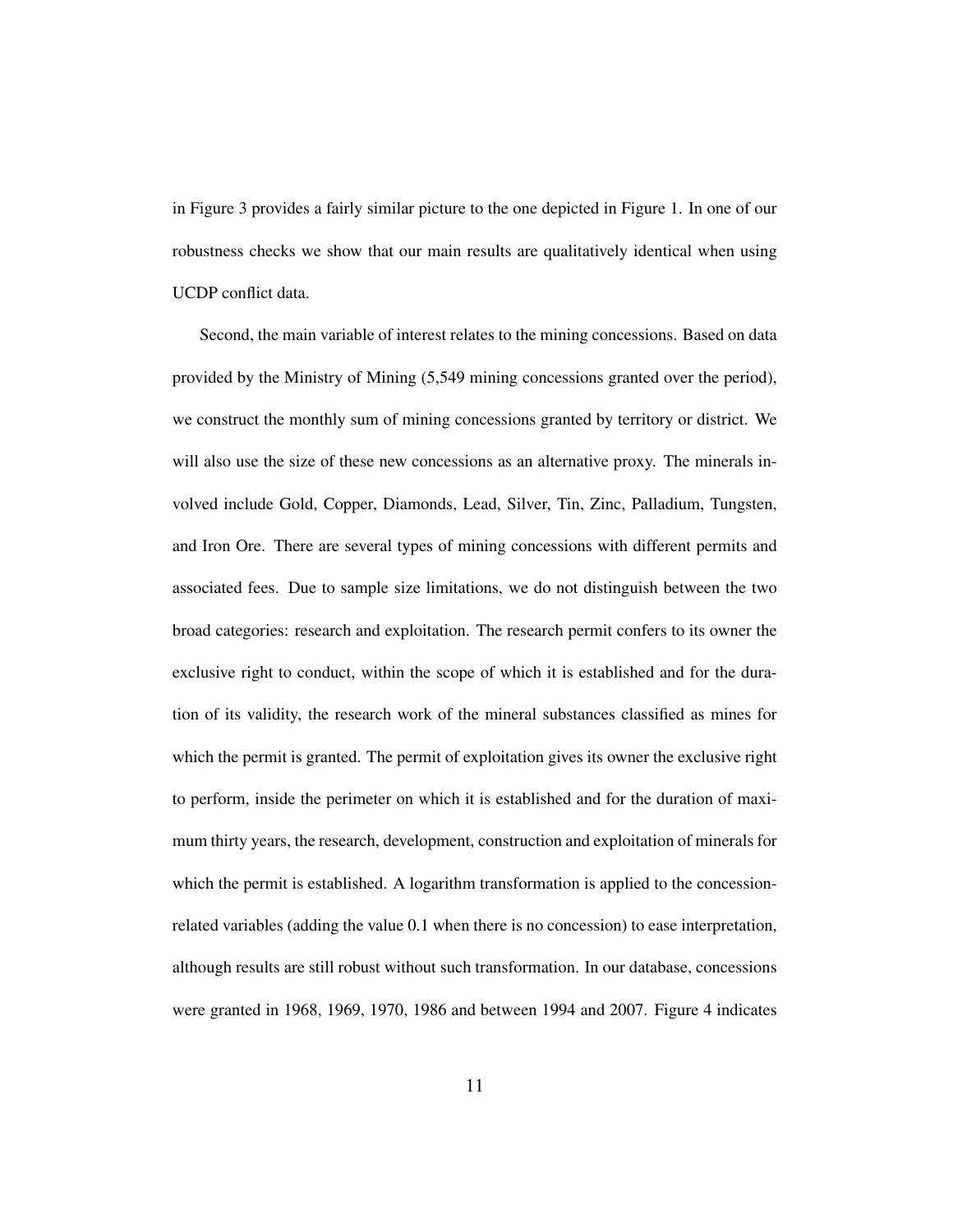that mining concessions are mainly granted in Eastern and Southern DRC, which is consistent with the geological conditions of the country. Visually comparing Figures 1, 3 and 4 suggests that mining concessions may be spatially correlated with conflict.

The nature of the relationship studied in this work requires some caution due to the intrinsic data limitation. First, conflict events may be measured with error. For instance, it is not unlikely that events in very insecure areas have received little news coverage, leading to an underestimation of violence in the most affected areas (Verpoorten 2012). We run our analysis with the most widely used dataset on African conflicts and validate our results by checking the robustness of our finding to the adoption of the alternative UCDP dataset. Secondly, the cadastral mapping of property rights and mineral concessions may also be inaccurate. This would lead to measurement error in the mining concessions data. We cannot exclude, for instance, that more stable regions feature a more accurate registration of mineral concessions. The IV strategy we employ, described in details in the next section, partly corrects for this.

Finally, following Miguel et al. (2004), we control for rainfall as a measure for the climate-induced changes in agricultural income in poorly irrigated countries. Agriculture is likely to represent the default economic activity for the vast majority of the population in DRC. Consequently, changes in agricultural income may affect both the incentives for individuals to join armed groups and the profitability of mining via the labor market. Rainfall data are measured by the National Aeronautics and Space Administra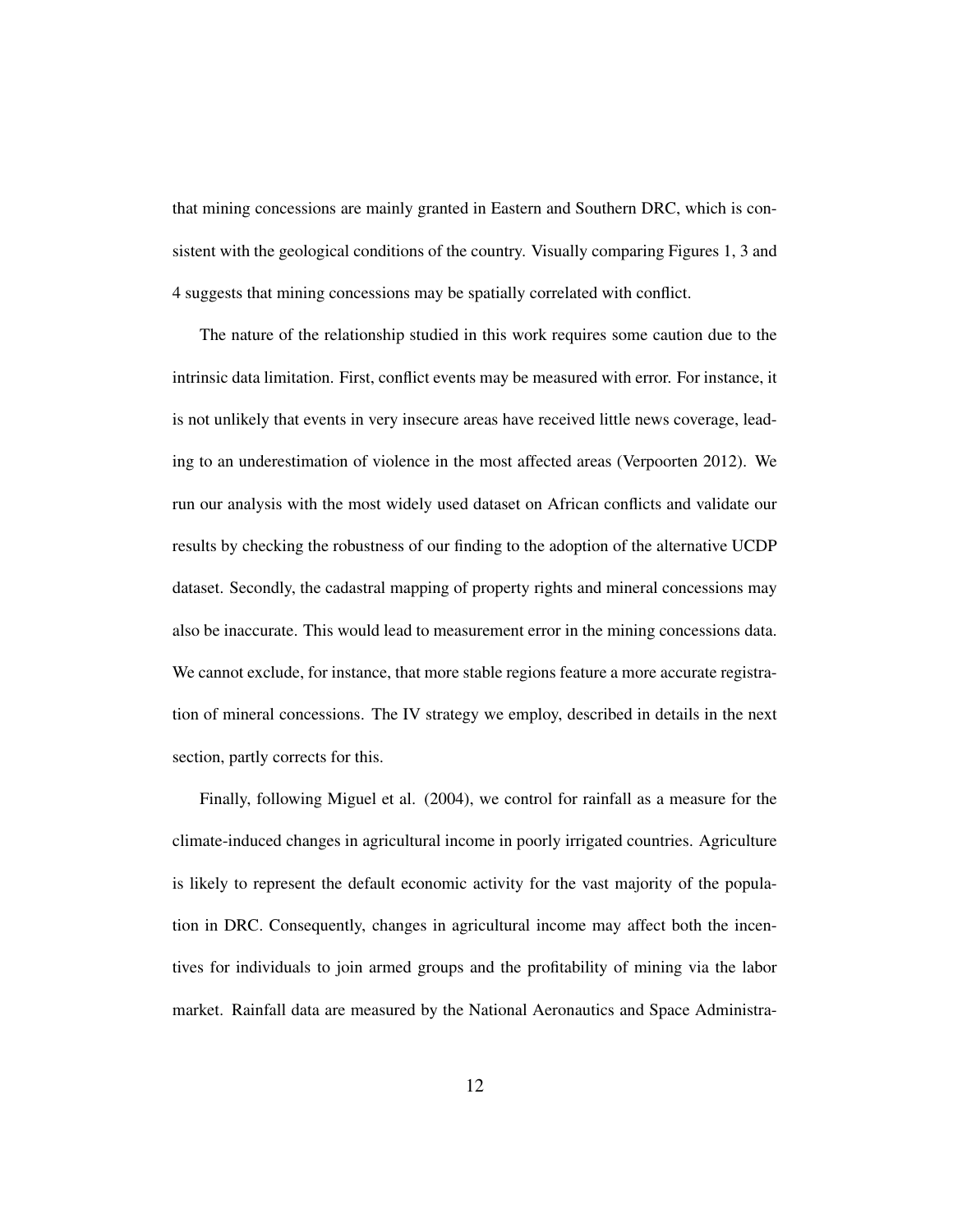tion (NASA) using a one degree latitude-longitude grid. We follow a standard approach to transform rainfall data into "anomalies", i.e. deviations from normal rainfall conditions. More specifically, the anomalies are computed at the unit of observation (territory or district) and measure the deviations from the long-term monthly mean, divided by its monthly long-run standard deviation. A positive (negative) anomaly therefore signals abnormally high (low) rainfall. The monthly basis is chosen to correct for seasonality patterns of rainfall data, while the long-run period is defined by the longest period of available data (1997-2010). We introduce the quadratic term of rainfall anomalies to allow for a detrimental impact of excessive rainfall deviations as compared to the normal conditions. Our central results depend neither on the inclusion of rainfall anomalies nor its quadratic term.

Table 1 provides the descriptive statistics of these variables. Given the relatively long time period used, the non-stationary nature of our variables may be a point of concern, leading to possible spurious relationships (Maddala and Wu 1999). We perform the Fisher panel data unit root test on the dependent and the explanatory variables (see Table 2). The tests reject the null hypothesis that the series in the panel contain a unit root. All series are stationary at any reasonable level of confidence.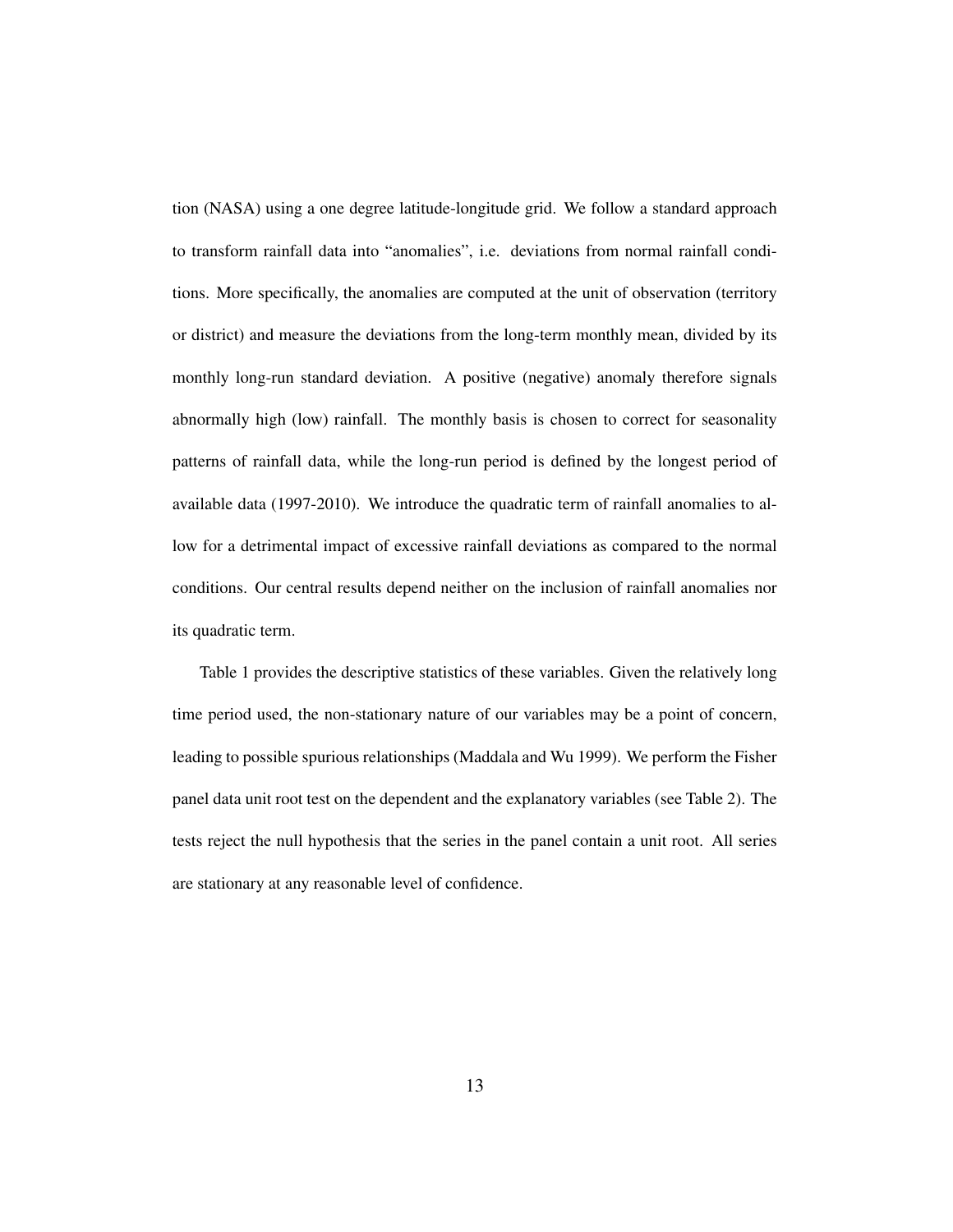#### 3.2 Identification Strategy

Our analysis exploits monthly  $(t)$  and geographical  $(i)$  variations in the occurrence of conflict events ( $Conflicts_{i,t}$ ) and granting of mining concessions ( $Concessions_{i,t}$ ) between January 1997 and December 2007 in order to draw causal inference on the role of new or future mining activities on the level of violence in DRC. The period under investigation is dictated by data availability, which implies that our analysis is limited to the incidence of local conflict events rather than on the onset of the first Congolese war (end of 1996). Using sub-national within-variations, we are mainly capturing the local dynamics of the relationship between mining concessions and conflicts while failing to capture the wider geopolitical dimensions. Ideally we would like to estimate the following equation:

$$
Conflicts_{i,t} = \alpha_i + \alpha_t + \beta Concessions_{i,t} + \epsilon_{i,t} \tag{1}
$$

Yet, despite the introduction of territory/district fixed effects  $(\alpha_i)$  and a series of monthyear time dummies  $(\alpha_t)$ , in estimating (1) we are likely to face severe endogeneity problems (Brunnschweiler and Bulte 2008, 2009). In our case, the granting of mineral concessions may be highly endogenous because of simultaneity as mining companies might be less likely to invest in conflict-prone areas, or because of omitted factors since the granting of concessions may be driven by local politics that could equally directly influence the occurrence of conflict. In addition, measurement problems for conflict events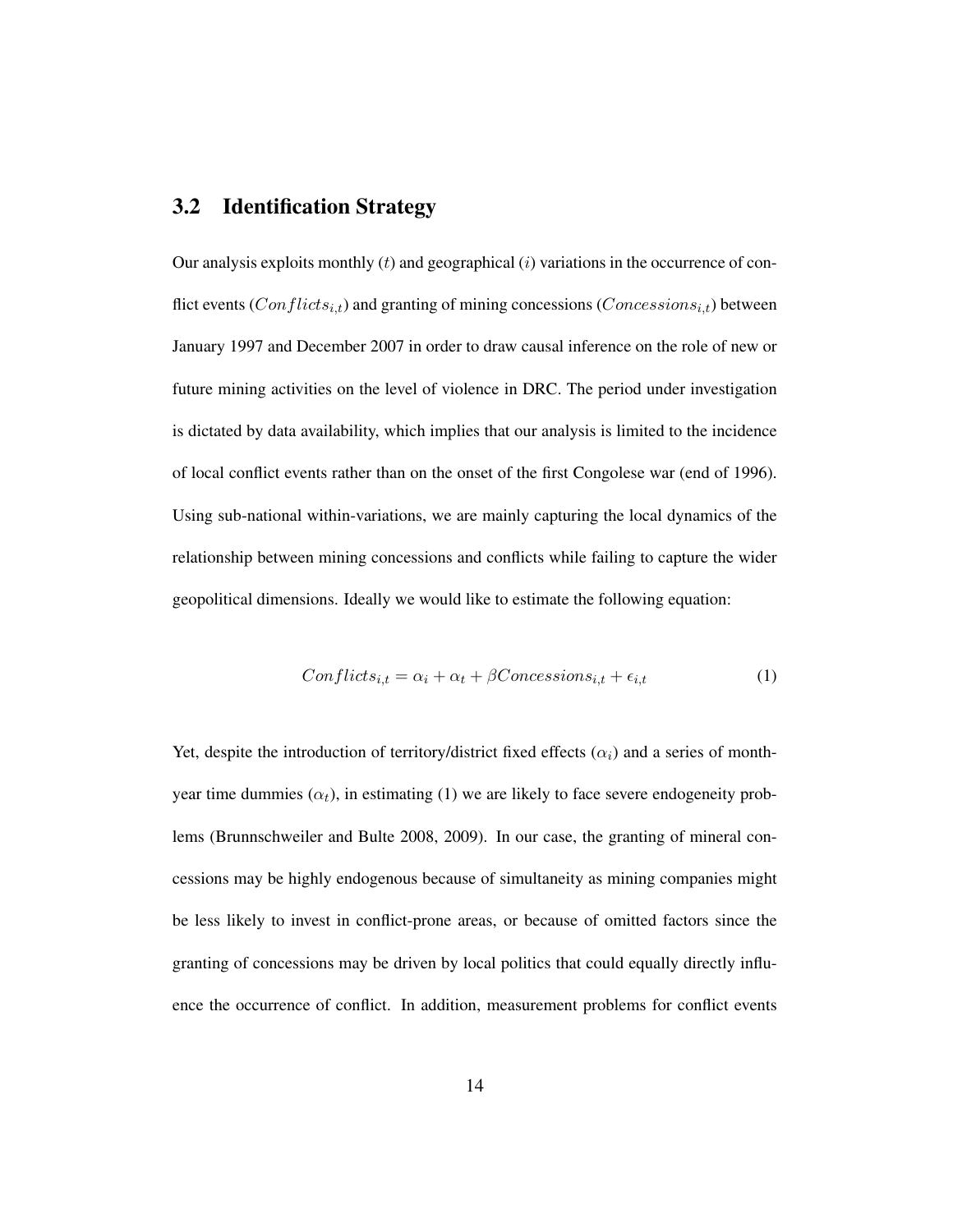and in the cadastral data are likely to correlate with conflict events thereby introducing additional biases. To deal with these methodological challenges, our estimation relies instead on an IV strategy similar to Brückner and Ciccone (2010). We exploit historical concessions coupled with changes in international prices of minerals to assess the causal relationship between mining concessions and conflict. Historical concessions are defined as those granted before 1986. Mineral-specific international prices are taken from the United Nations Conference on Trade and Development's Commodity price statistics and are normalized.<sup>4</sup> A price index is then constructed by interacting the number of past concessions of mineral j in location i  $(PastConc_{i,j})$  with the time-varying international prices of the mineral j the mining concessions extract or aim at extracting  $(P_{j,t})$ . The constructed index may be expressed as follows:<sup>5</sup>

$$
PriceIndex_{i,t} = \sum_{j} PastConc_{i,j}P_{j,t}
$$

The two-stage least square estimation is implemented at two geographical levels of analysis, the territory and the district levels. A linear specification is adopted as non-linear methods in a two-stage framework imply strong specification assumptions (Angrist and

<sup>&</sup>lt;sup>4</sup>If reported to be traded on different markets in the UNCTAD dataset, we select the US market as the international reference. The prices are normalized to 100 for the first month of 1997. The prices of Copper, Nickel, Zinc and Lead are not available for April 1998, which explains the slight reduction of observations for the price index compared to other variables (see Table 1).

 $5$ Notice that similar results are found when the price index is expressed as a proportion, i.e. when  $PastConc_{i,j}$  is divided by  $\sum_{j} PastConc_{j}$ .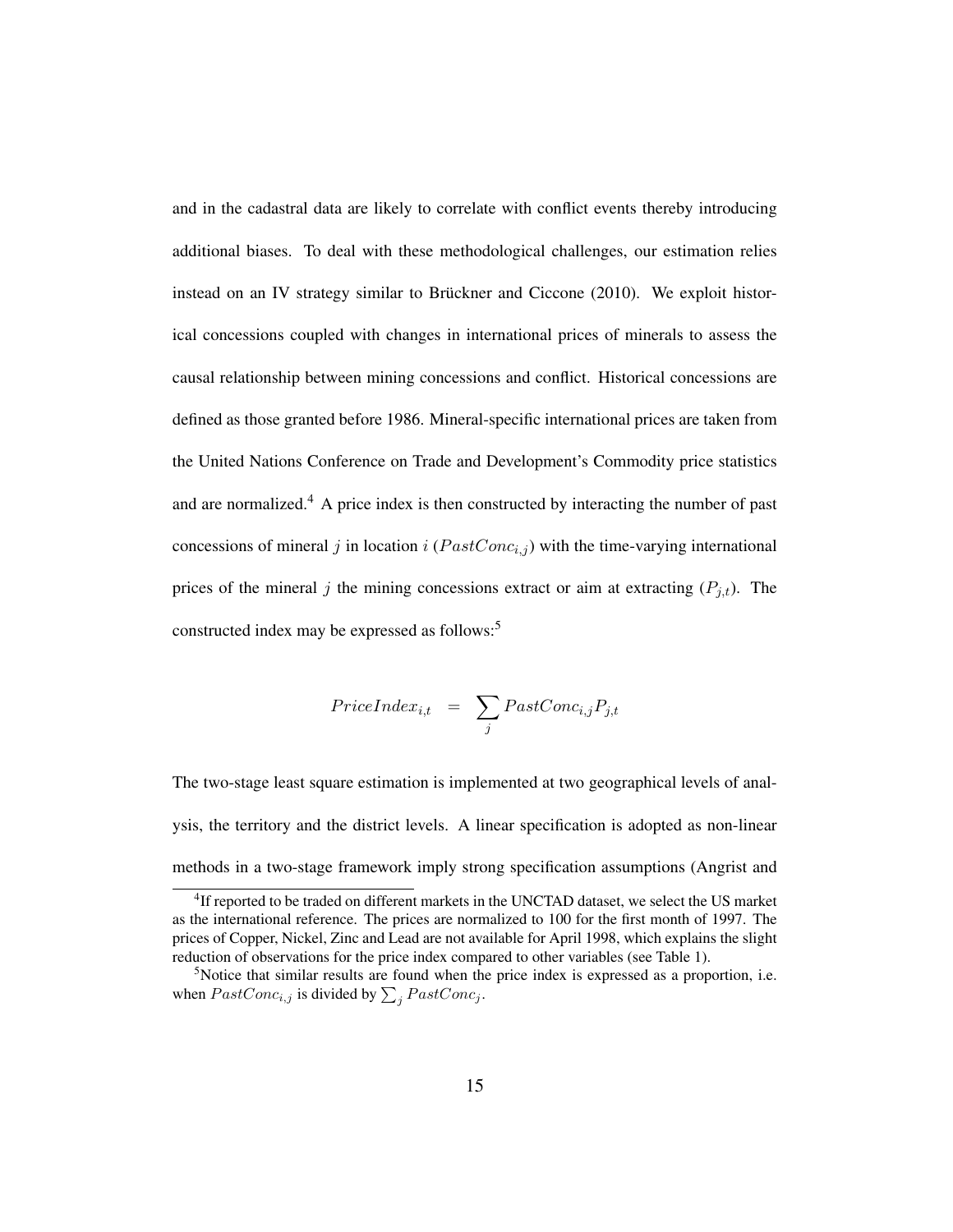Krueger 2001). Accordingly, our estimating equations are the following:

$$
Conflicts_{i,t} = \alpha_i + \alpha_t + \beta_1 Concessions_{i,t} + \beta_2 Rainfall_{i,t} + \epsilon_{i,t}
$$
  

$$
Concessions_{i,t} = \alpha'_i + \alpha'_t + \gamma_1 PriceIndex_{i,t} + \gamma_2 Rainfall_{i,t} + \epsilon_{i,t}
$$

We add rainfall anomalies  $(Rainfall_{i,t})$  to control for changes in the opportunity cost to fight that are unrelated to mining concessions. To control for other unobserved factors, our estimates introduce territory/district fixed effects ( $\alpha_i$ ) and a series of month-year time dummies  $(\alpha_t)$ .

The use of time-varying international prices, coupled with historical concessions, provides an exogenous shock on the probability to grant a new mining concession of a particular mineral type. The rationale for using international prices as an exogenous variation is that conflicts in one particular territory or district of the DRC cannot alone affect the international prices of these minerals.<sup>6</sup>

Changes in international prices instead do affect the demand for mining concessions: an increase in international prices should increase the attractiveness of obtaining a new mining concession, given higher expected revenues. This is particularly true in areas where concessions of similar minerals have been granted in the past. The reasons may

<sup>&</sup>lt;sup>6</sup>The price of Coltan is excluded from the construction of the price index to ensure the exogenous nature of the price index as an instrument. DRC is indeed one of the major Coltan producers, producing in 2001 about 4 percent of the World production (Roskill Information Services 2002). However, the results remain unaltered when the price of Coltan is included in the price index. In that case, coltan prices are derived from Roskill Information Services (2002) and the US Geological Survey. We thank Olivier Dagnelie for sharing that data.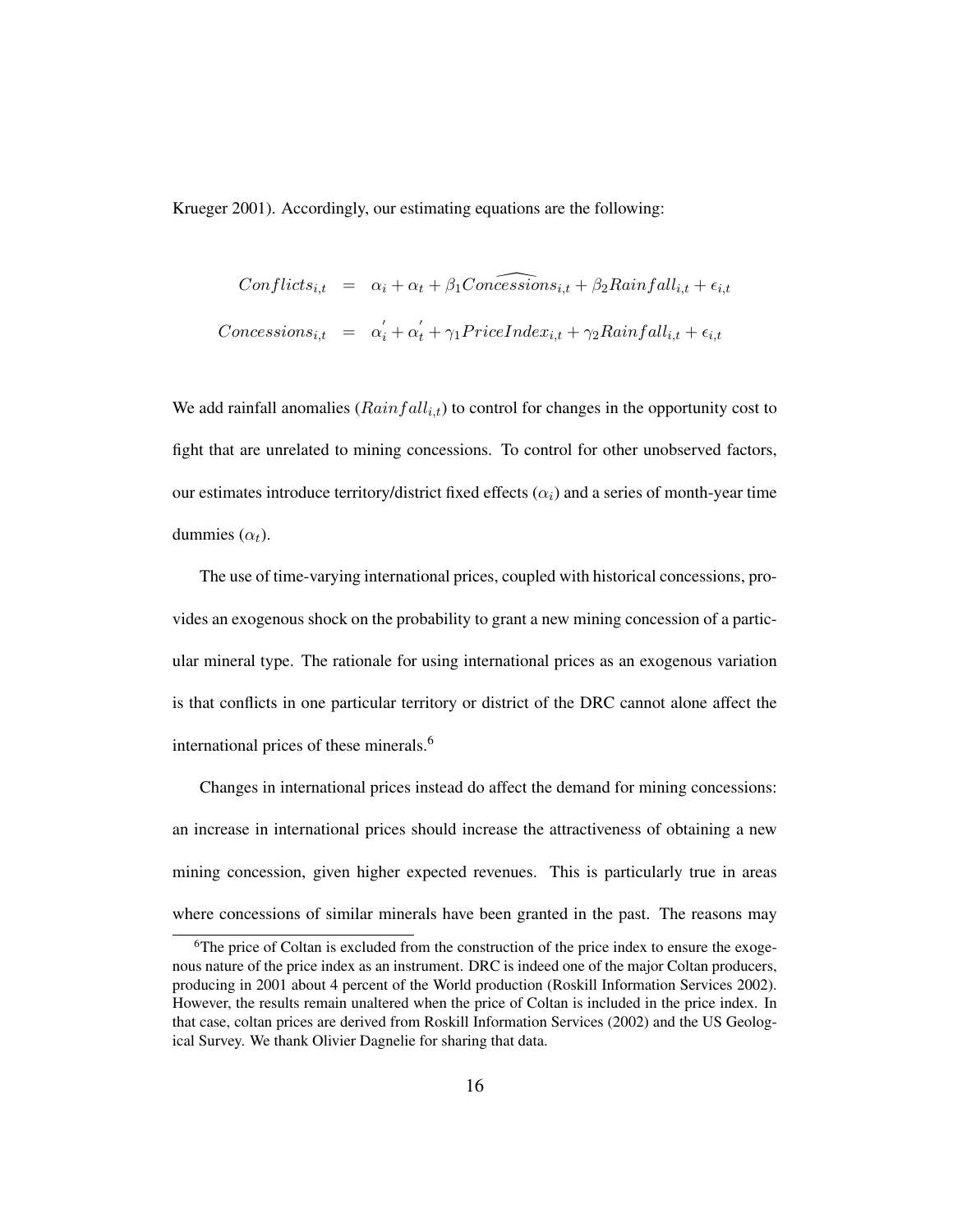be related not only to the physical presence of these minerals but also to the investments needed to exploit these minerals such as investments in infrastructure, as well as the local labor market conditions, the existing contractual arrangements, etc. Anecdotal evidence suggests that changes in prices may have an immediate impact on mining exploitation and demand for concessions.<sup>7</sup>

Our identification strategy relies on the validity of our instrumental variable. While the relevance of that instrument may be directly tested, the exclusion restriction may be questioned. We assume the constructed price index to be uncorrelated with the error terms, which implies that this index affects conflicts exclusively through the contemporaneous granting of concessions. Asserting that the international prices of minerals are exogenous is a reasonable assumption.

Our exclusion restriction, however, also requires that the unobserved political discretionary rules affecting the granting of mining concessions are different for the more recent mining concessions under Laurent Désiré Kabila and his son Joseph (1997-2007) and for the historical concessions granted under the Mobutu's regime. Notice first the different geographical origin of the leaders (Orientale province for Mubutu and Katanga province for Kabila) and their ethnic origin (Ngbandi for the former and Luba for the later) suggests that the rules of discretion in the granting of concessions are unlikely to have been the same over the two periods. Anecdotal evidence on the way mining concessions have

<sup>7</sup>For example, *The Economist* reports how mining companies came from all over the world to deal with the Governor of Katanga, home to about 5 percent of the world's copper and nearly half its cobalt, following the record rises in prices for these minerals (The Economist 2011).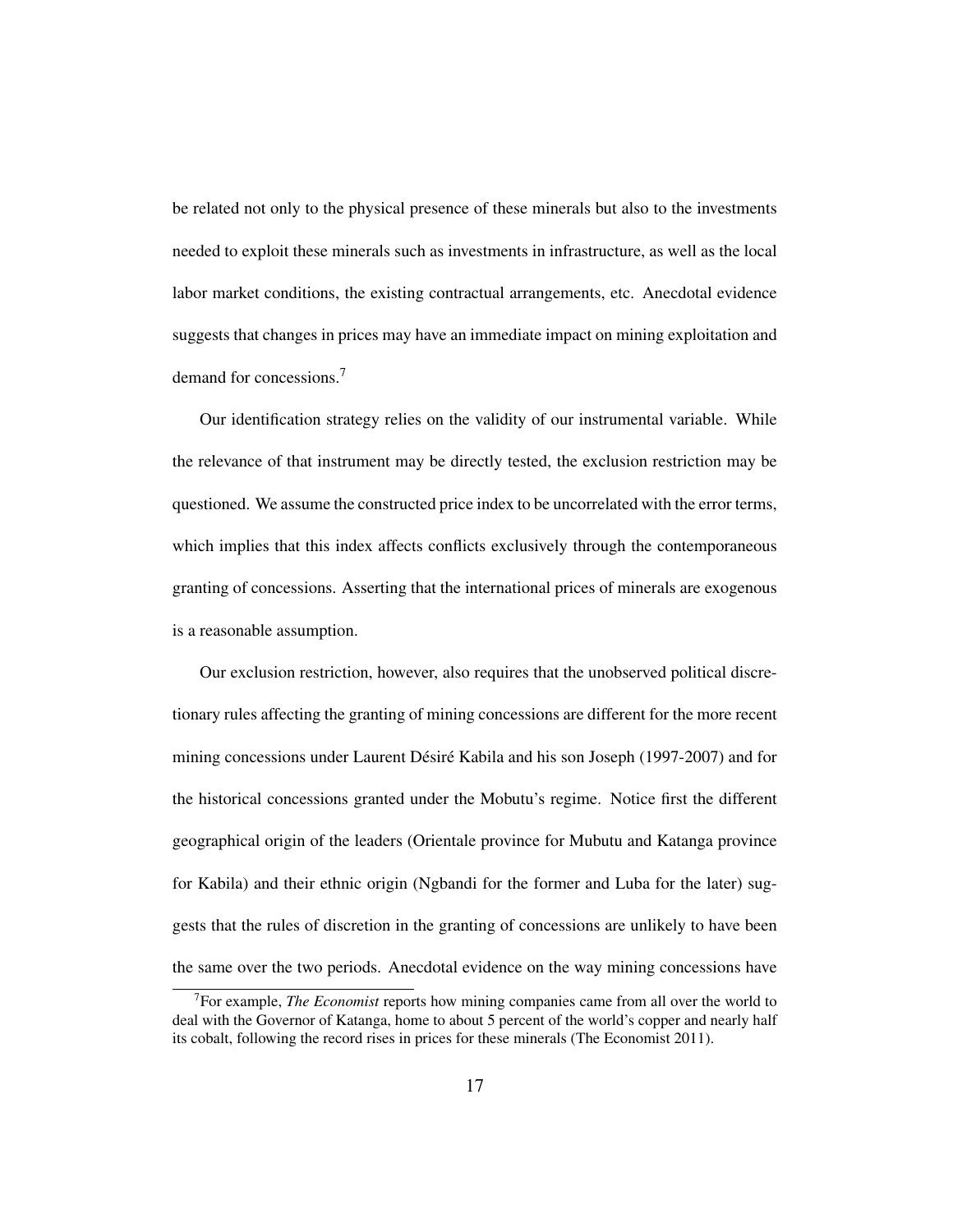been granted in the two periods seems to support our exclusion restriction. Under Mobutu, the mining sector was entirely nationalized and mining concessions were largely under the control of the centralized and authoritarian regime. Mining revenues were used to "fund Mobutu's patronage network instead of reinvesting earnings into infrastructure and development" (Stearns 2011: 289). The rules of the game changed in 1995 when Mobutu allowed his prime minister, Kenga wa Dondo, to gradually privatize the mining sector. In 1997, "the rebellion [led by Laurent-Desire kabila] applied its half-Marxist, half-liberal approach to mining, adopting a slipshod policy that imposed harsh conditions on large foreign companies while favoring shadowy investors who often lacked the resources and expertise necessary to develop mining concessions" (Stearns 2011:290).

Finally, the economic conditions surrounding the mining concessions experienced important changes between the two periods. In the early years of Mobutu, characterized by high prices for copper, gold, and cobalt, the mining sector was the largest source of employment and income in DRC. In the 1990s, low international prices for key exported minerals coupled with years of mismanagement dampened the profitability of mining activities. "Exports declined from a high of 465,000 tons in 1988 to 38,000 tons just before the war, while cobalt production slipped from 10,000 to 4,000 tons in the same period. Similar trends affected all other mineral exports" (Stearns 2011: 289).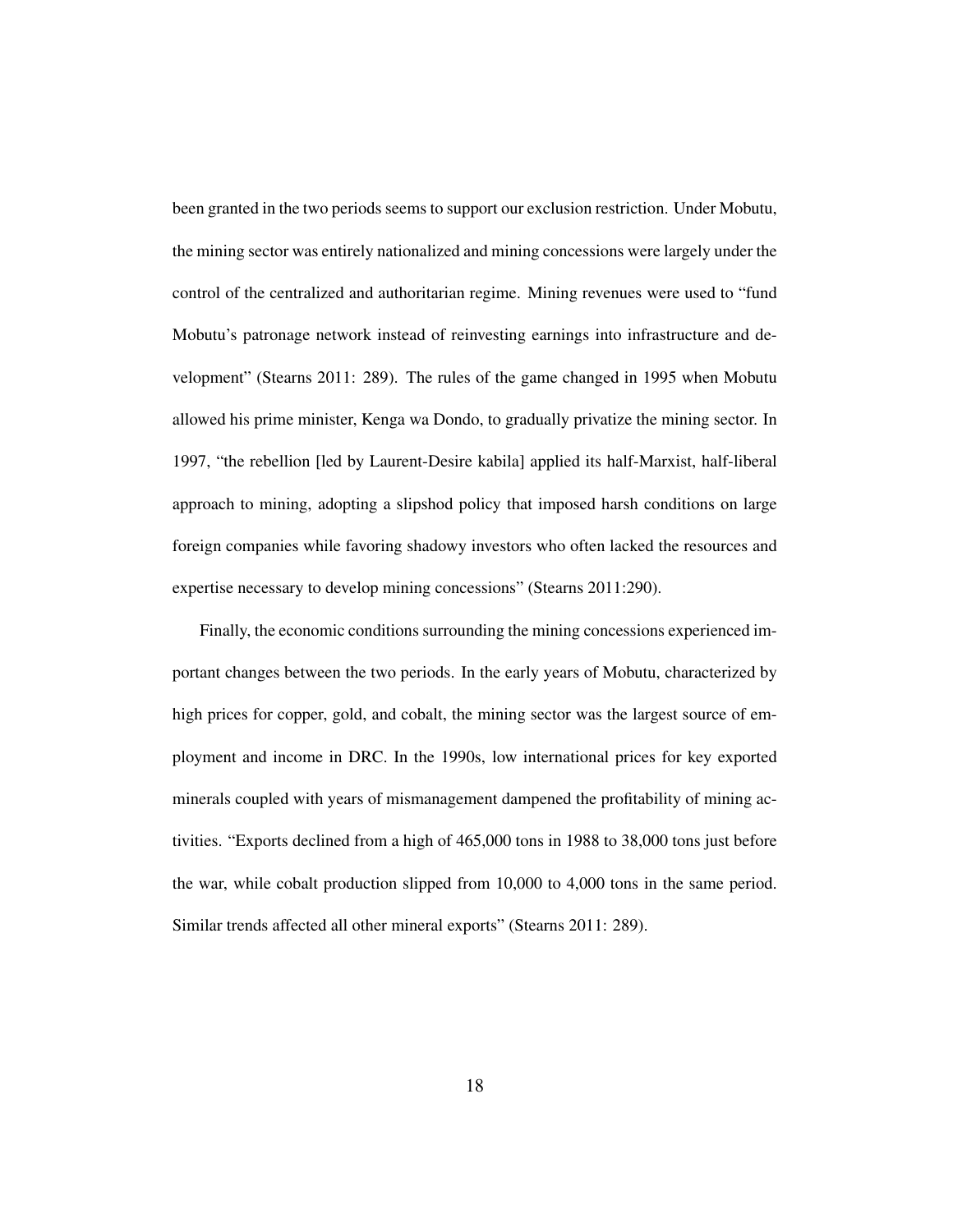#### 3.3 Empirical Results

In Table 3, we report the results of a simple OLS and the two-stage least square estimation as described in the preceding section.<sup>8</sup> Notice first that a *naive* OLS regression largely underestimates the relationship between mining concessions and conflict and results in a non significant negative relationship. The downward bias suggests that all else equal, mining companies are looking for locations where conflict is less likely to occur.

Moving to the IV model, at both levels of analysis (territory and district), the price index appears to be highly relevant: it strongly and positively affects the probability of granting a mining concession. The F-Test on excluded instruments allows us to unambiguously dismiss the risk of weak instruments. We also use a just-identified equation, which is known to be approximately unbiased. When we run our analysis at the territorial level we find no evidence for granted mining concessions to affect the risk of conflict (Regressions (3) and (4) of Table 3). At the district level, however, the instrumented mining concessions significantly increase the risk of conflict, and in particular of violent conflicts (Regressions (7) to (8) of Table 3). The magnitude of the impact is substantial: at the district level, given the mean number of conflict events reported in Table 3, a 10 percent increase in the number of mining concessions would increase the likelihood of conflict by about 29 percent.<sup>9</sup> Adopting standard errors clustered at the district/territory level does

<sup>&</sup>lt;sup>8</sup>In the supplementary materials we provide more parsimonious specifications of both models, without FE, without rainfall variables.

 $9$ This effect is computed based on regressions (7) of Table 3.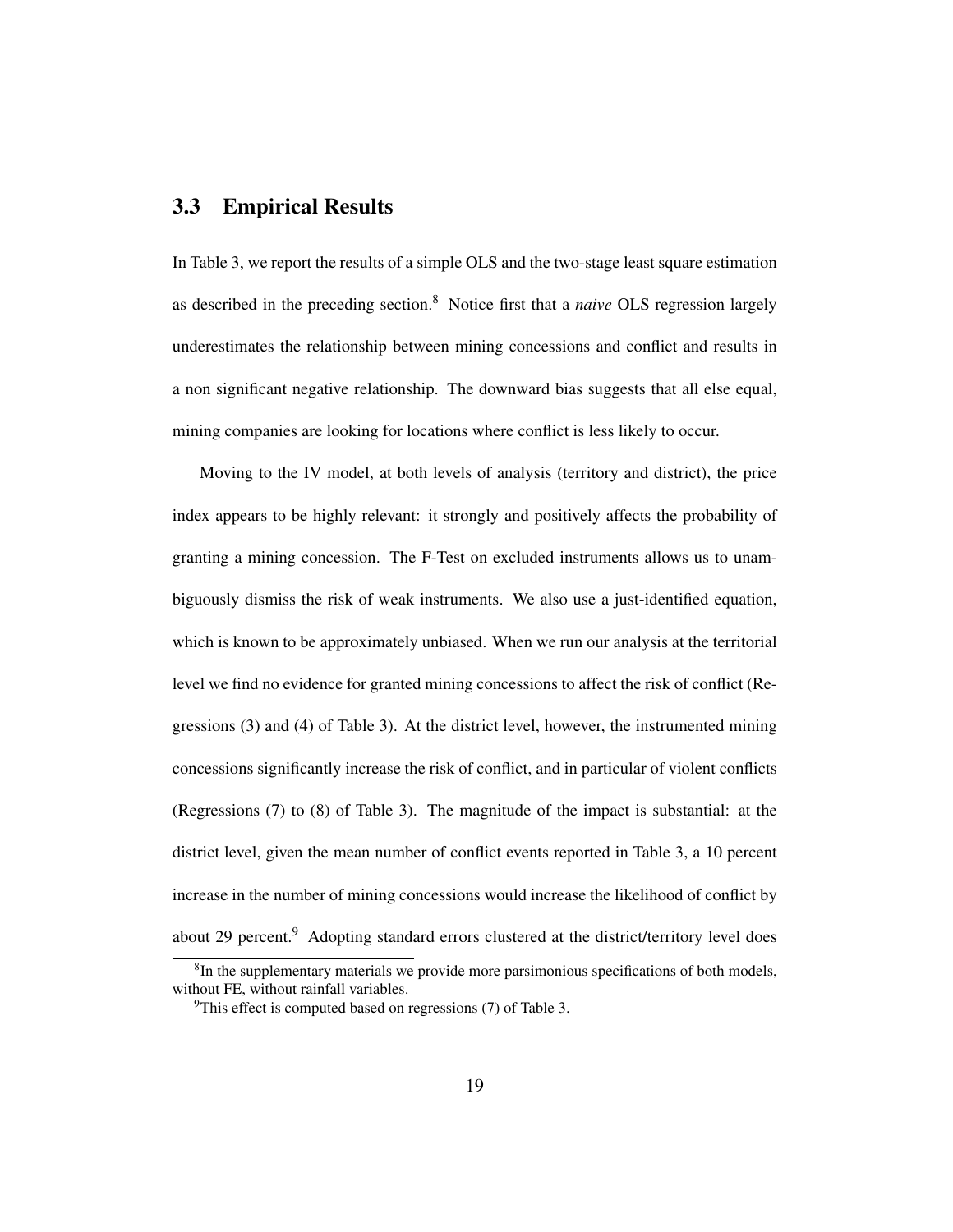not affect the results.

We examine the solidity of these findings implementing three different sets of robustness test. All results are condensed in Table 4, where we report only the coefficient for concessions in the second stage. The first stage (not reported) is always significant, and all models control for rainfall anomalies, year month fixed effects, and district/territory fixed effects.

First, we assess the importance of specific locations and conflict periods in establishing our result. Indeed, our findings may be mainly driven by the very high concentration of violent events in some territories/districts. A first concern is that the violence in Kinshasa depicted in Figure 3 may capture another channel, such as the strategic value of the capital or the increased state capacity following price-induced changes in mining revenue. In panel A of Table 4 we show that our findings are robust to the exclusion of the capital district (or the two corresponding territories), Kinshasa, from the sample. A different concern is that our results are not sufficiently representative of the entire country because they could be driven by the mining-related violence occurring in eastern DRC and in particular in the region of Kivu (North and South Kivu provinces). We re-run our two-stage fixed effect estimation, excluding the Kivu region from the sample (see Panel B of Table 4). The magnitude of the coefficients is reduced as a consequence of the conflict intensity in the Kivus, but the significant positive impact obtained at the district level is confirmed. Mining activities and violence occurring in North and South Kivu are clearly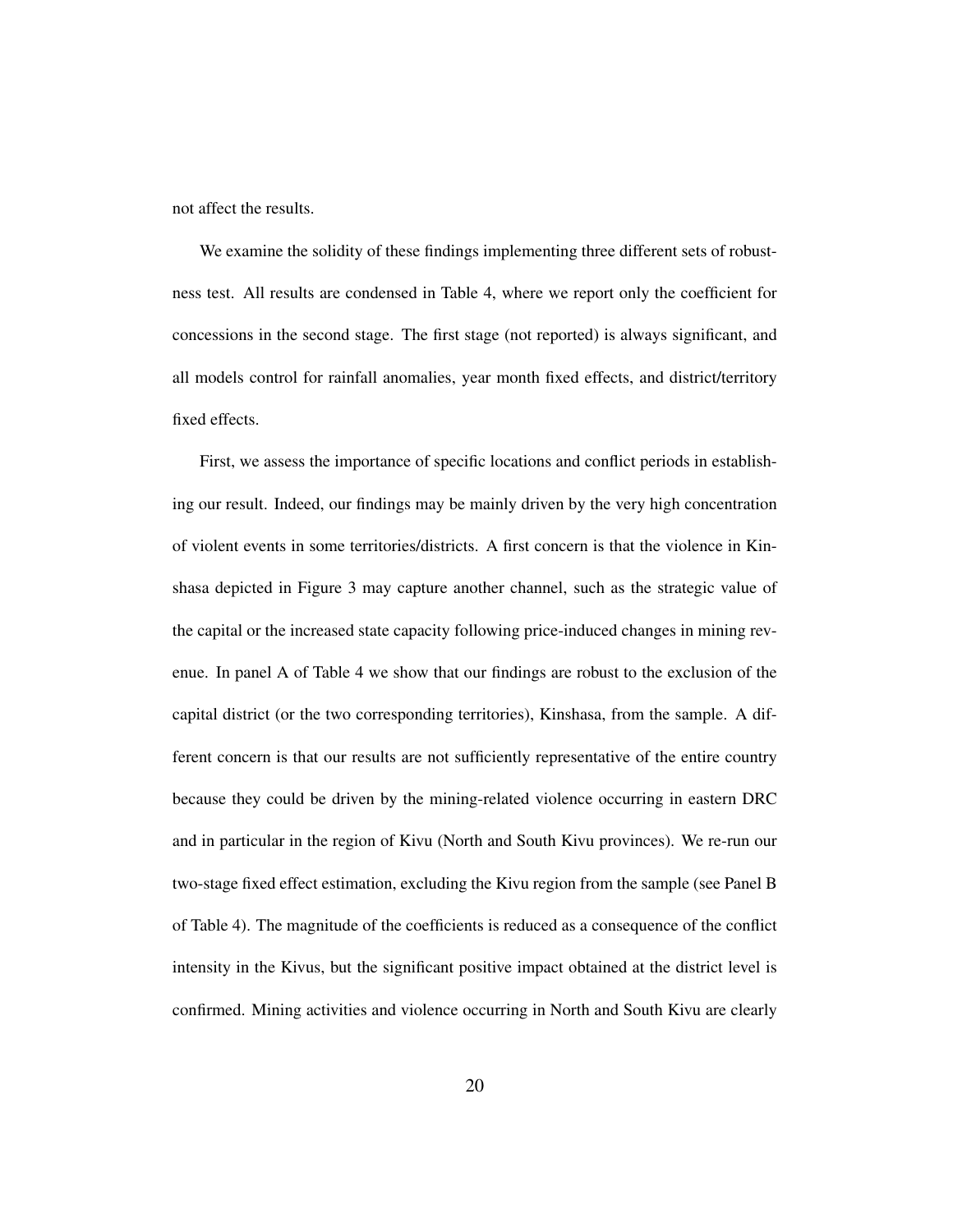important to explain the role of mining resources in fueling conflict but the results are also valid for other parts of the country. Our results are also robust to the exclusion of any individual province from the sample.<sup>10</sup> A related concern is whether the link we identify between mining and conflict describes the entire period of violence in DRC. Our results in Panel C of Table 4, in which we restrict the analysis to the period after the signing of the official peace agreement in June 2003, suggest that mineral resources continue having a substantial role in shaping violence after the termination of two official Congolese wars.

The second set of robustness checks addresses the validity of the exclusion restriction. Beyond the qualitative arguments given in the previous section on the reasonable nature of our identifying assumption, we alter the sample to assess more directly the validity of that assumption. One potential concern is that changes in international prices may revive mining in historical concessions as well, thereby affecting nearby conflict. This would then constitute a different channel than the granting of new concessions and it would endanger our exclusion restriction. We know that concessions are granted for a maximum of thirty years. We therefore check the robustness of our results to the exclusion of the territory/district affected by the granting of a concession in 1986 and to limiting the sample to the post-April 2000 period (30 years after the last concession granted in 1970). The results, reported in Panels D and E of Table 4, remain qualitatively identical.

Third, our results are robust to alternative definitions of the main variables of interest

<sup>10</sup>Results provided on request.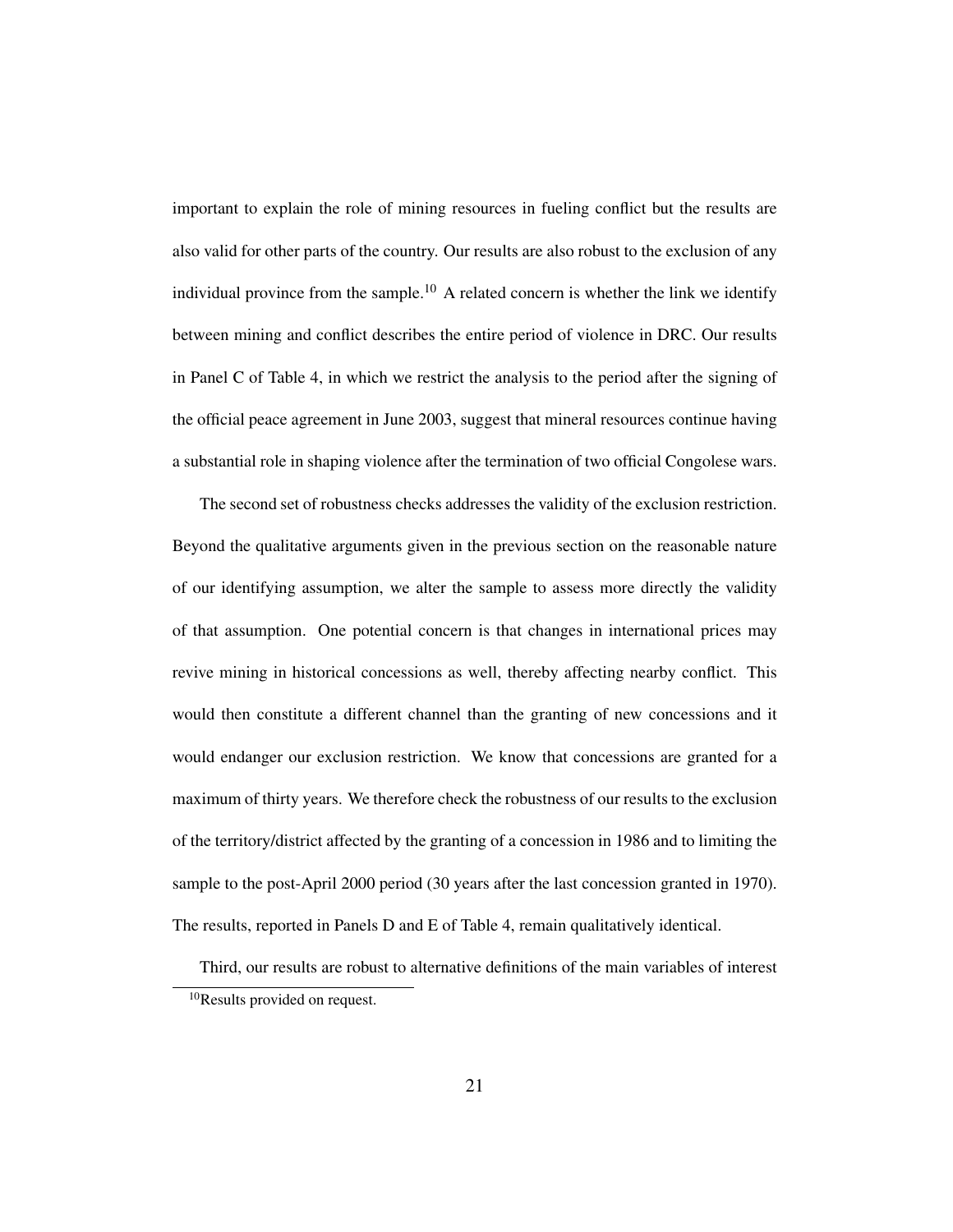and of the dependent variable (Panels F to J of Table 4). First, if we repeat our estimation using the logged size of the concessions (instead of the number of concessions), we obtain qualitatively identical results. Second, not proceeding to the logarithmic transformation of the concessions variable or adopting the alternative definition of the mining concessions evaluated on the basis of the year of demand (instead of the year of granting), does not affect our findings either. As for the dependent variable, our results are robust to the adoption of the UCDP conflict database, which records conflict events with at least one death. Similarly, qualitatively identical results are obtained when the dependent variable is replaced by a dummy variable indicating whether the concerned geographical unit records at least one conflict event for one particular month (using consequently a linear probability model). Finding similar results with the linear probability model suggests that the number of mining concessions may also affect the "extensive margin" of conflicts, following similar mechanisms as the "intensive margin" of conflicts.

In sum, we find robust evidence that mineral concessions significantly increase the likelihood of violence at the district level, while no evidence is found for such a link at the territory level. This result constitutes a case of *ecological fallacy* or aggregation problem, i.e. a misleading assumption that the relationship observed at an aggregated level (e.g. district) implies the same relationship at a different level of aggregation (e.g. territory). In the next section, a simple theoretical model is geared to explain this puzzling finding.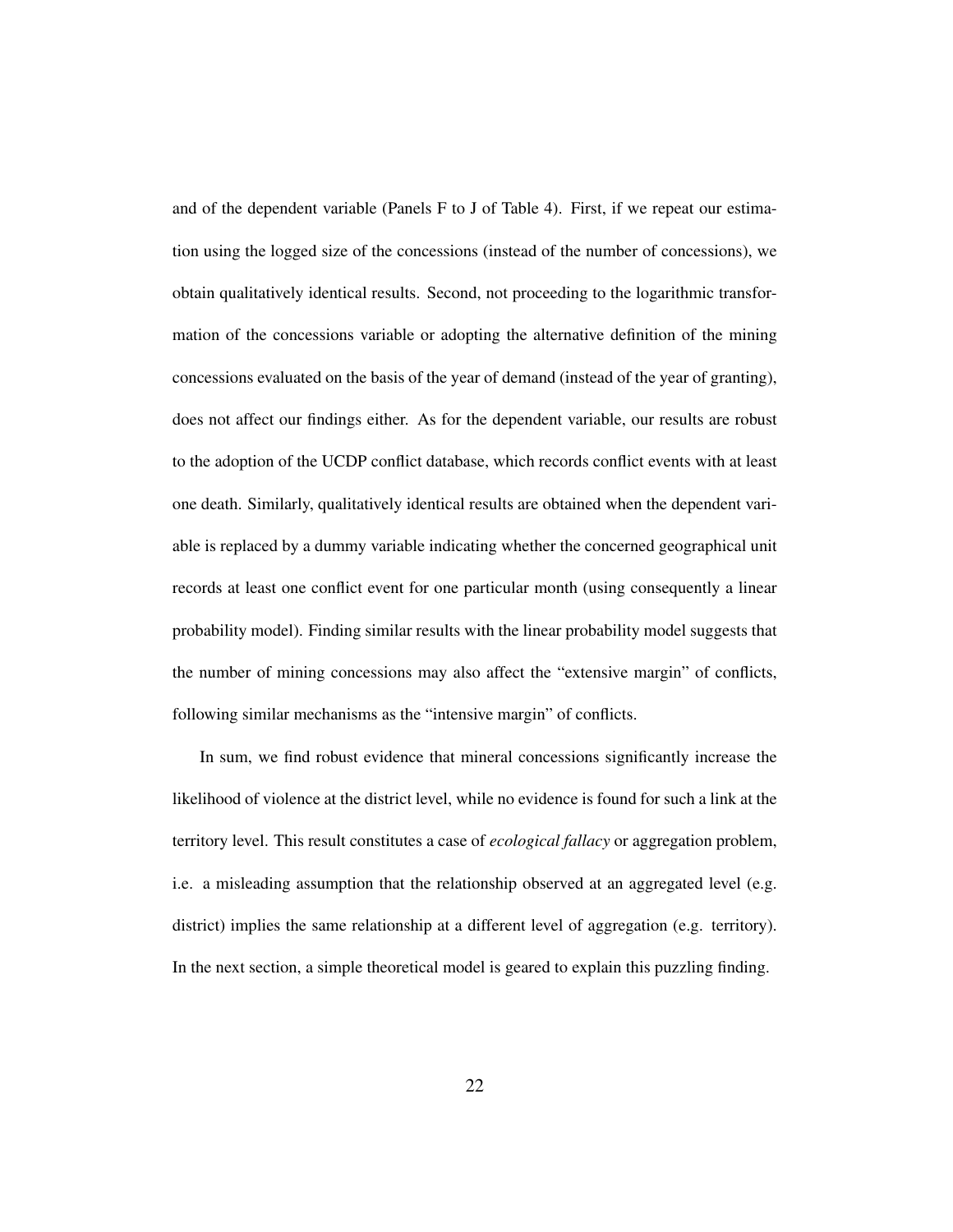### 4 Theoretical Framework

We consider a region represented by a unit-length line inhabited by a uniformly distributed continuum of individuals of unit mass. These individuals are each endowed with a unit amount of time. We assume without loss of generality that all concessions are located at the line's origin. Concessions operating in the region belong to a mine-extraction company controlled by incumbent i. A challenger  $c$  endeavors taking over the region hosting the mining concessions by violent means. We model the externality of the ensuing conflict on the mining business as an increased cost of inputs.

Labor constitutes the unique input of the mining activity, and we assume that the mining company is a local monopsonist on the labor market. The profits from controlling the mining concession,  $\pi$ , read as follows:

$$
\pi(x_m, d_v; A) = (\varphi(x_m) - y_m(x_m, d_v)) nx_m
$$
\n(2)

where  $\varphi$  is the unit return to labor when employed in mining, which we assume concave in the number of workers active in the mine,  $x_m$ . The parameter n captures the size or number of mining concessions. The workers are remunerated at the (endogenous) wage of  $y_m$ . The monopsonist will therefore determine the demand for mining labor. Individuals specialize either in mining, or farming. The number of farmers is denoted by  $x_f = 1-x_m$ . The farming activity yields an income  $y_f$ . Mining is remunerated at the wage  $y_m$ , yet the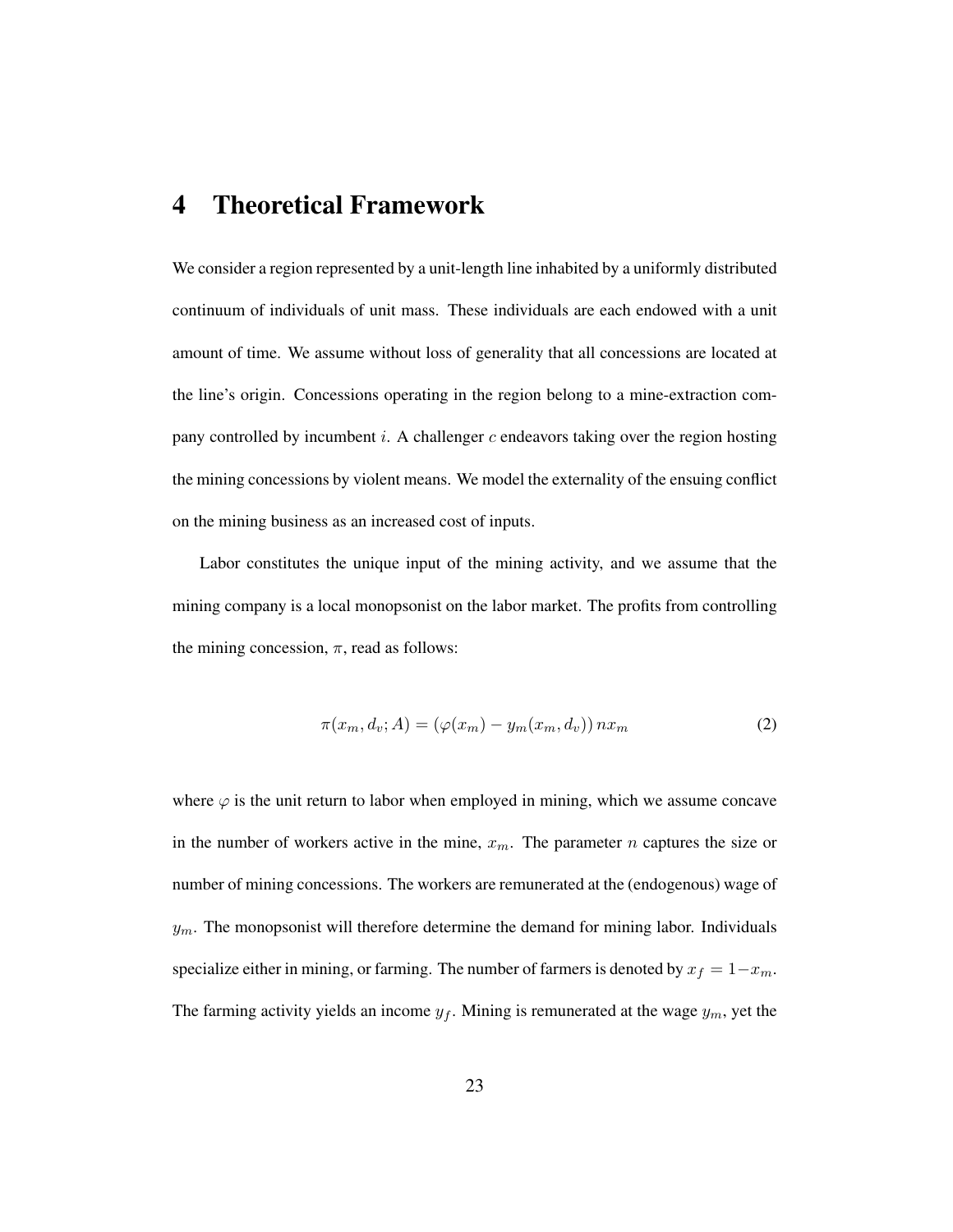miners have to incur the unit commuting cost of  $(1-d_v)\tau$  reach the mining company from their initial location, where  $d_v$  is the distance of conflict from the location of the mine. An individual k located at a distance  $d_k$  from the mine prefers working in the mining sector instead of farming if  $y_m \ge y_f + (1 - d_v) \tau d_i$ . Notice that the proximity of conflict to the mining sites increases the commuting cost for miners, thereby reducing their net wage.

The incumbent maximizes his payoff with respect to three choice variables: (i) the number of miners  $x_m$ , (ii) the amount of soldiers to deploy against the challenger,  $x_i$ , given the exogenous unit cost  $\bar{y}$  of the soldiers<sup>11</sup>, and (iii) the location of its army,  $d_v$ , given an increasing and convex deployment cost  $c(d_v)$ .<sup>12</sup> We describe the probability that the incumbent beats the challenger by the function  $p(x_i, x_c, d_v)$ , with  $x_c$  standing for the challenger's number of soldiers, and the fighting technology satisfying some very general assumptions:

$$
p(x_i, x_c, d_v) = \frac{g(x_i)e(d_v)}{e(d_v)g(x_i) + g(x_c)} , g'(x_j) > 0 , g''(x_j), e'(d_v), e''(d_v) < 0 , j = \{i, c\}
$$

The probability that the incumbent is victorious in a confrontation with the challenger is assumed to depend positively on the incumbent's army strength  $g(x_i)$ , and on his relative fighting efficiency  $e(d_v)$ , while it is a negative function of the challenger's strength  $g(x_c)$ .

 $11$ Making the fighters' remuneration endogenous would unnecessarily complicate the model. Indeed, having assumed that the pool of workers is not influenced by the number of fighters recruited, the endogenous remuneration of the latter would simply amount to a rescaling of our results.

<sup>&</sup>lt;sup>12</sup>All results remain qualitatively unchanged if the deployment cost is linear.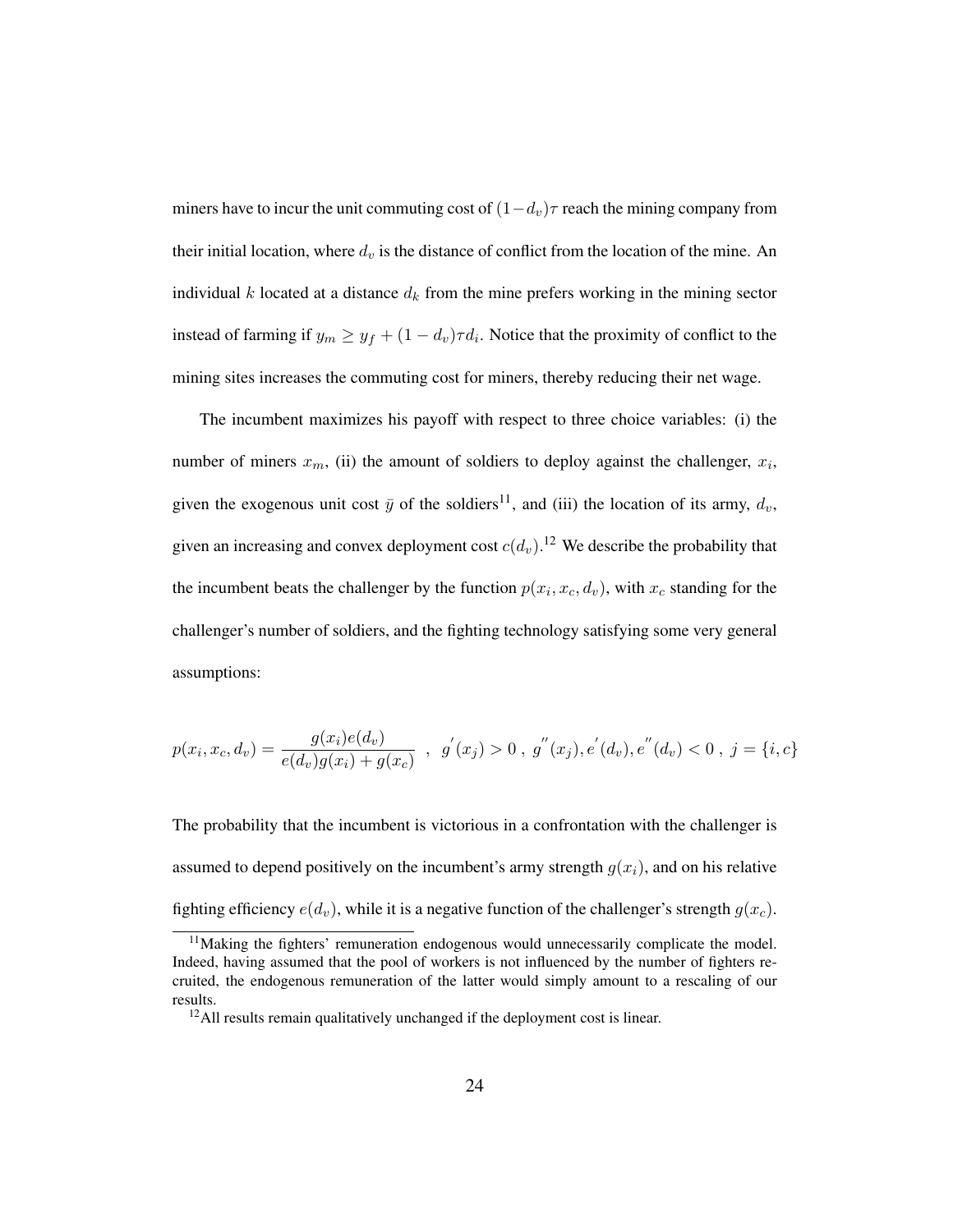Moreover, we are assuming that the incumbent's relative fighting efficiency is the highest when his troops are deployed close to the incumbent's headquarters and that this fighting efficiency is monotonically decreasing in  $d_v$ .

Notice that deploying the army farther from the mines has three effects: first, it decreases the cost of labor (as it increases the net wage offered to miners); second, it increases the costs of deployment,  $c(d_v)$ ; and third, it reduces the efficiency of fighting of the army, as soldiers have to patrol a larger territory.

The utility of the incumbent is therefore given by:

$$
u_i = p(x_i, x_c, d_v) \pi(x_m, d_v) - \bar{y}x_i - c(d_v)
$$
\n
$$
(3)
$$

Since the labor force, x, has two occupational choices and the commuting cost,  $\tau$ , is incurred by the workers, it follows that for a mining wage  $y_m$ , any individual lying on the interval  $[0, d_m]$  prefers mining to farming, where  $d_m$  is defined as:

$$
d_m = \frac{y_m - y_f}{\tau (1 - d_v)}
$$

We thus have the mining labor supply as follows:

$$
x_m^s = \begin{cases} \frac{y_m - y_f}{\tau(1 - d_v)} & \text{if } \frac{y_m - y_f}{\tau(1 - d_v)} \le 1\\ 1 & \text{otherwise} \end{cases}
$$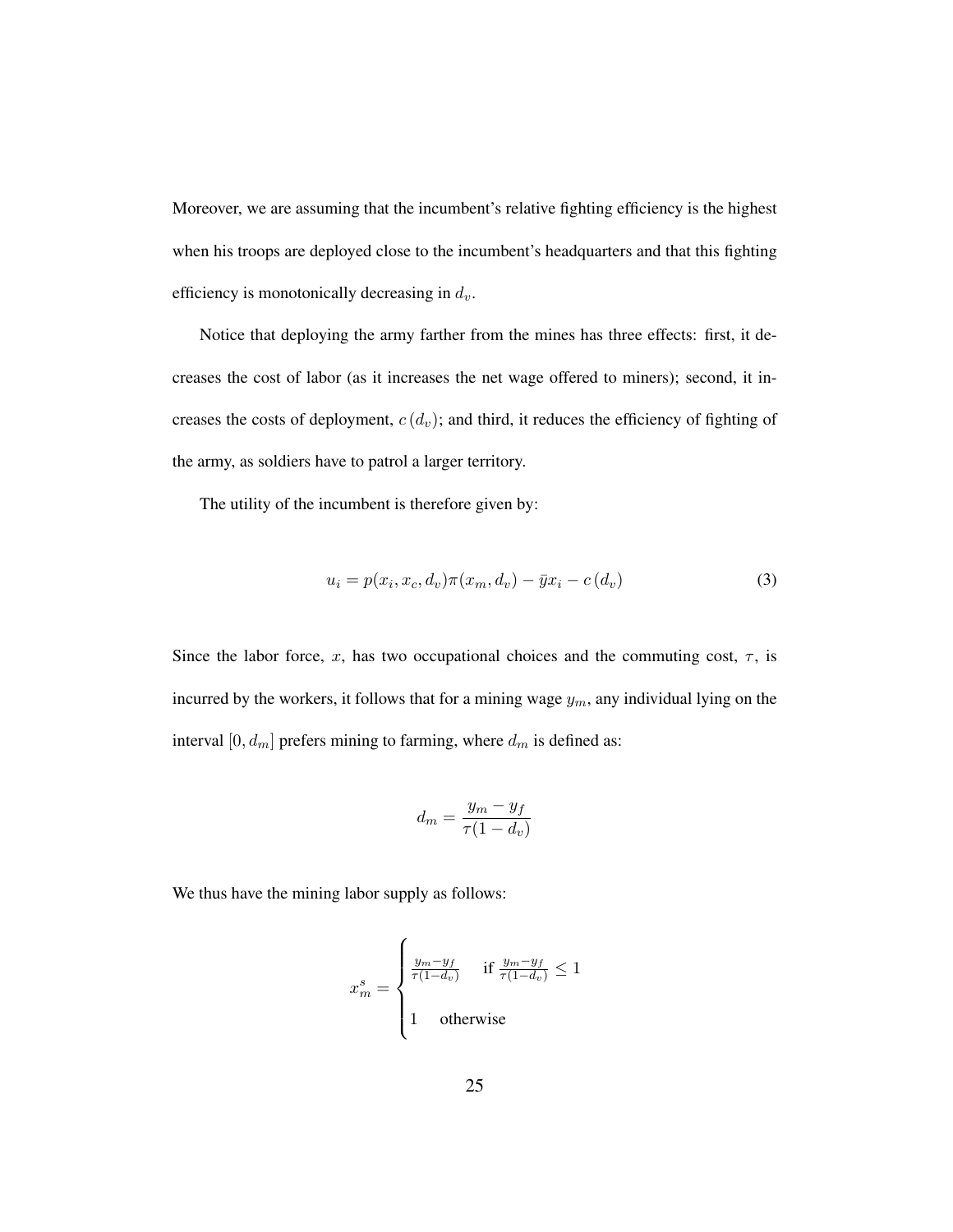It then follows that the inverse labor supply function is given by:

$$
y_m = \begin{cases} \tau x_m (1 - d_v) + y_f & \text{if } x_m^s \le 1 \\ \tau (1 - d_v) + y_f & \text{otherwise} \end{cases}
$$

We can now write the incumbent's maximization problem as follows:

$$
\max_{x_m, d_v, x_i} \left\{ \frac{g(x_i)e(d_v)}{e(d_v)g(x_i) + g(x_c)} \left[ \varphi(x_m) - \tau x_m(1 - d_v) - y_f \right] n x_m - \bar{y} x_i - c(d_v) \right\} \tag{4}
$$

Optimizing yields the following first order conditions:

$$
\frac{\partial u_i}{\partial x_m} = p(x_i, x_c, d_v) n \left( \varphi(x_m) - y_f + \varphi'(x_m) x_m - 2\tau (1 - d_v) x_m \right) = 0 \tag{5}
$$

$$
\frac{\partial u_i}{\partial d_v} = \frac{e'(d_v)g(x_i)g(x_c)}{(e(d_v)g(x_i) + g(x_c))^2} \pi(x_m, d_v) + p(x_i, x_c, d_v) \tau nx_m^2 - c'(d_v) = 0 \quad (6)
$$

$$
\frac{\partial u_i}{\partial x_i} = \frac{g'(x_i)g(x_c)e(d_v)}{(e(d_v)g(x_i) + g(x_c))^2} \pi(x_m, d_v) - \bar{y} = 0
$$
\n(7)

We show in the appendix that the incumbent's utility function is quasi-concave in the decision variables, and this is sufficient to deduce that an equilibrium exists.

The challenger's optimization problem is analogously given by:

$$
\max_{x_c} \left\{ \frac{g(x_c)}{e(d_v)g(x_i) + g(x_c)} \pi(x_m, d_v) - \bar{y}x_c \right\}
$$
(8)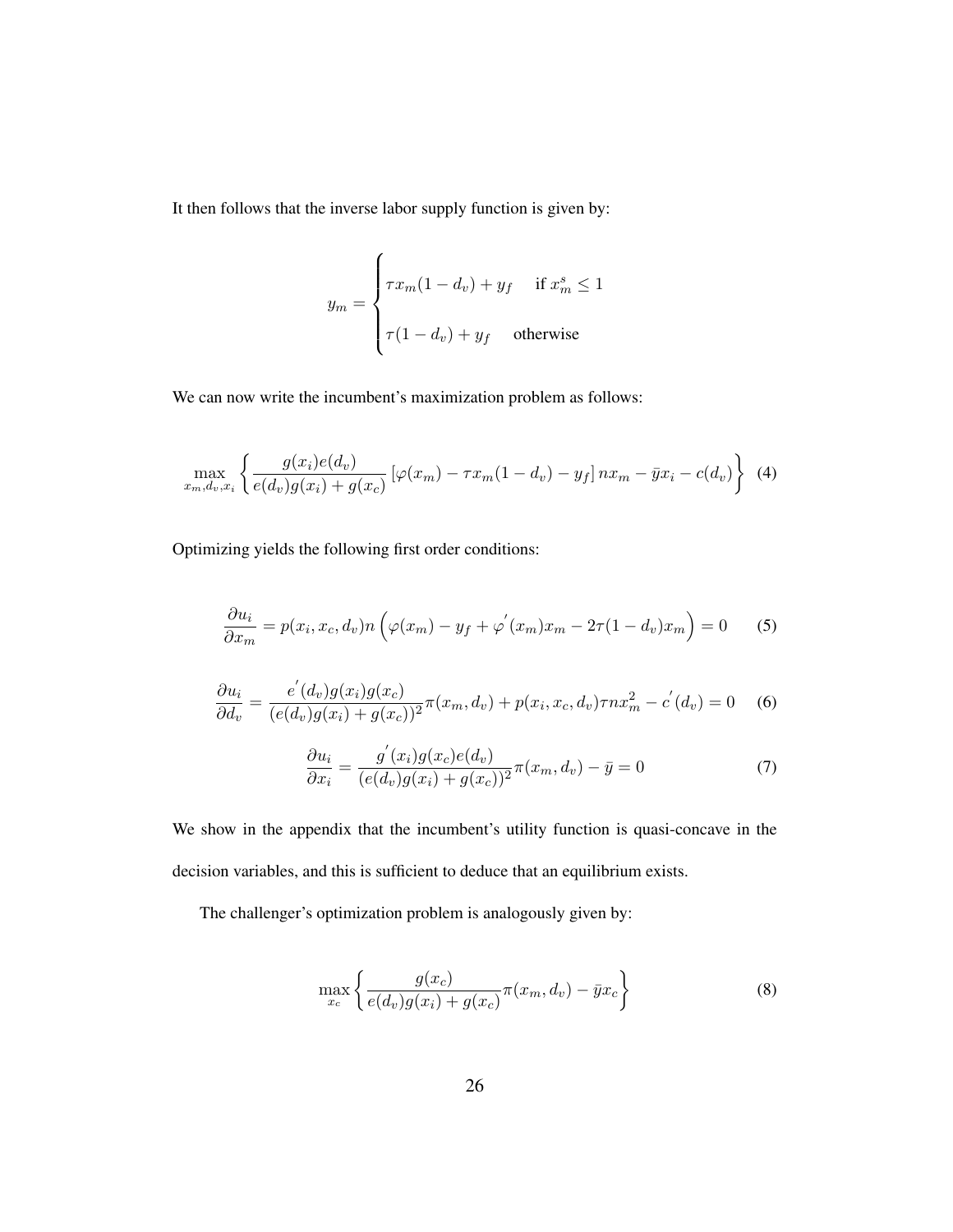Optimizing gives the following F.O.C.:

$$
\frac{\partial u_c}{\partial x_c} = \frac{g'(x_c)g(x_i)e(d_v)}{(e(d_v)g(x_i) + g(x_c))^2} \pi(x_m, d_v) - \bar{y} = 0
$$
\n(9)

And it is straightforward to show that the challenger's objective function is concave in  $x_c$ .

Having showed that the problem is well behaved, we can deduce that a Nash Equilibrium for this game exists (see Mas-Colell et al. 1995, proposition 8.D.3). Moreover, by combining equations (7) and (9), we can deduce that  $g'(x_i)g(x_c) = g'(x_c)g(x_i)$ , and since  $g(.)$  is a concave function it is necessary that  $x_i = x_c$ . Equipped with these results, we can now conduct comparative statics on the parameter of interest.

#### Comparative statics - Changes in the size of the mining industry

Using Condition (5) and by the Implicit Function Theorem we can derive the following expression:

$$
\frac{dx_m^*}{dn} = -\frac{p(x_i, x_c, d_v)\partial \pi(x_m, d_v)/\partial x_m}{\frac{\partial^2 u_i}{\partial x_m^2}}
$$
(10)

The numerator is nil, as it equals the first order condition in (5) up to a multiplicative term *n*. Because the size of the concession *n* linearly affects the profitability of mining, changing the size or the number of the mining concessions, therefore, does not affect the optimal number of miners: both the marginal cost of hiring an additional worker, and his marginal return for the company are unaffected by the increase in  $n$ . This does not mean, however, that the industry has not become more profitable, rather, the incumbent will see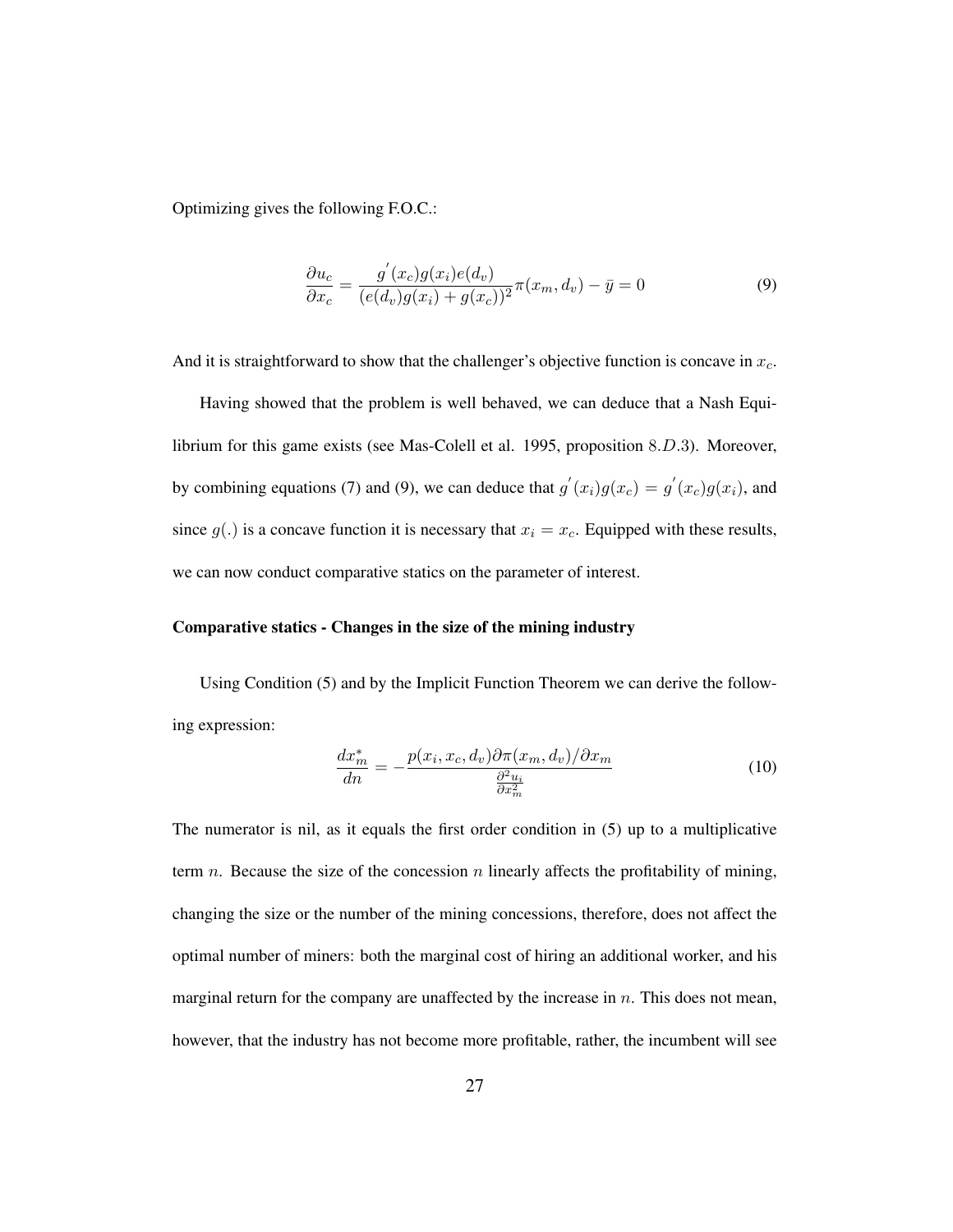his profits increase proportionally to the size of the mines he controls

Proceeding likewise with condition (6) we obtain:

$$
\frac{dd_v^*}{dn} = -\frac{p(x_i, x_c, d_v) \left( \frac{e'(d_v)g(x_c)}{e(d_v)g(x_i) + g(x_c)} \pi(x_m, d_v) / n + \tau x_m^2 \right)}{\frac{\partial^2 u_i}{\partial d_v^2}} > 0 \tag{11}
$$

Using the first order condition in  $(6)$ , we deduce that the numerator of  $(11)$  is equal to expression (6) to which we substract its third term and divide the whole expression by  $n$ , thus implying that the numerator of (11) is positive and that  $\partial d_v^* / \partial n > 0$ .

The net effect of an increase in the size of the concessions on the optimal location of conflict is the result of two opposing forces. On the one hand the incentives to protect a resource that has become more valuable are higher, thus pushing the incumbent to wage conflict farther from the mining location so that the mining activity is less disrupted. On the other hand, however, the same force induces the incumbent to reduce the distance of combat to the mine so that his troops' efficiency be enhanced. Eventually, since the marginal cost of troop deployment is unaffected by an increase in the number of mining sites, it follows that the marginal benefit from moving the conflict farther from the mining location outmatches the marginal cost in terms of foregone fighting efficiency.

Finally, we can derive the effect of a change in  $n$  on the intensity of conflict by using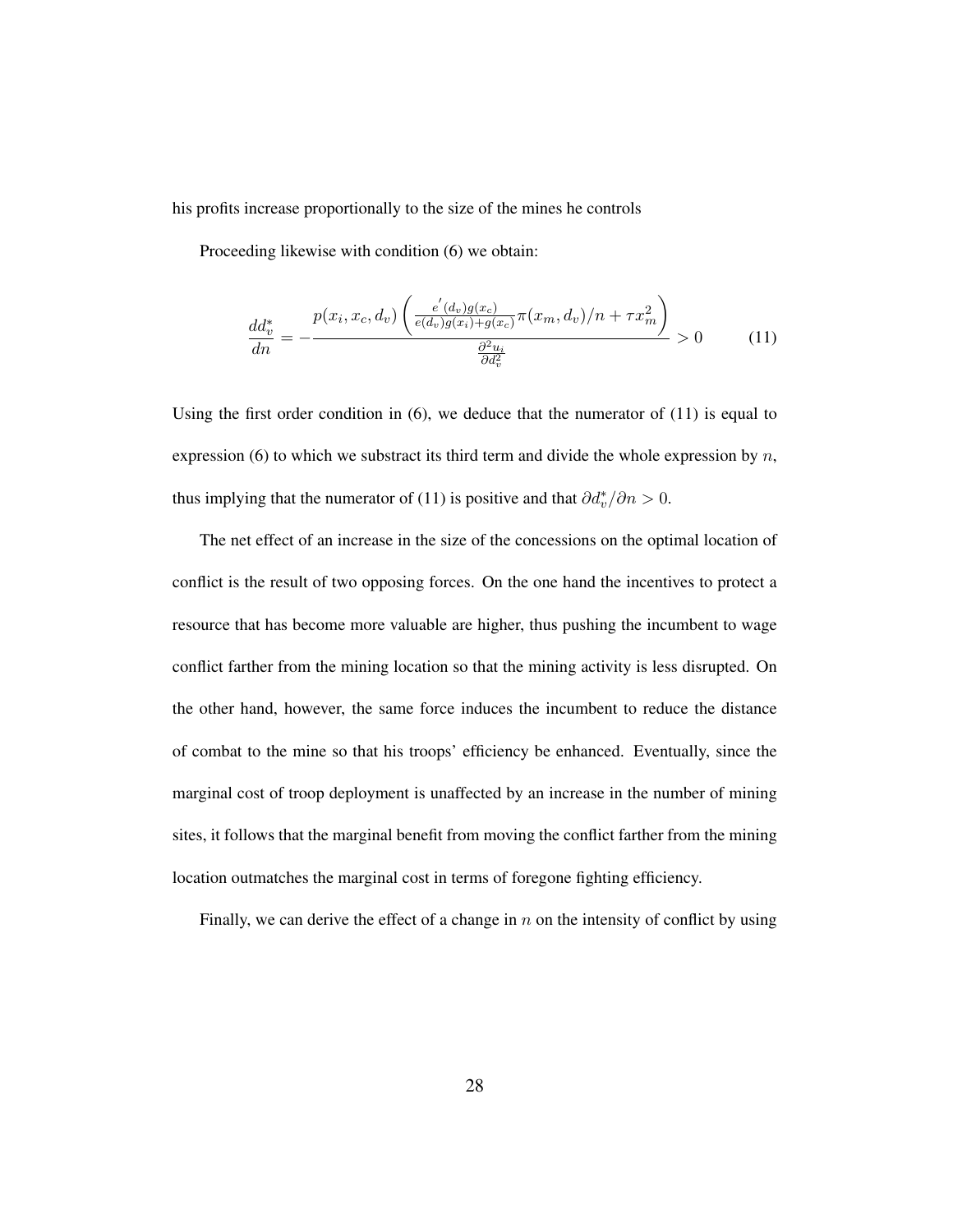Condition (7):

$$
\frac{dx_i^*}{dn} = -\frac{g'(x_i)g(x_c)e(d_v)}{(e(d_v)g(x_i) + g(x_c))^2} \frac{\partial \pi(x_m, d_v)/\partial n}{\frac{\partial^2 u_i^*}{\partial x_i^2}} > 0
$$
\n(12)

The sign of this expression is as expected since, the marginal benefit of additional soldiers on the ground follows the increase in mining profits, while the marginal cost of this operation remains unchanged. As a consequence the incumbent will deploy more troops, and given the strategic complementarity between the forces of the incumbent and those of the challenger, the latter will equally deploy more troops at equilibrium.

#### 5 Revisiting the empirical analysis

Our theoretical model suggests that the impact of mining concessions on conflict is nonhomogeneous across space. In particular, increasing the size or number of mining sites has the potential not only of increasing overall conflict intensity but also of displacing violent events farther from mineral deposits. Anecdotal evidence in support for this thesis abunds. The weak state capacity in most of the DRC enabled armed groups, including the FADRC, to profit from minerals not only through direct looting but also by granting protection to mining sites in exchange for a participation to the mining industry's profits (de Koning 2011, Fessy 2010, Spittaels 2010, Raeymaekers 2010, Verweijen 2013). This military-turned businessman formula has been shown to improve local governance (Raey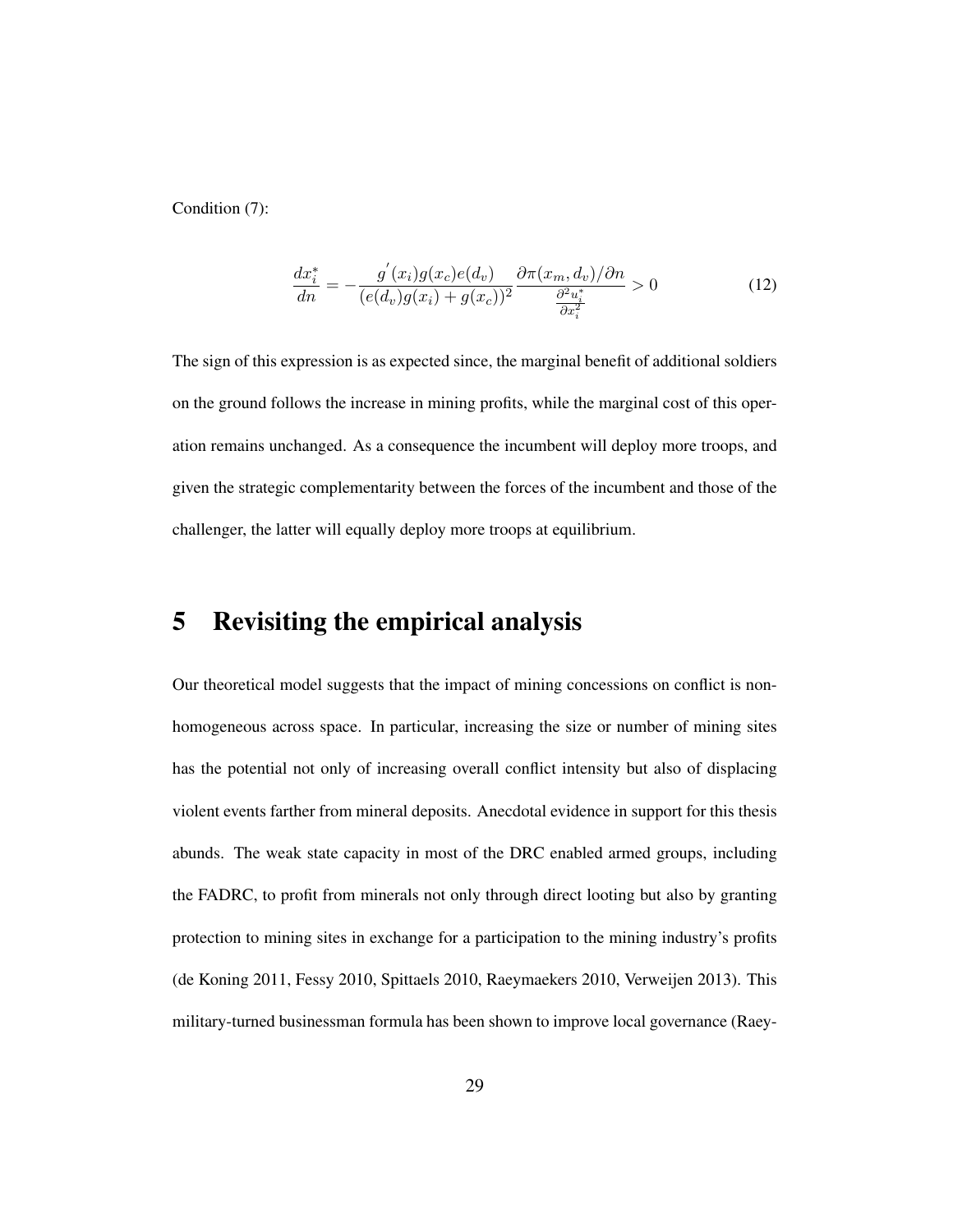maekers 2010, Sanchez de la Serra 2013), echoing the works of Gambetta (1993) on the business-promoting consequences of the Sicilian Mafia. According to these accounts, a displacement of violence occurred at times where armed groups would focus their attention on the protection of a particular mining location (de Koning 2011, U.N. presidential statement S/2010/596, Rudahigwa 2010). The following quote from de Koning (2011: 26) is particularly illuminating: "Clearly the controlling military actor stands to gain by establishing a minimum level of stability in which miners and traders can operate. [. . . ] In this, these actors either mimic the operations of private businesses or operate in partnership with them, offering means of production and transport, as well as a degree of protection. [. . . ] Finally, when driven by economic interests, FARDC troop deployments focus on major mines and trading centres, leaving smaller mines and communities vulnerable to looting by armed groups. According to the UN Group of Experts, a number of villages in Walikale that were looted and where mass rapes took place in early July 2010 had no security presence because FARDC units in the area were competing for control of the Bisie mines.". A recent study of Sanchez de la Sierra (2013) provides micro-founded evidence that rises in mineral prices incentivize armed groups to better protect and tax at the local level in Eastern DRC, hence unveiling a sort of proto-state building. Such decentralized development of state capacity is fully consistent with our own theory that we next attempt to highlight by incorporating the spatial dimension in the econometric analysis.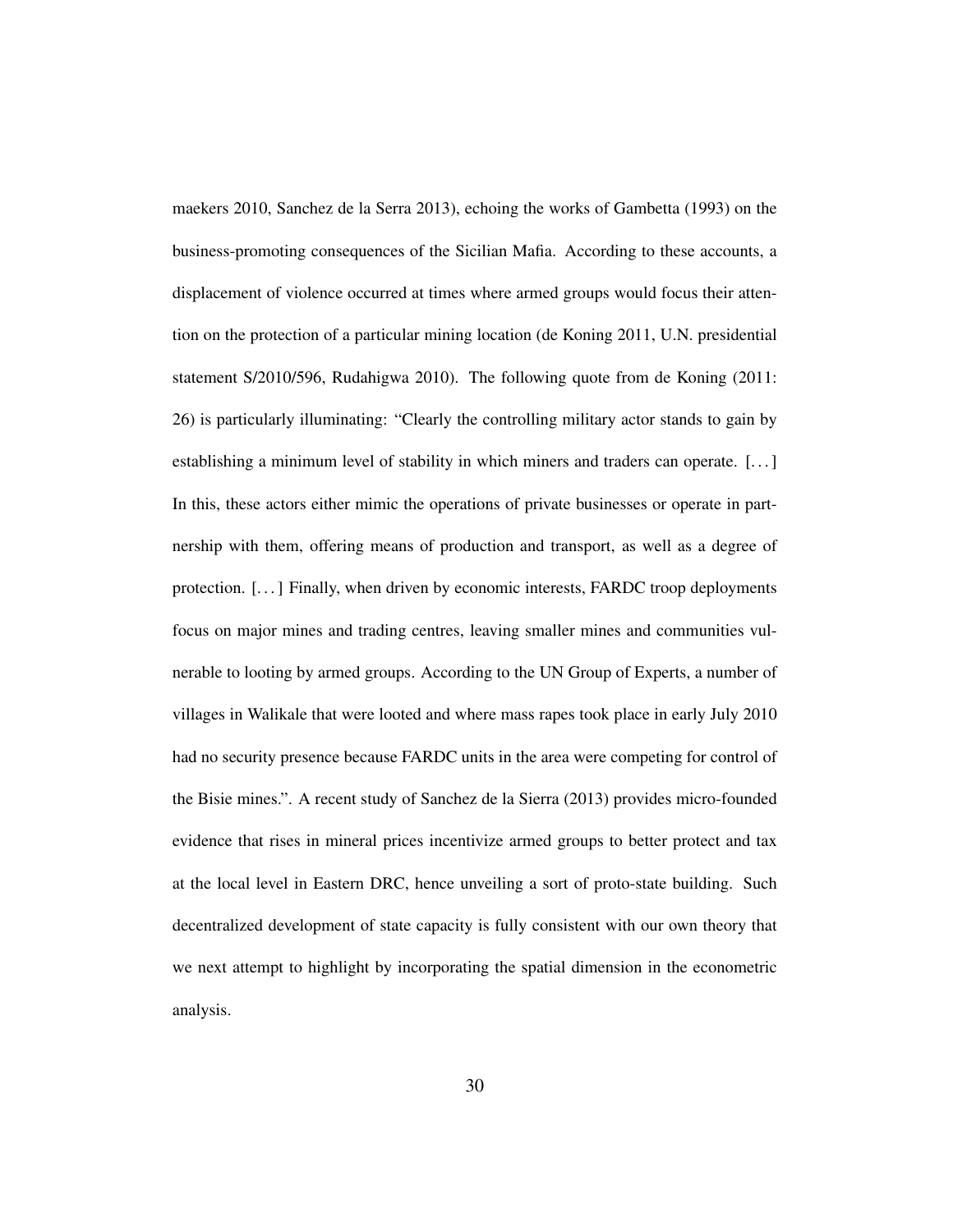A first empirical indication of such spatial dependency is given in Table 5. The Lagrange Multiplier (LM) tests performed in columns (1) to (3) of Table 5 suggest significant spatial lags and error correlations at the territory level.

To explicitly assess the importance of spatial spillovers, we consider two models. First, we assess the role of spatially lagged mineral concessions, following Florax and Folmer (1992). We apply the method to our panel analysis following Anselin (2002). We augment equations (2) with a spatially lagged explanatory variable in the following way:

$$
Conflicts_{i,t} = \alpha_i + \alpha_t + \beta_1 Concessions_{i,t} + \beta_2 WConcessions_{i,t}
$$
  
+  $\beta_3 Rainfall_{i,t} + \epsilon_{i,t}$   

$$
Concessions_{i,t} = \alpha'_i + \alpha'_t + \phi_1 PriceIndex_{i,t} + \phi_2 WPriceIndex_{i,t} \quad (13)
$$
  
+  $\phi_3 Rainfall_{i,t} + \epsilon'_{i,t}$   

$$
WConcessions_{i,t} = \alpha''_i + \alpha''_t + \theta_1 PriceIndex_{i,t} + \theta_2 WPriceIndex_{i,t}
$$
  
+  $\theta_3 Rainfall_{i,t} + \epsilon''_{i,t}$ 

We use a distance-based spatial matrix based on the inverse distance decay function.  $WConcessions_{i,t}$  and  $WFriceIndex_{i,t}$  are weighted sums of the concession-based variables and price indices at other locations. We can, for instance, express the variable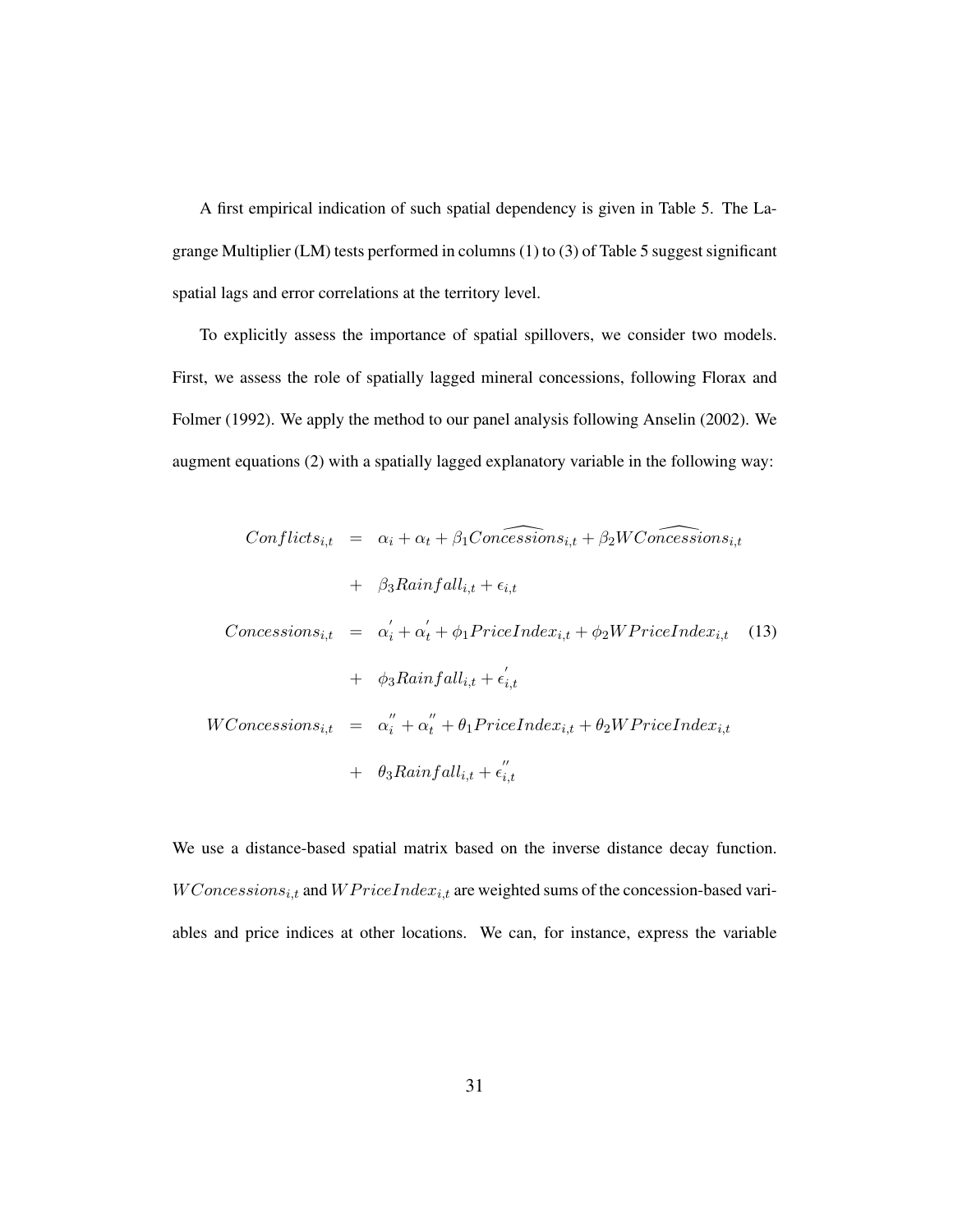$WConcessions_{i,t}$  as follows:

*WConcessions*<sub>i,t</sub> = 
$$
\sum_{j \neq i} w_{ij}Concessions_{j,t}
$$
 where  $w_{ij} = \frac{d_{ij}^{-\gamma}}{\sum_j d_{ij}^{-\gamma}}$ 

Where  $\gamma$  takes the values 1 or 2 as these are the most common integers used in spatial econometrics (Anselin 2002).

Second, we also estimate spatial panel models with time and location fixed effects using Matlab routines and methods developed by Elhorst (2003, 2010) . The estimation approach includes the bias correction procedure proposed by Lee and Yu (2011) for spatial panel data models containing spatial and/or time-period fixed effects. Because of the absence of convincing evidence of the presence of spatial correlation at the district level, in addition to possible small sample bias with respect to districts (only 38), we discuss only territory level estimates.

Estimating the system of equations (13), Table 6 indicates that at the territory level (regressions (1) to (2)) the granting of mining concessions in the neighboring territory significantly increases the risk of conflict (especially violent conflicts). The coefficient of the non-spatially lagged variable is negative and significantly different from zero. Table 6 indicates that these results are robust to the use of an alternative spatial matrix of order 1, instead of 2 (regressions (3) and (4) in Table 6). In regressions (5) and (6) of Table 6, we report estimation results using explicit spatial models for panel data based on the methods developed by Elhorst (2003, 2010), along with the bias correction procedure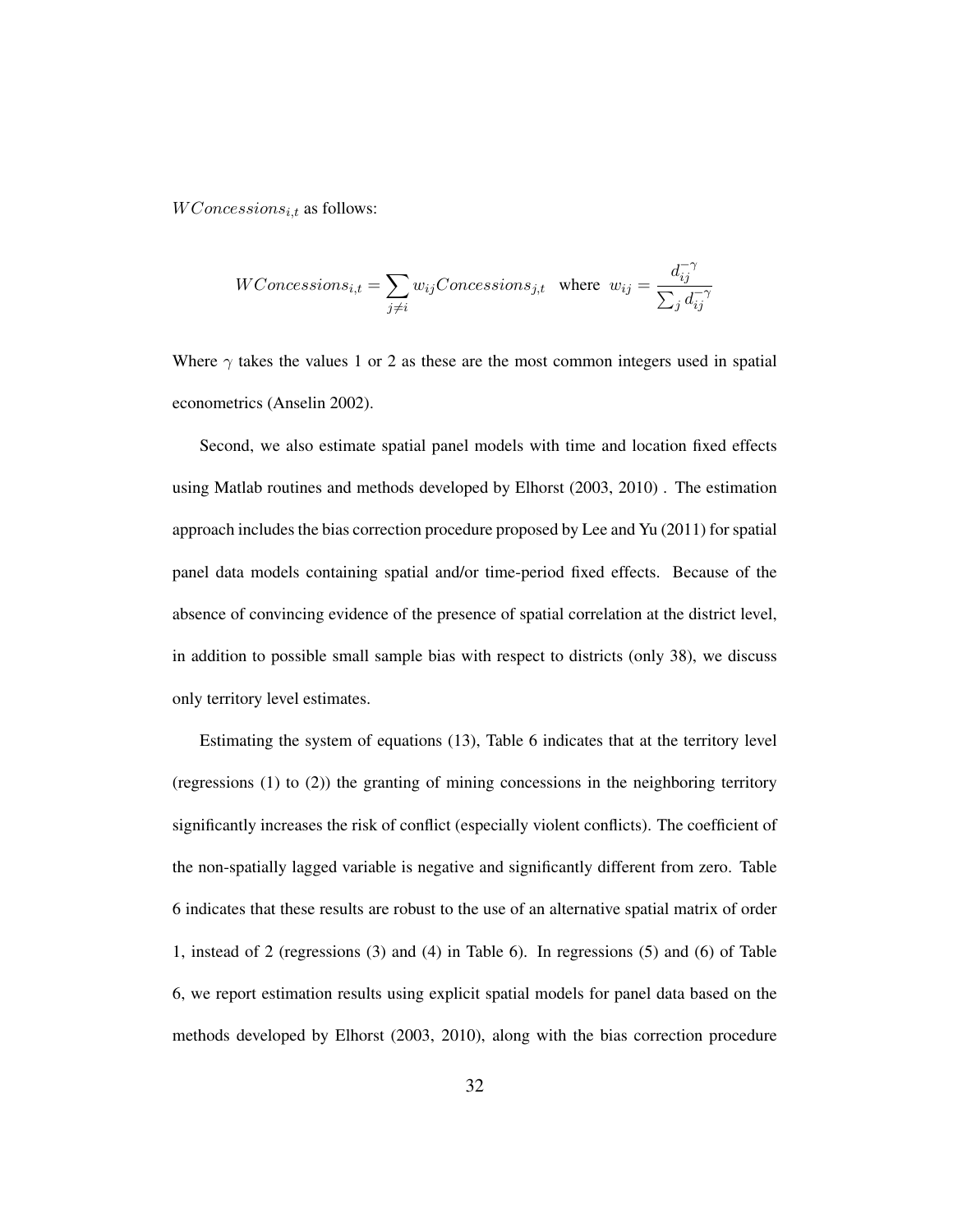proposed by Lee and Yu (2010) for spatial panel data models containing spatial and/or time-period fixed effects. The results suggest the existence of significant spillovers in conflict intensity in both the error term and the spatial dependent variable. In other words, conflicts erupting in territories are not independent from each other; consequently, any strategy to address these conflicts should be comprehensive and inclusive. Even with these spatial specifications, our estimates remain very stable. Based on regressions (6) Table 6 and given the mean number of conflict events reported in Table 1, a 10 percent increase in the number of mining concessions would respectively decrease the likelihood of conflict events by about 60 percent in the same territory. However, a similar increase in the number of the concessions would also increase the number of conflicts by about 165 percent in the neighboring territory. At the district level, no spatial effect is found. As in Section 3.3, results are robust to alternative definitions of the mining concessions and conflict variables and to subsample analyses.

Overall, these result are consistent with the theoretical prediction that a larger number of mining sites increases the protection effect thereby reducing violence around the  $mine(s)$ ; gives the incentives to the incumbent to move the conflict location farther from the mining site (potentially in a neighboring territory); and results in a higher level of violence at the aggregate level (adequately captured at the district level). While caution is usually called when interpreting spillover effects as causal (Corrado and Fingleton 2011), the theoretical model developed in the previous section supports such interpretation and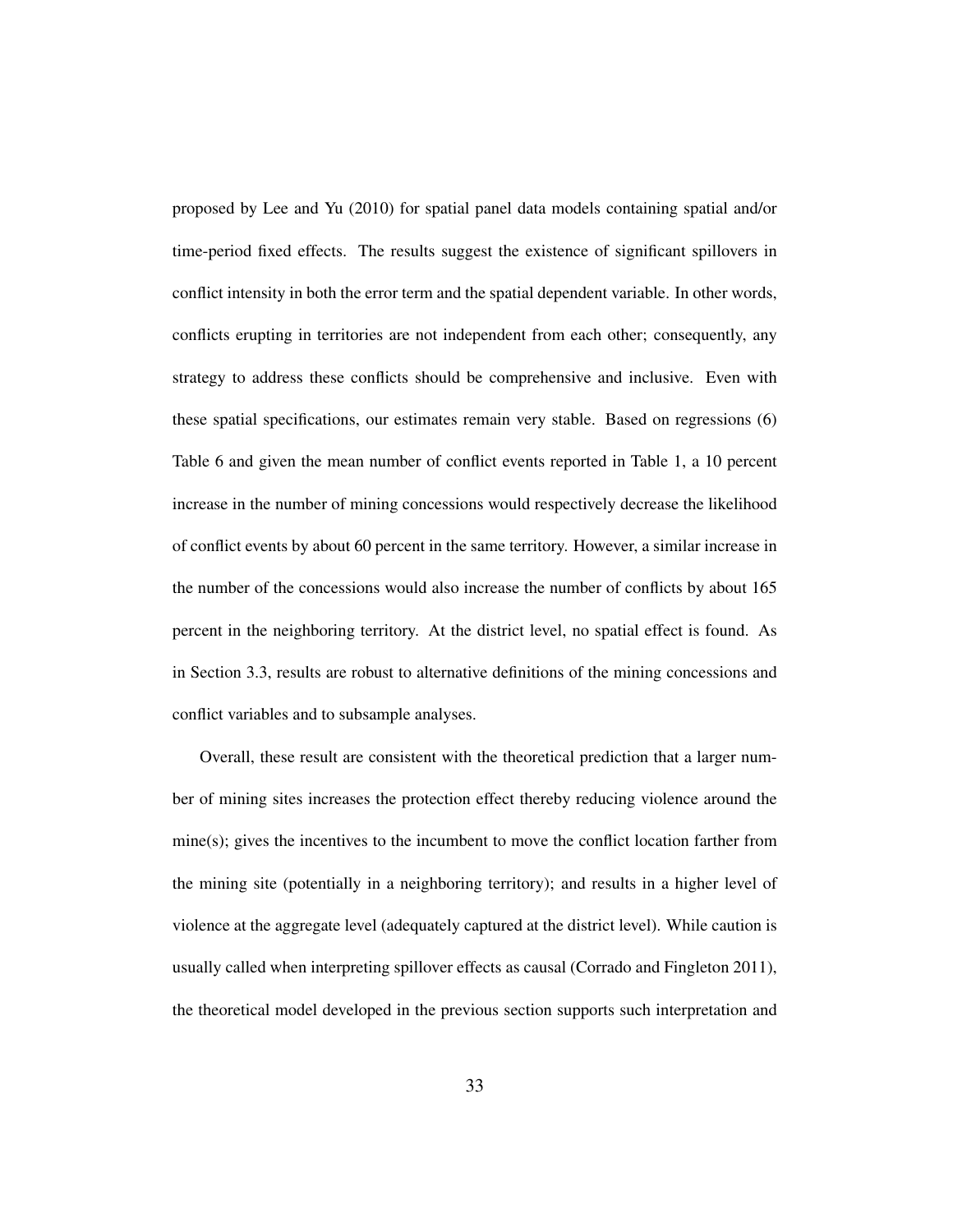allows us to go beyond purely data-analytic considerations. Our results are therefore supportive of the spatially-based theoretical mechanisms proposed in the previous section and are likely to explain what appeared to be an ecological fallacy in Section 3.3. In other words, the absence of a statistically significant relationship between mining concessions and (violent) conflicts at the territory level in our baseline regression is driven by an omitted spatial effect, explained by the incumbent's incentives to protect the mining business. When spatial spillovers are taken into account, a mining concession tends to decrease the risk of conflict in the same territory but increases the risk in neighboring territories. That in turn explains why a change in the size (or number) of concessions would translate at a more aggregated effect (i.e. the district level) into an increase in conflict intensity.

#### 6 Alternative explanations

In interpreting our empirical results we propose an explanation based on the incentives of extractive companies to protect their business. How does our "protection effect" mechanism perform against alternative explanations?

Several alternative explanations are compatible with natural resource wealth having a non significant effect on conflict at the very local level and a significant and substantial impact at a higher level of aggregation. The first relates to measurement errors and the potential lack of within-territory variation. Conflict events may be measured with more noise at the territory level as underlying sources may be less accurate about the precise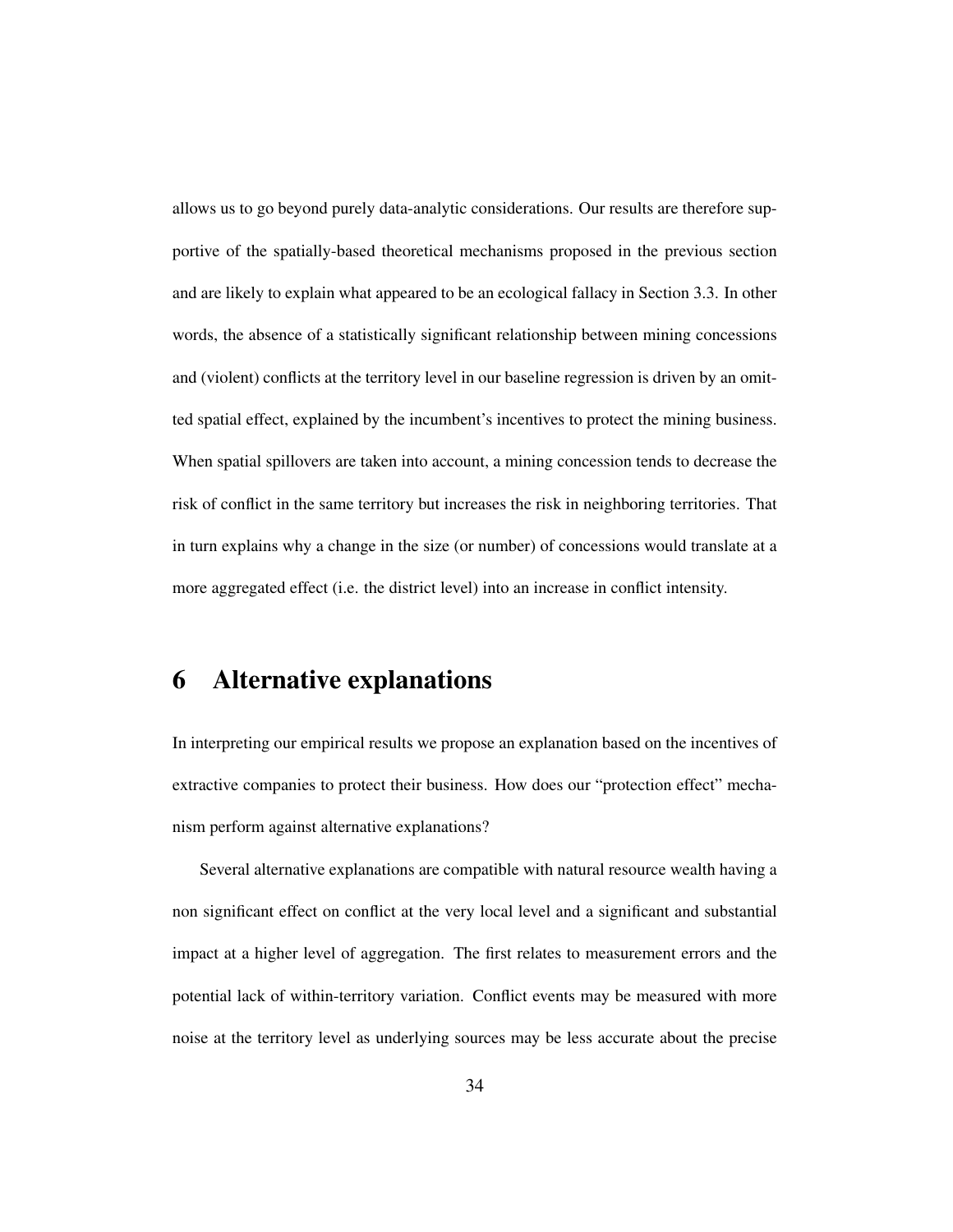territory in which the event takes place. This would generate relatively larger standard errors in our analysis at the territory level. We cannot completely rule out this explanation. However, repeating the analysis with the two most commonly used geo-referenced dataset on conflict (ACLED and UCDP) does not affect our findings. Moreover, this criticism would likewise invalidate a substantial share of recent conflict studies which moved the focus of the analysis to more disaggregated geographic levels. We also argue that the ecological fallacy cannot be explained by a difference in variations between the two samples. First, our findings in Section 5 show that there is enough variation at the territory level to efficiently estimate the relationship of interest, provided the specification is in line with the theoretical mechanism linking mineral concessions and conflicts. Second, implementing an ANOVA analysis on the two samples suggests that the within-territory variation is actually larger than the within-district one.

Second, it could still be asserted that the ecological fallacy results from the too restrictive nature of the territorial boundaries that forebis us to identify the relationship between mining activities and conflict but also to capture the relationship between any unobserved variable and conflict. The use of territory/district fixed effects overcomes such criticisms. Unobserved factors linked to both conflict and mineral concessions may, however, change over time in a different way at the territory or district levels. That could explain why aggregation at the district level yields different results than at the territory level. That would also lead to the misleading interpretation that has been given to spatially lagged variables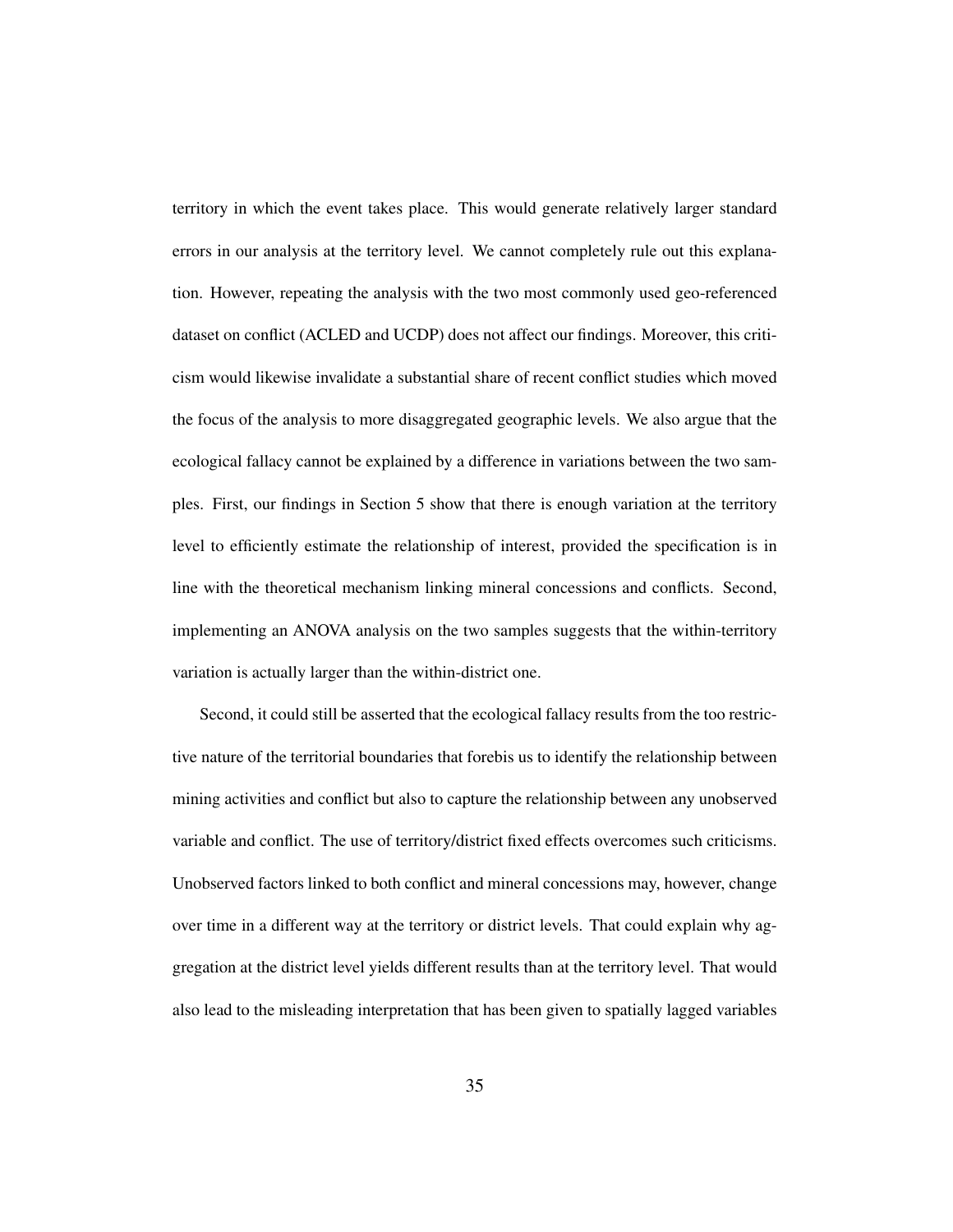(Corrado anbd Fingleton 2012). Using socio-economic data from Demographic Health Survey from 2007 (endogenous to conflict), we compare territories (or districts) whose number of conflict events or mineral concessions lies above the sample-average, versus the others: conflict-prone areas have higher shares of illiterate people, while relatively minerals-rich areas have better access to services (e.g., running water and electricity) and have slightly higher wealth indices. Most importantly, however, there is no systematic differences between the territory and the district levels, suggesting that the restrictive nature of the territorial boundaries cannot be the feature driving the ecological fallacy (results are reported in the supplementary materials).

Third, it is possible that we are capturing at the territory level alternative centrifugal forces to the "protection effect" proposed in the theoretical model. One such possibility would be that mining activities are expanding next to existing mining locations, yet moving accross territorial boundaries. This could not explain the negative coefficient obtained for the granting of concessions in the same territory but it could explain the conflictive impact on neighboring territories. We address this concern and do not find any evidence of such a centrifugal expansion of concessions: the number of historical concessions is strongly associated with the total number of concessions granted between 1997 and 2007 but not with the total number granted in neighboring territories (results are reported in the supplementary materials).

Fourth, the presence of valuable minerals may translate into a higher *opportunity cost*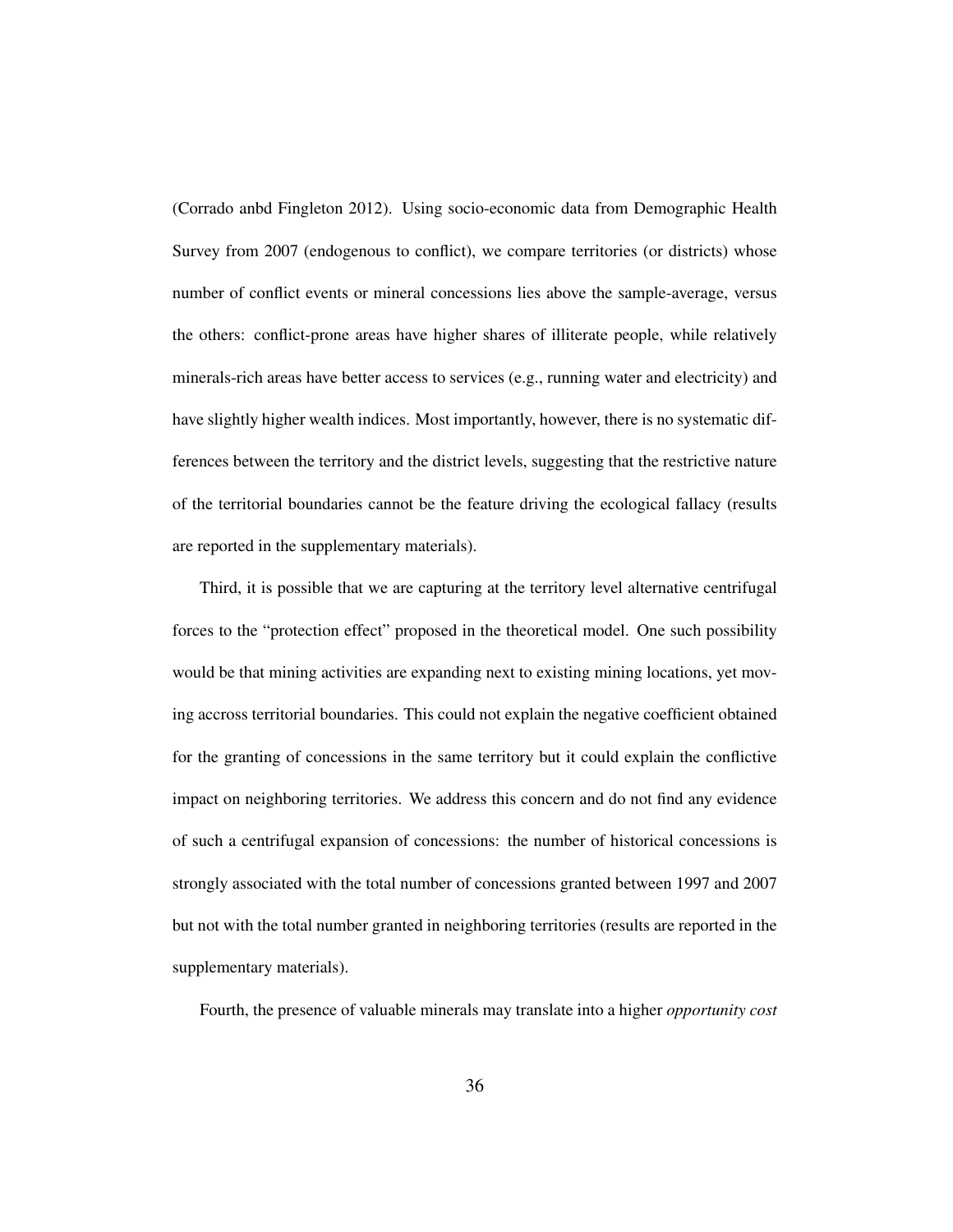for armed group potential recruits, thereby generating a pacifying effect at the local level. This is an appealing theory, well established in the conflict literature. There are a number of reasons why we do not believe opportunity cost to be the mechanism driving our results. First, it can not account for the increase in conflict generated by minerals in neighboring territories (effect highlighted in Table 7). Neither is it consistent with the reality of DRC conflicts, where many of the armed factions were substantially composed by foreigners (Vlassenroot and Raeymaekers 2004, Prunier 2009). Finally, even if local recruitment was affected by mining activities, the opportunity cost channel cannot explain the location of the violence: irrespective of the area of recruitment, why would the fighting occur at a certain distance from the mining site?

Next, expanding mining activities may displace farmers by taking over lands previously used for agricultural purposes. Displaced farmers might move into neighboring territories and join armed groups if alternative economic activities are not available. We cannot exclude a displacement of farmers taking place, following the granting of new mining concessions. If minerals were an important factor in the violence experienced in DRC (as argued here and in a variety of historical accounts), however, this mechanism fails to explain why conflict is located far from the mining sites.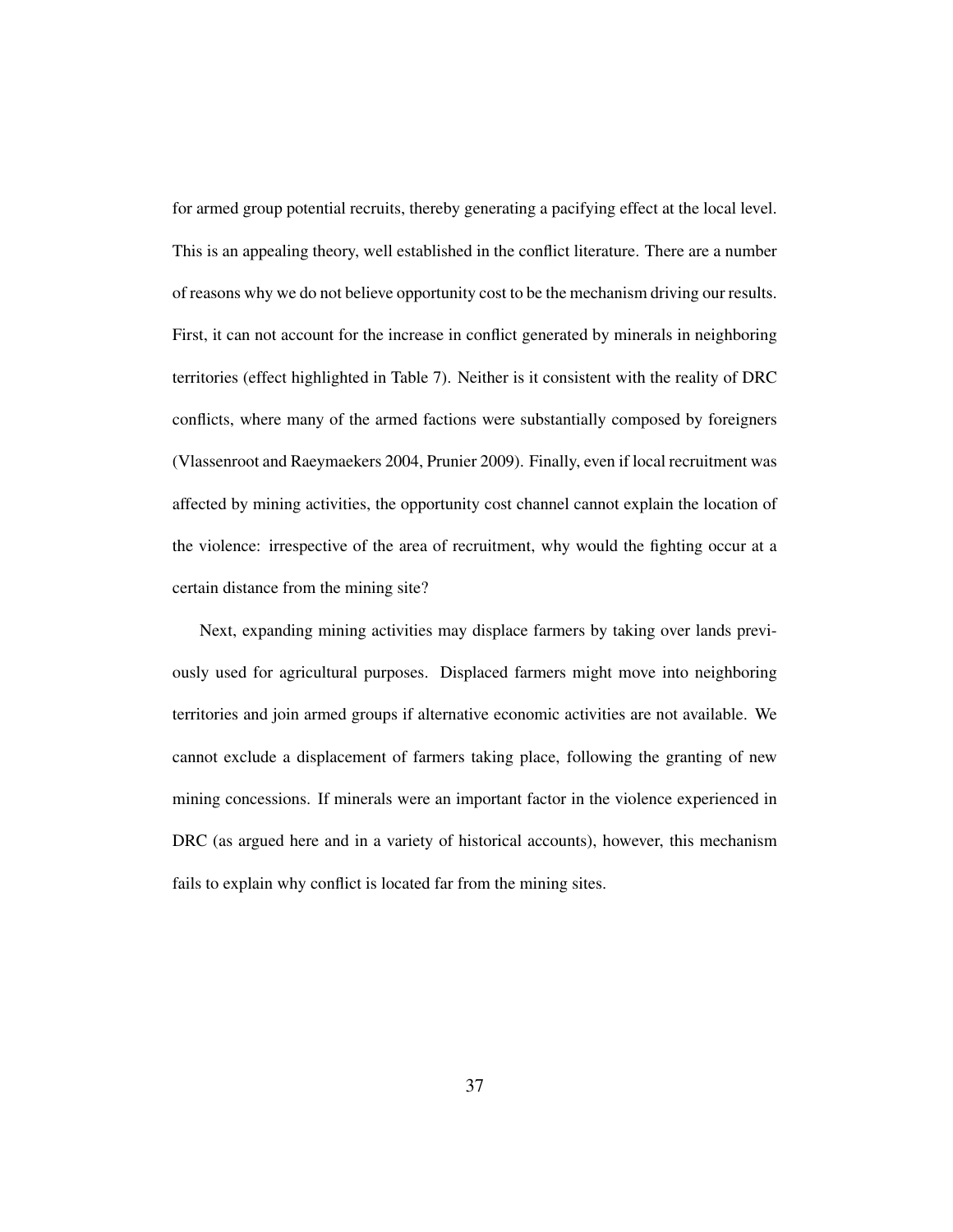## 7 Conclusion

We explore the mineral resources-conflict nexus by focusing on the mineral-rich and conflict-ridden Democratic Republic of the Congo from 1997 to 2007. Using geo-referenced data, we investigate whether the DRC government's granting of mineral concessions in particular geographical areas has had an impact on the intensity of conflict. To overcome endogeneity concerns, we instrument concessions granted over the period of analysis by the interaction of historical concessions with the prices of mineral resources. Our study reveals what appears to be a case of ecological fallacy: At the territory level, granting concessions does not affect the level of conflict; at the district level, however, the right to exploit mineral wealth is shown to exacerbate the level of violence.

To rationalize this finding, we set up a theoretical model which relies on the incentives of violent entrepreneurs to protect the mining activities by avoiding armed confrontations with competing armed groups nearby the mining activity. Securing a peaceful environment close to the mining sites enhances the mining laborers' security, thereby reducing the cost of the labor force for the company that controls the mining location. A larger number of mining sites in a particular geographical location is shown to increase the intensity of conflict and to provoke a displacement of conflict to more remote locations.

By incorporating the spatial dimension in the econometric analysis we are able to demonstrate that a displacement of violence is indeed taking place as a consequence of the granting of mining permits, hence providing evidence that is supportive of our theoretical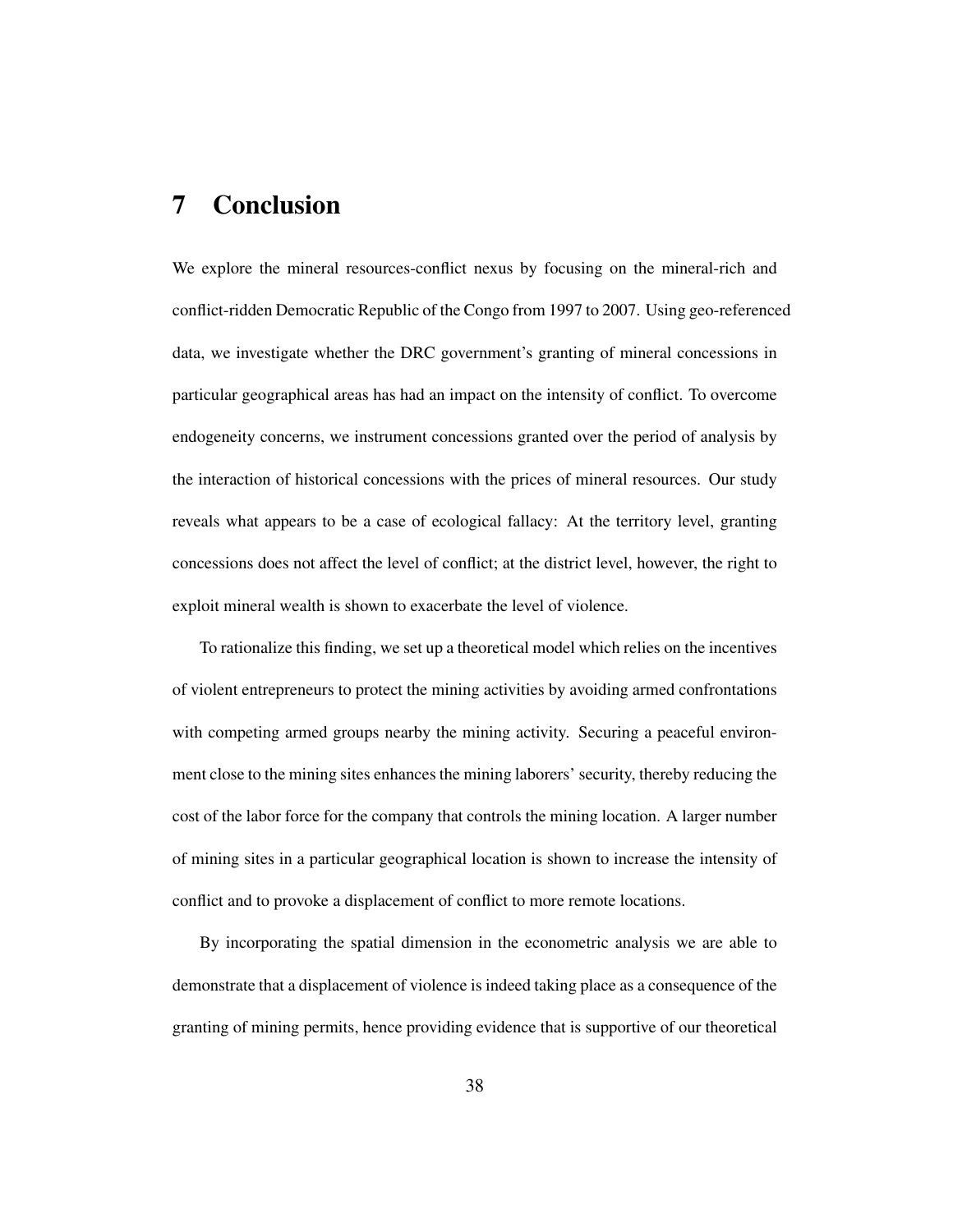mechanism. Increases in the granting of mining concessions in a neighbouring territory significantly increases the risk of conflict. Moreover, the granting of mining concessions in a particular territory is shown to decrease the level of violence when we account for such spatial effects.

Our paper therefore brings forward a crucial element in the understanding of the roots of conflicts, namely the importance of the geographical unit of observation. Neglecting the spatial dimension may misguide policies. Indeed, we have shown that natural resources may constitute a blessing for populations located in the neighborhood of mines since resource-greedy entrepreneurs will deploy means to protect their source of income. The same resources, however, can be characterized as a curse for the wider geographical area since the conflicts in surrounding areas are likely to become more intense.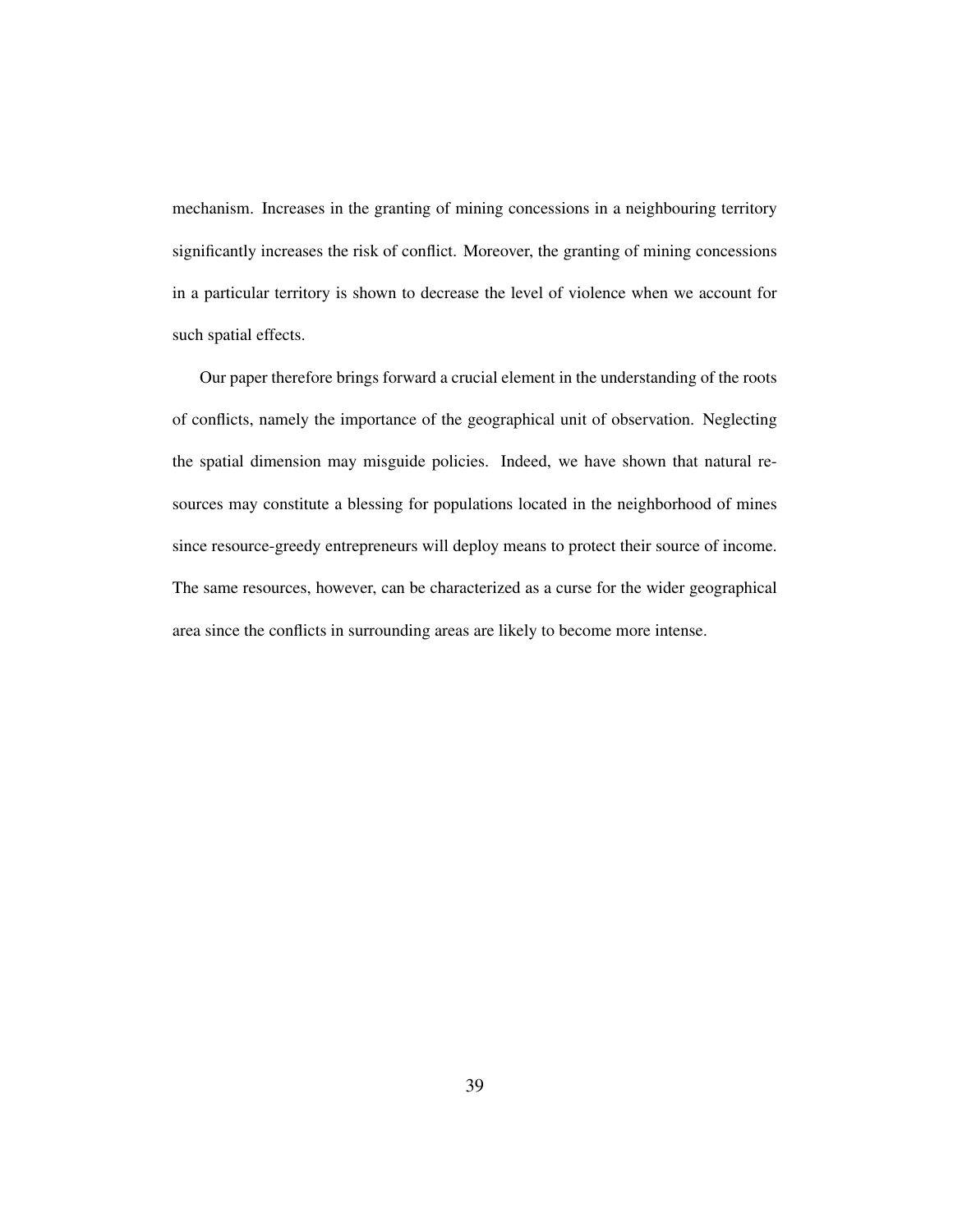## References

- Angrist, J. and Krueger, A. (2001). Instrumental variables and the search for identification: from supply and demand to natural experiments. *Journal of Economic Perspectives*, 15(4):69–85.
- Angrist, J. and Kugler, A. D. (2008). Rural Windfalls or New Resource Curse? Coca, Income, and Civil Conflict in Colombia. *The Review of Economics and Statistics*, 90:191–215.
- Anselin, L. (2002). Under the hood : Issues in the specification and interpretation of spatial regression models. *Agricultural Economics*, 27(3):247–267.
- Austesserre, S. (2012). Dangerous tales: Dominant narratives on the congo and their unintended consequences. *African Affairs*, 111 (442):1–21.
- Barr, R. and Pease, K. (1990). Crime placement, displacement and deflection. In Tonry, M. and Morris, M., editors, *Crime and Justice: A Review of Research*, volume 12. University of Chicago Press, Chicago.
- Besley, T. and Persson, T. (2010). State capacity, conflict, and development. *Econometrica*, 78 (1):1–34.
- Blattman, C. and Miguel, E. (2010). Civil war. *Journal of Economic Literature*, 48(1):3– 57.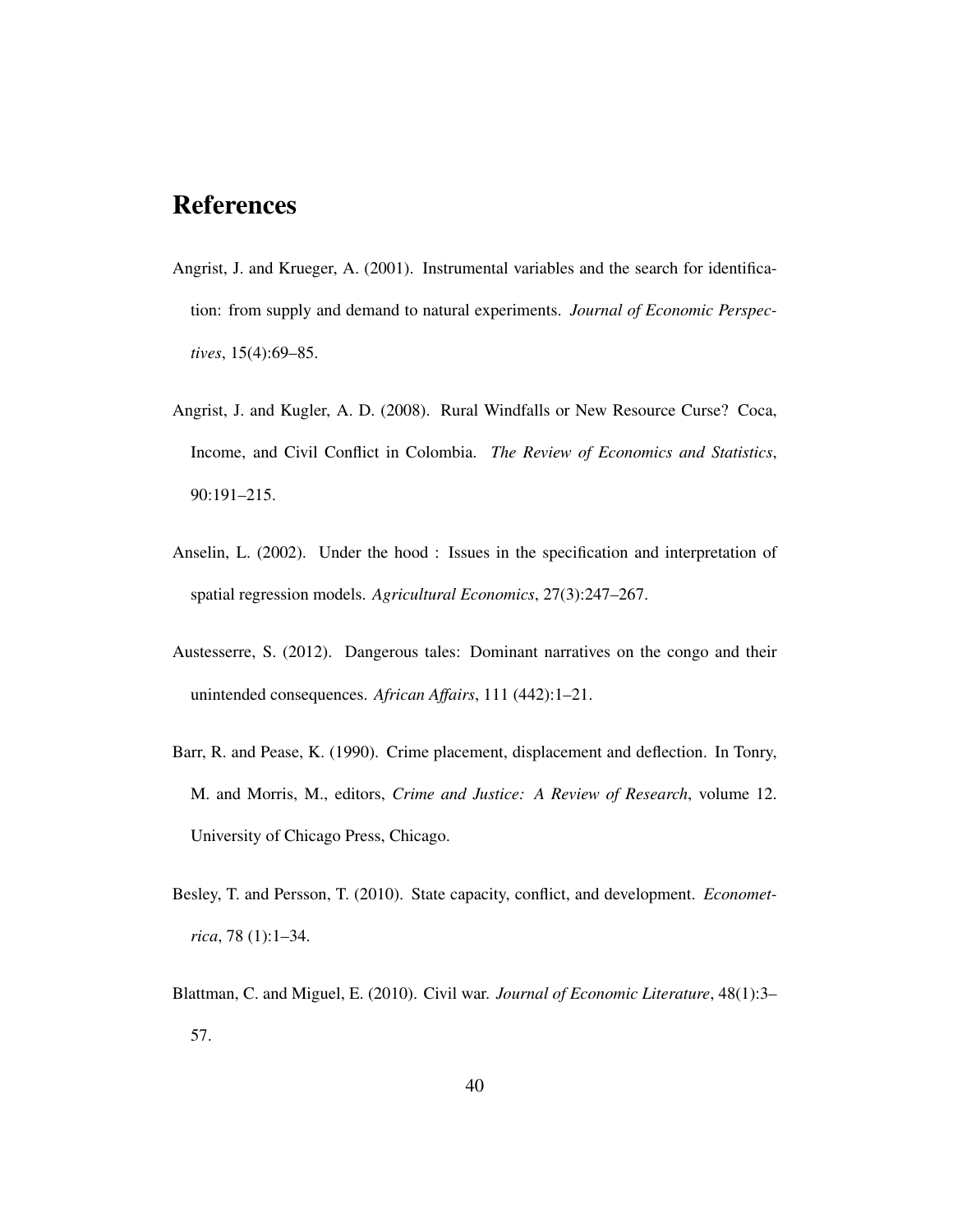- Brantingham, P. J., Tita, G. E., Short, M. B., and Reid, S. E. (2012). The ecology of gang territorial boundaries. *Criminology*, 50(3):851–885.
- Brückner, M., Ciccone, A., and Tesei, A. (2012). Oil price shocks, income, and democracy. *Review of Economics and Statistics*, 94(2):389–399.
- Buhaug, H. and Rod, J. K. (2006). Local Determinants of African Civil Wars, 1970-2001. *Political Geography*, 25:315–335.
- Collier, P. and Hoeffler, A. (2004). Greed and grievance in civil war. *Oxford Economic Papers*, 56 (4):563–96.
- Congdon Fors, H. and Olsson, O. (2004). Congo: The size of predation. *Journal of Peace Research*, 41 (3):321–336.
- Corrado, L. and Fingleton, B. (2011). Where is the economics in spatial econometrics? *Journal of Regional Science*, 52(2):210–239.
- Cotet, A. and Tsui, K. (2013). Oil and conflict: What does the cross country evidence really show? *American Economic Journal: Macroeconomics*, 5 (1):49–80.
- de Koning, R. (2011). Conflict minerals in the democratic republic of the congo: Aligning trade and security interventions. Stockholm International Peace Research Institute policy paper 27.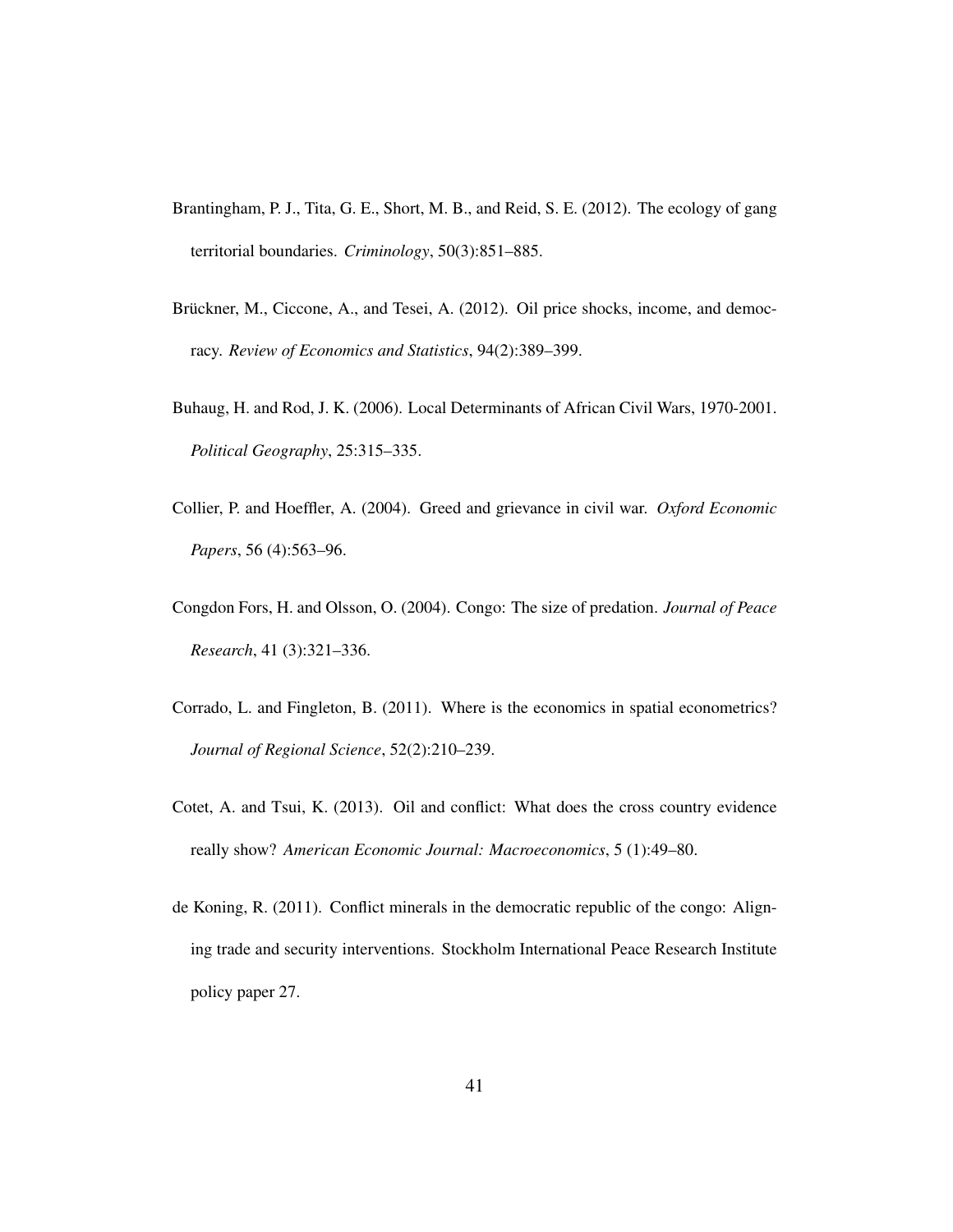- Dube, O. and Vargas, J. (forthcoming). Commodity price shocks and civil conflict: Evidence from colombia. *The Review of Economic Studies*.
- Elhorst, J. (2003). Specification and estimation of spatial panel data models. *International Regional Science Review*, 26:244–268.
- Elhorst, J. (2010). *Spatial panel data models*. in *Handbook of applied spatial analysis*,M.M. Fischer and A. Getis eds. Berlin: Springer.
- Fearon, J. and Latin, D. (2003). Ethnicity, insurgency, and civil war. *American Political Science Review*, 97:75–90.
- Fearon, J. D. (2005). Primary commodity exports and civil war. *Journal of Conflict Resolution*, 49 (4):483–507.
- Fessy, T. (2010). Profits from blood gold. BBC News, available from http://www.bbc.co.uk/news/world-africa-11722142 [Accessed 28 May 2013].
- Florax, R. and Folmer, H. (1992). Specification and estimation of spatial linear regression models: Monte carlo evaluation of pre-test estimators. *Regional Science and Urban Economics*, 22(3):405–432.
- Freedman, J. (2011). Tackling the tin wars in Democratic Republic of Congo. *Mineral Economics*, 24:45–53.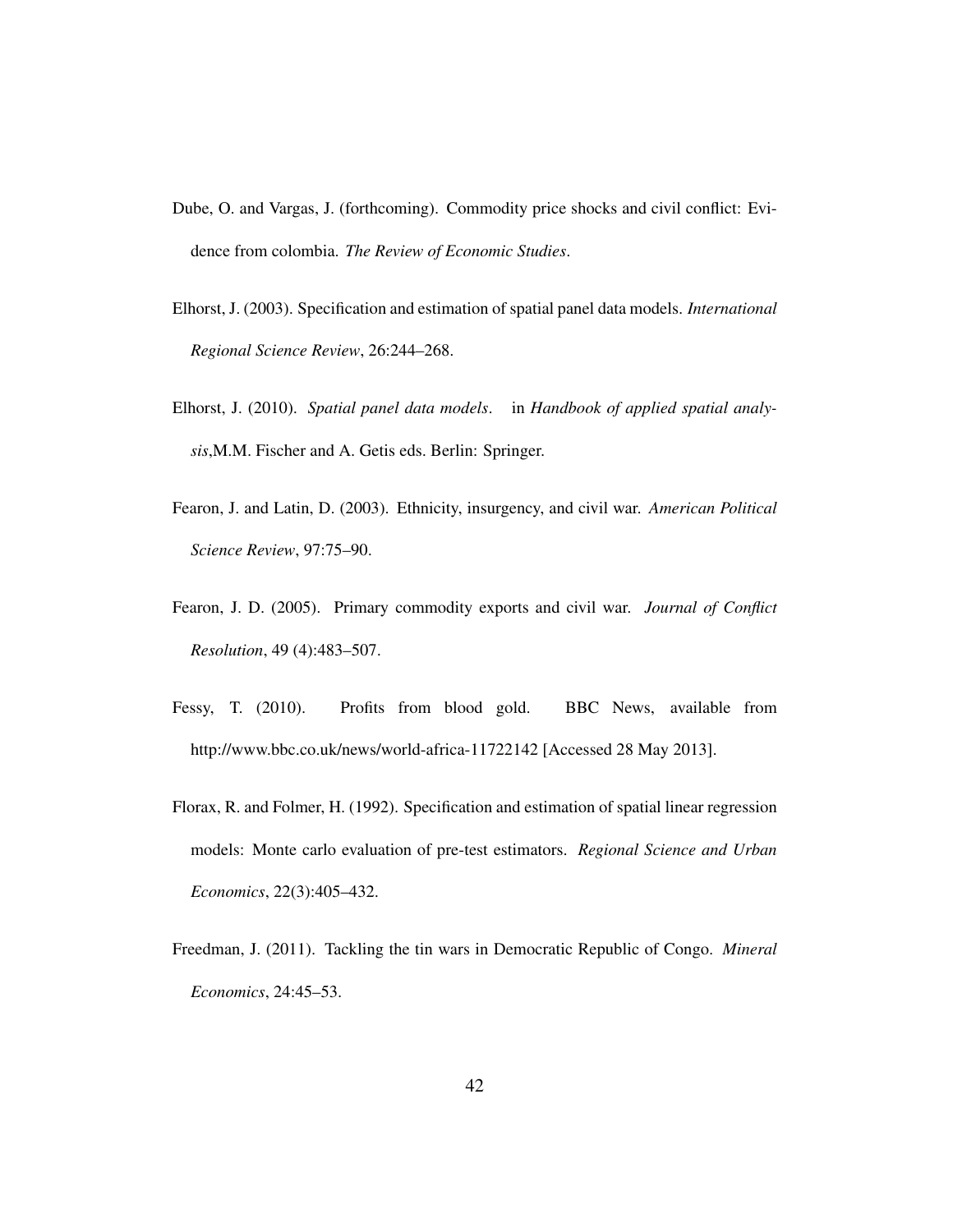- Gambetta, D. (1993). *The Sicilian Mafia. The Business of Private Protection*. Harvard University Press, Cambridge.
- Gambino, T. (2011). Democratic republic of congo. In Bank, W., editor, *Background Case Study to the World Development Report 2011 : Conflict, Security and Development*. World Bank, Washington.
- Haber, S. and Menaldo, V. (2011). Do natural resources fuel authoritarianism? a reappraisal of the resource curse. *American Political Science Review*, 105:1–26.
- Internal Displacement Monitoring Centre (2011). *Democratic Republic of Congo. IDPs need further assistance in context of continued attacks and insecurity*. 14 September 2011.
- International Alert (2010). *The role of exploitation of natural resources in fuelling and prolonging crises in the eastern DRC*. International Alert: Understanding Conflict. Building Peace.
- International Rescue Committee (2008). Mortality in Eastern DRC: results from five mortality surveys.
- Johnson, S., Guerette, R. T., and Bowers, K. (2012). Crime displacement and diffusion of benefits. In Welsh, B. and Farrington, D., editors, *The Oxford Handbook of Crime Prevention*. Oxford University Press.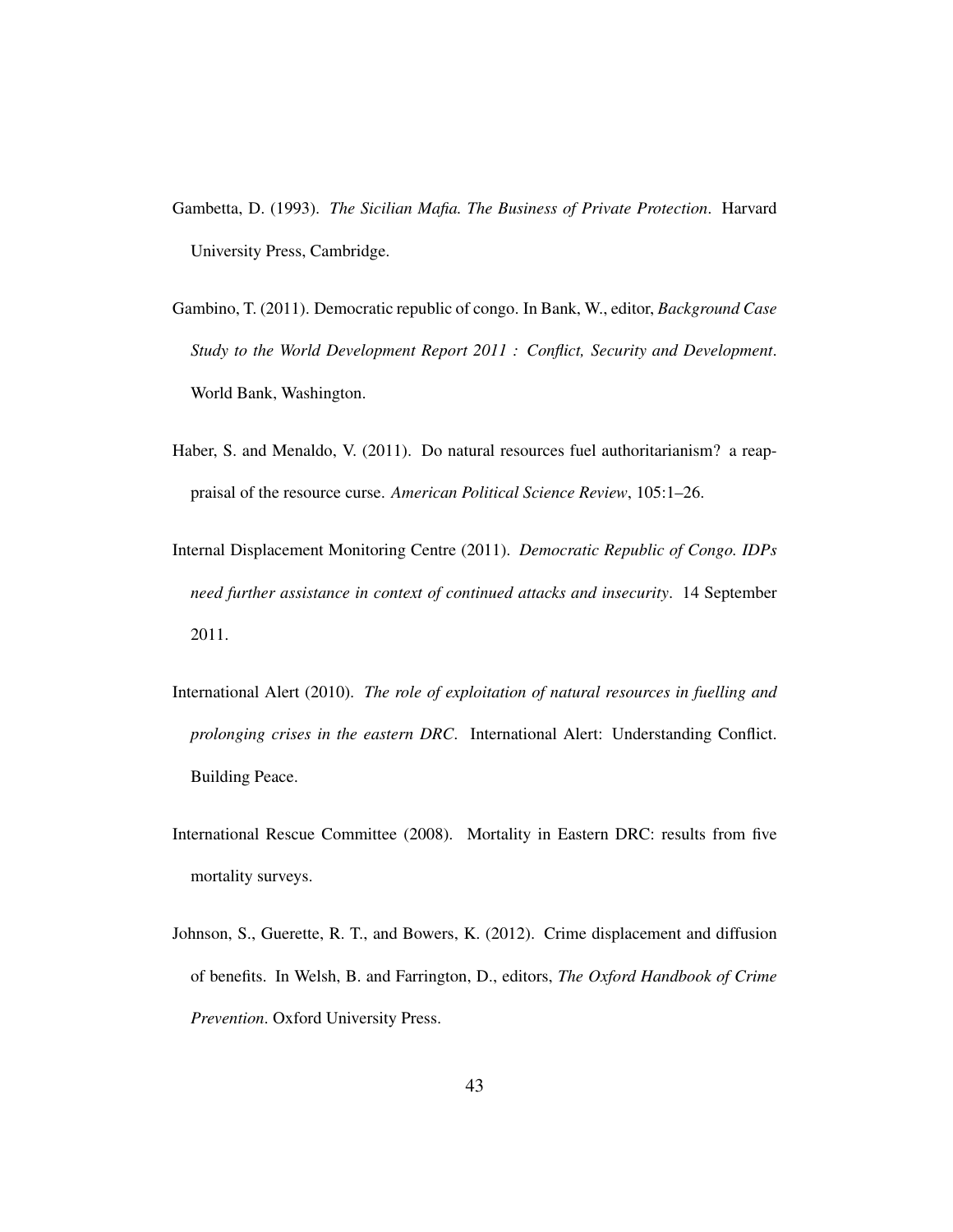- Le Billon, P. (2001). The political ecology of war: Natural resources and armed conflict. *Political Geography*, 20:561–584.
- Lee, L. and Yu, J. (2011). Estimation of spatial autoregressive panel data models with fixed effects. *Journal of Econometrics*, 154:165–185.
- Lujala, P. (2010). The spoils of nature: Armed civil conflict and rebel access to natural resources. *Journal of Peace Research*, 47:15–28.
- Lujala, P., Gleditsch, N.-P., and Gilmore, E. (2005). A Diamond Curse? Civil War and a Lootable Resource. *Journal of Conflict Resolution*, 49 (4):538–562.
- Maddala, G. S. and Wu, S. (1999). A comparative Study of Unit Root Tests With Panel Data and A New Simple Test. *Oxford Bulletin of Economics and Statistics*, 61:631– 652.
- Mas-Collel, A., Whinston, M. and Green, J. (1995). *Microeconomic Theory*. Oxford University Press.
- Mehlum, H., Moene, K. O., and Torvik, R. (2002). Plunder & Protection Inc. *Journal of Peace Research*, 39 (4):447–459.
- Miguel, E., Satyanath, S., and Sergenti, E. (2004). Economic shocks and civil conflict: An instrumental variables approach. *Journal of Political Economy*, 112:725–753.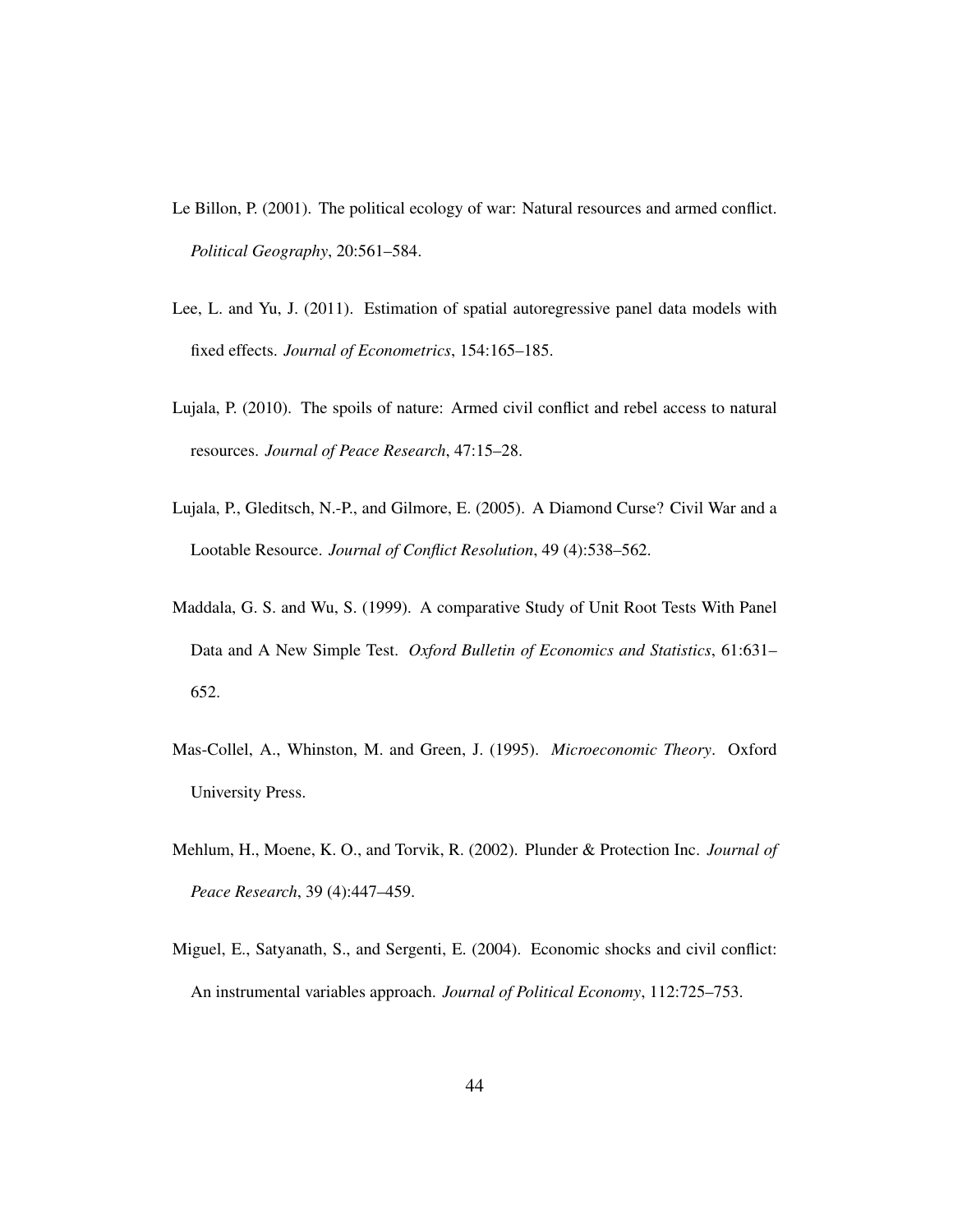- Montague, D. (2002). Stolen Goods: Coltan and Conflict in the Democratic Republic of Congo. *SAIS Review*, 22 (1):103–118.
- Pellillo, A. (2012). Conflict and development: Evidence from the democratic republic of the congo. unpublished manuscript.
- Prunier, G. (2009). *Africa's World Wars: Congo, the Rwandan Genocide, and the Making of a Continental Catastrophe*. Oxford University Press.
- Raeymaekers, T. (2010). Protection for Sale? War and the Transformation of Regulation on the Congo-Ugandan Border. *Development and Change*, 41 (4):563–587.
- Raleigh, C., Linke, A., Hegre, H., and Karlsen, J. (2010). Introducing ACLED-Armed Conflict Location and Event Data. *Journal of Peace Research*, 47(5):1–10.
- Repetto, T. (1976). Crime prevention and the displacement phenomenon. *Crime and Delinquency*, 22:166–177.

Roskill Information Services (2002). *The Economics of Tantalum*. 8th edition edition.

- Ross, M. (2004). What do we know about natural resources and civil war? *Journal of Peace Research*, 41 (3):337–356.
- Ross, M. (2006). A closer look at oil, diamonds, and civil war. *Annual Review of Political Science*, 9:265–300.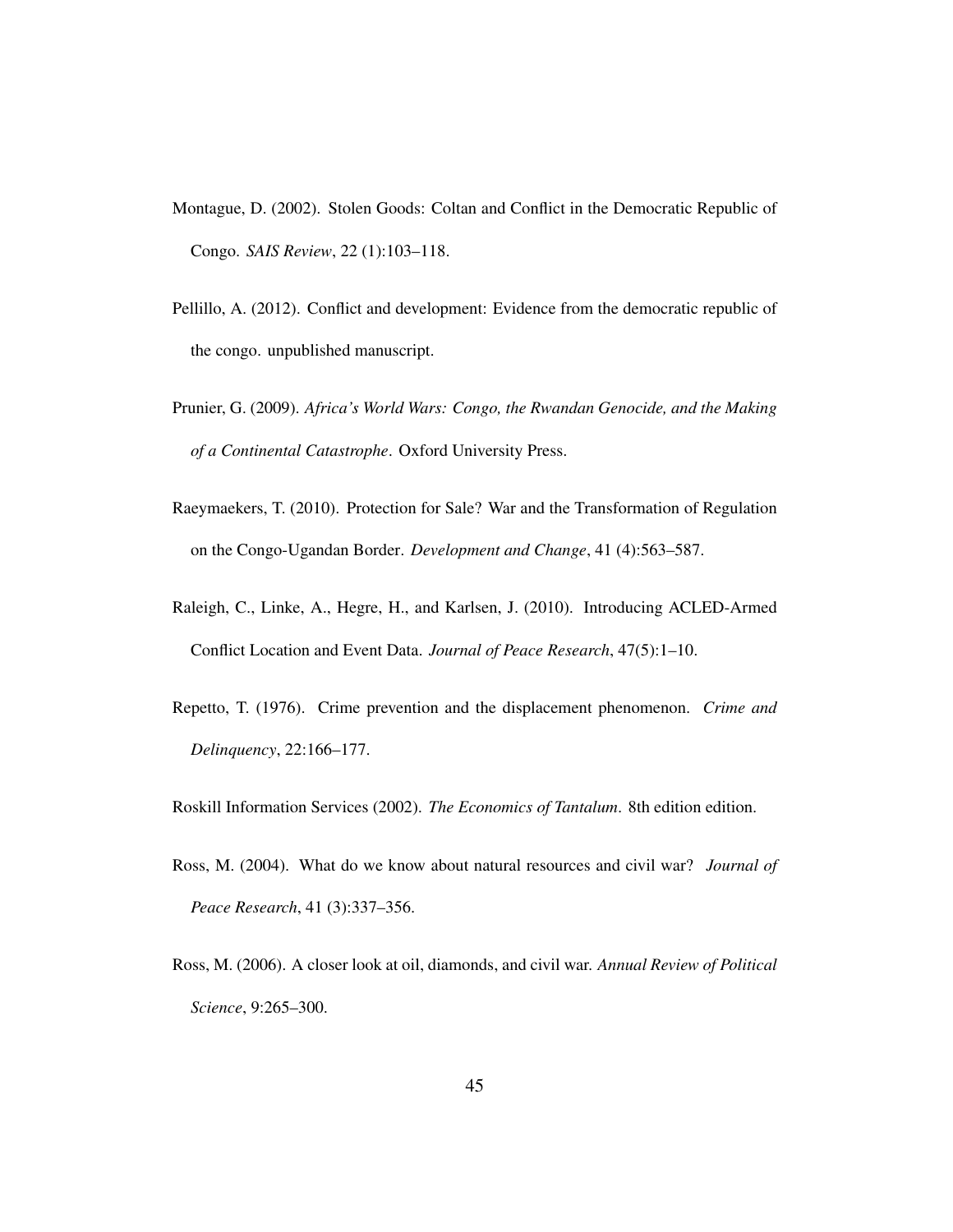- Ross, M. (2012). *The Oil Curse: How Petroleum Wealth Shapes the Development of Nations*. Princeton University Press.
- Rudahigwa, P. (2010). Seventy-two hours at the mining site of bisie, in *blood minerals: the criminalization of the mining industry in eastern drc*. Pole Institute - Institut Interculturel dans la Région des Grands Lacs.
- Sanchez de la Sierra, R. (2013). Bandits or states? state formation by armed groups in eastern congo. Unpublished manuscript.
- Spiegel, P. B. and Robinson, C. (2010). Large-scale "expert" mortality surveys in conflicts - concerns and recommendations. *The Journal of the American Medical Association*,  $304 (5):567 - 568.$
- Spittaels, S. (2010). The complexity of resource governance in a context of state fragility: an analysis of the mining sector in the kivu hinterlands. International Peace Information Service publication.
- Stearns, J. (2011). *Dancing in the Glory of Monsters: The Collapse of the Congo and the Great War of Africa*. New York: Public Affairs.
- Sundberg, R., Lindgren, M., and Padskocimaite, A. (2010). UCDP Geo-referenced Event Dataset (GED) Codebook, vers. 1.0. *Department of Peace and Conflict research. Uppsala University*.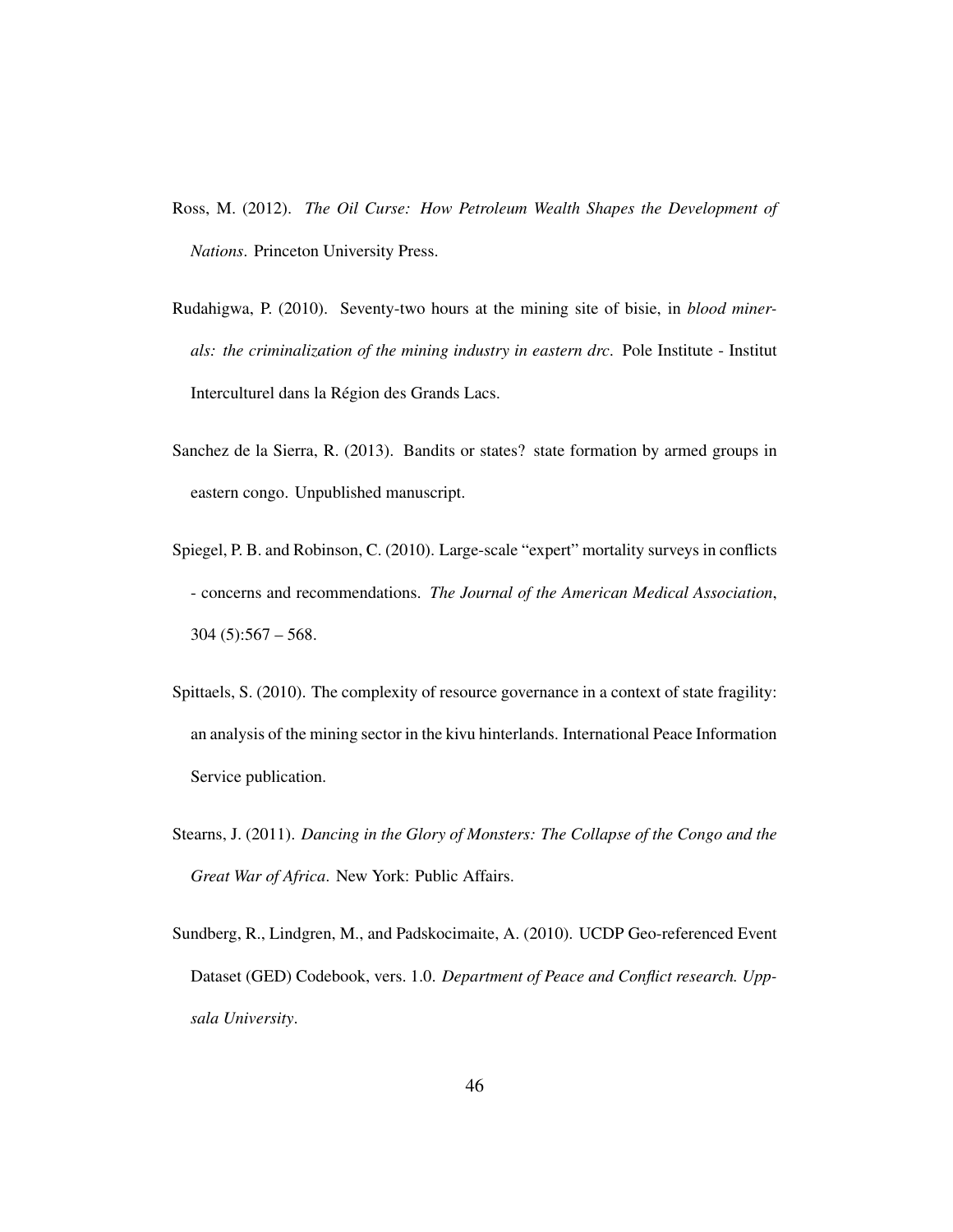- The Economist (2011). *Congo's outback: Mr Copper*. London: The Economist. August 18, 2011.
- Turner, T. (2007). *The Congo Wars: Conflict, myth and reality*. Zed Books.
- U.N. Presidential Statement (2010). n. S/2010/596 available from http://www.un.org/.
- van der Ploeg, F. (2011). Natural resources: Curse of blessing? *Journal of Economic Literature*, 49 (2):366–420.
- Verpoorten, M. (2012). Detecting hidden violence: The spatial distribution of excess mortality in rwanda. *Political Geography*, 31(1):44–56.
- Verweijen, J. (2013). Military business and the business of the military in the kivus. *Review of African Political Economy*, 40 (135):67–82.
- Vlassenroot, K. and Raeymaekers, T. (2004). The politics of rebellion and intervention in ituri: The emergence of a new political complex? *African Affairs*, 103/412:385–412.
- Wacziarg, R. (2012). The first law of petropolitics. *Economica*, 79(316):641–657.
- Wick, A. and Bulte, E. (2006). Contesting Resources. Rent Seeking, Conflict and the Natural Resource Curse. *Public Choice*, 128:457–476.
- Wong, D. (2009). The modifiable areal unit problem (maup). In Fatheringham, A. and Rogersson, P., editors, *The Sage handbook of Spatial Analysis.* Los Angeles, CA:Sage.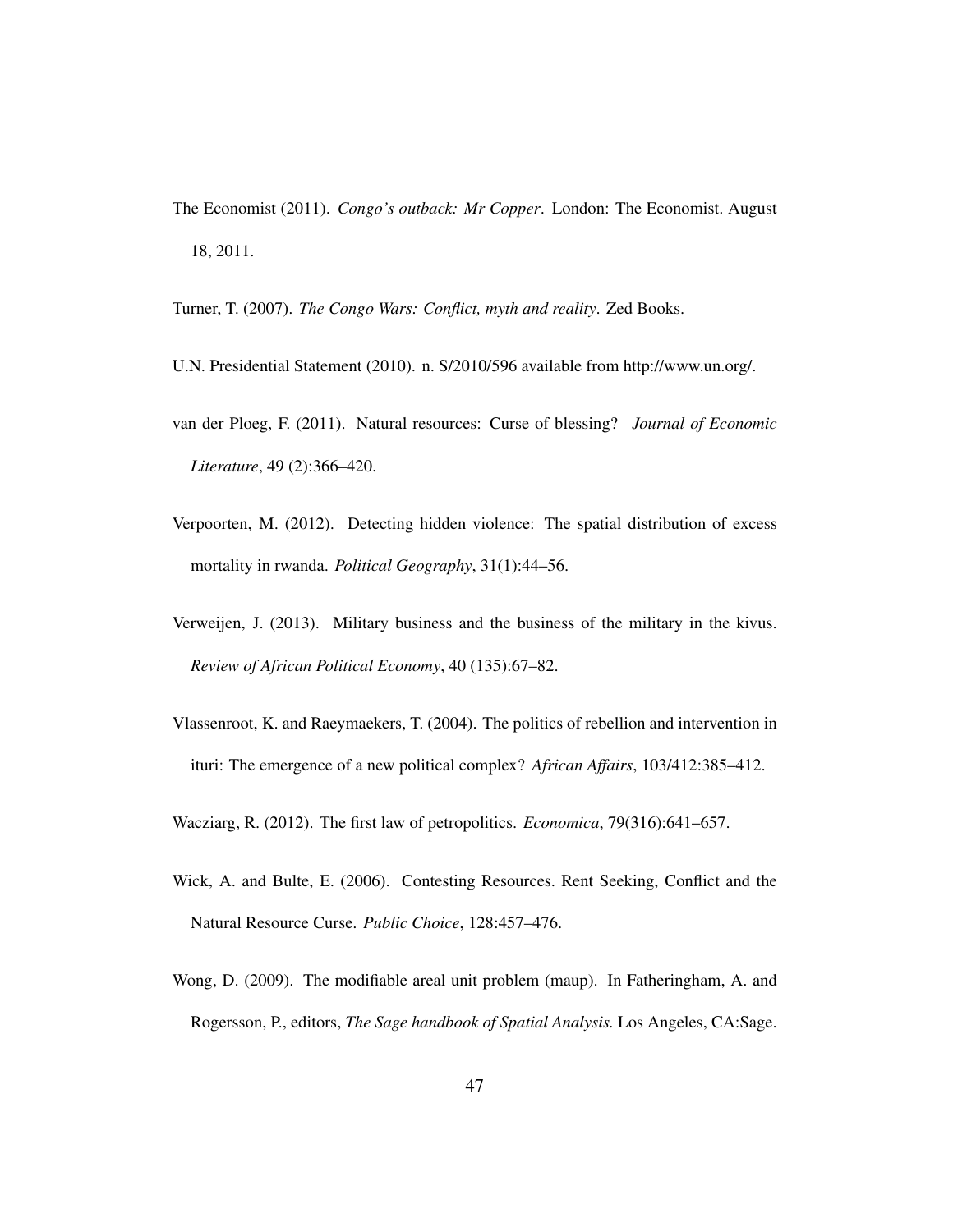World Bank (2011). *World Development Report 2011 : Conflict, Security and Development*. World Bank, Washington.

Ziemke, J. (2008). From battles to massacres. *mimeo, Yale Univversity*.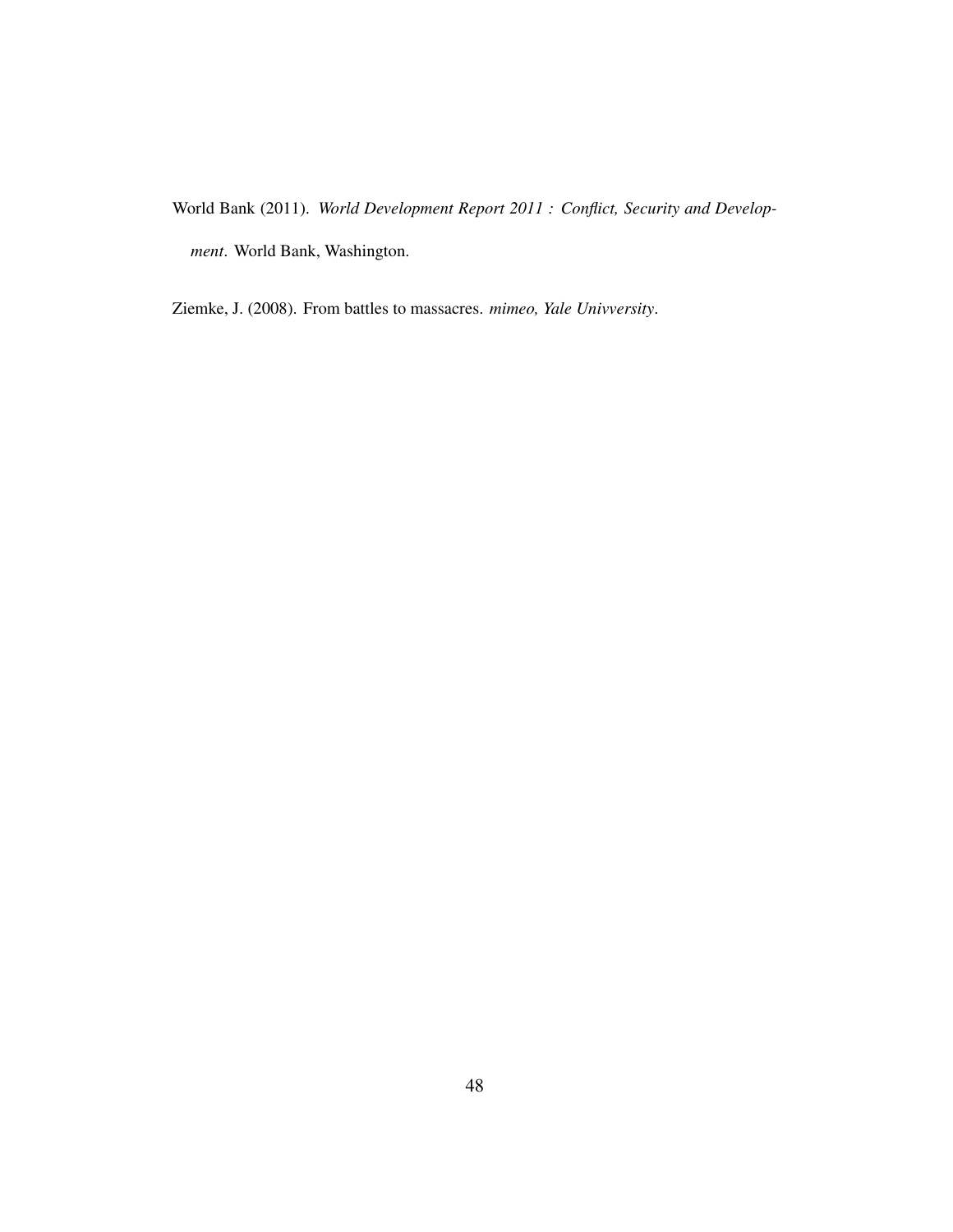### 8 Appendix

#### Existence of equilibrium

To show that there exists an equilibrium for this game, it is sufficient to show that the incumbent's utility function is quasi-concave in his decision variables. Let us sequentially consider the second order conditions.

$$
\frac{\partial^2 u_i(x_m)}{\partial x_m^2} = p(x_i, x_c, d_v) n \left( 2\varphi'(x_m) - 2\tau (1 - d_v) + \varphi''(x_m) x_m \right) \tag{14}
$$

To establish the utility function's quasi-concavity, it is sufficient to show that  $\partial \pi(x_m)/\partial x_m \leq 0$  $0$  ⇒  $\partial^2 \pi(x_m)/\partial x_m^2$  < 0. Notice first that in the above bracketed expression, the third term is negative. A sufficient condition for establishing the unicity of  $x_m^*$  is that  $\partial \pi(x_m) / \partial x_m \leq 0 \Rightarrow \varphi'(x_m) < \tau(1 - d_v) < 0$ 

We can next re-express  $\partial \pi(x_m)/\partial x_m \leq 0$  as:

$$
\varphi'(x_m) \leq 2\tau (1 - d_v) - \frac{\varphi(x_m) - y_f}{x_m}
$$

Thus, to establish (strict) quasi-concavity, it is sufficient to show that:

$$
2\tau(1-d_v) - \frac{\varphi(x_m) - y_f}{x_m} < \tau(1-d_v) \Leftrightarrow \tau(1-d_v)x_m < \varphi(x_m) - y_f
$$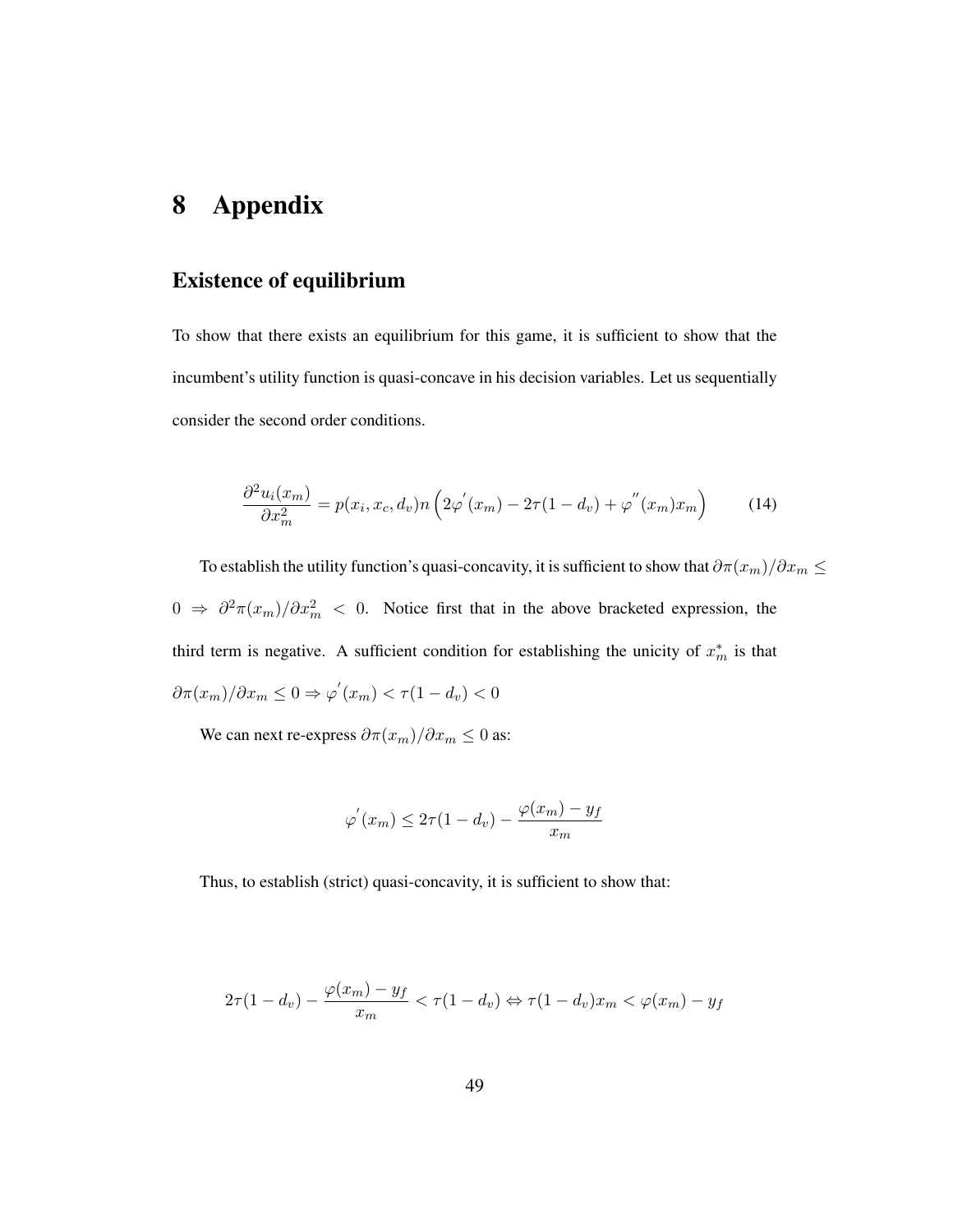And since this last inequality is always verified if  $\pi(x_m) > 0$ , we can deduce that there exists a unique  $x_m(x_i, x_c, d_m)$ .

The others SOCs are given by:

$$
\frac{\partial^2 u_i}{\partial d_v^2} = \frac{e''(d_v)g(x_i)g(x_c)(g(x_i) + g(x_c)) - 2(e'(d_v))^2 g(x_i)^2 g(x_c)}{(e(d_v)g(x_i) + g(x_c))^3} \pi(x_m, d_v)
$$

$$
+ 2 \frac{e'(d_v)g(x_i)g(x_c)}{(e(d_v)g(x_i) + g(x_j))^2} \tau nx_m^2 - c(d_v)'' < 0 \tag{15}
$$

$$
\frac{\partial^2 u_i}{\partial x_i^2} = p_{x_i x_i}(x_i, x_c) \pi(x_m, d_v) < 0 \tag{16}
$$

The sign of the last expression is a consequence of  $p_{x_ix_i} \leq 0$ , which can straightforwardly be computed.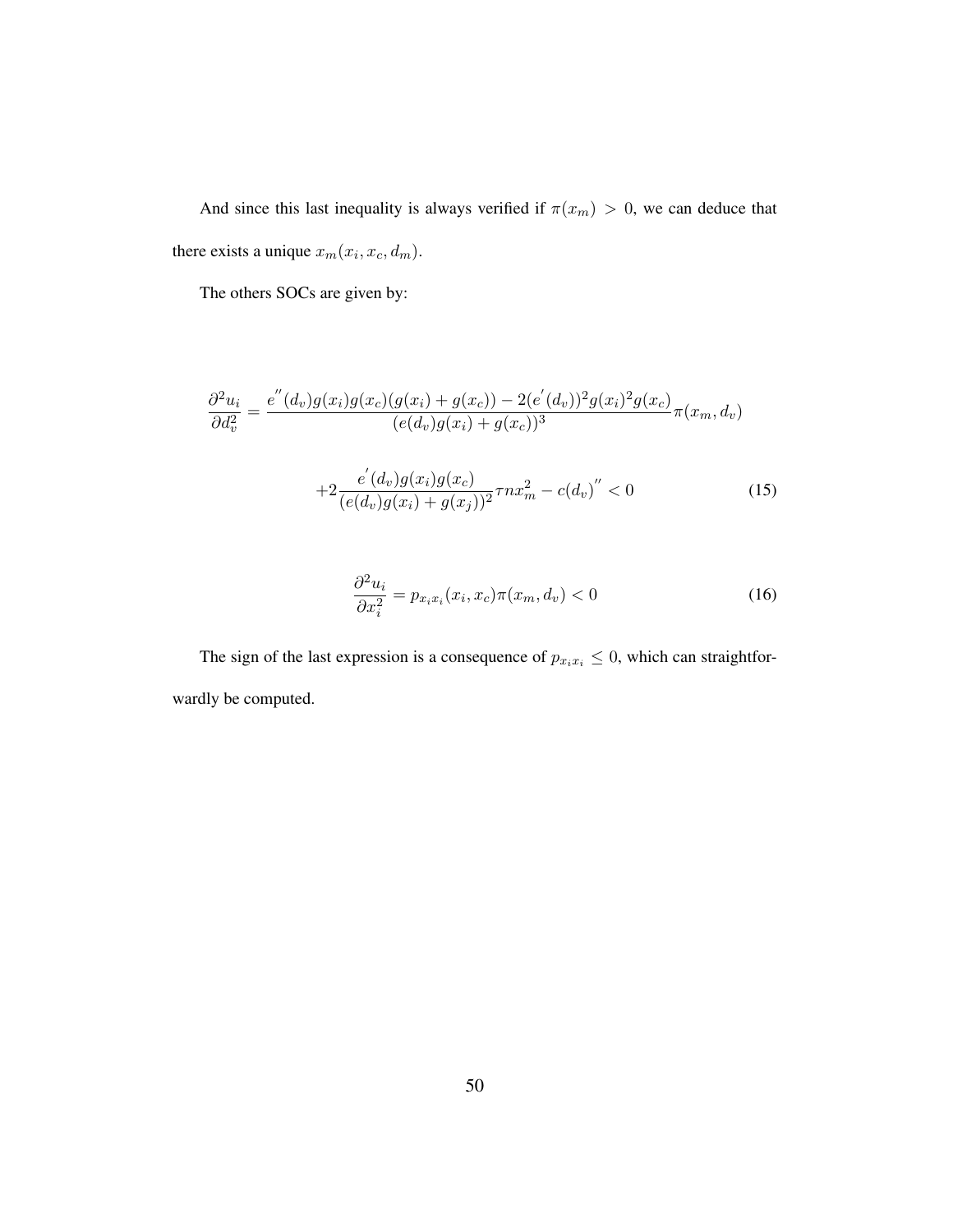9 Tables and Maps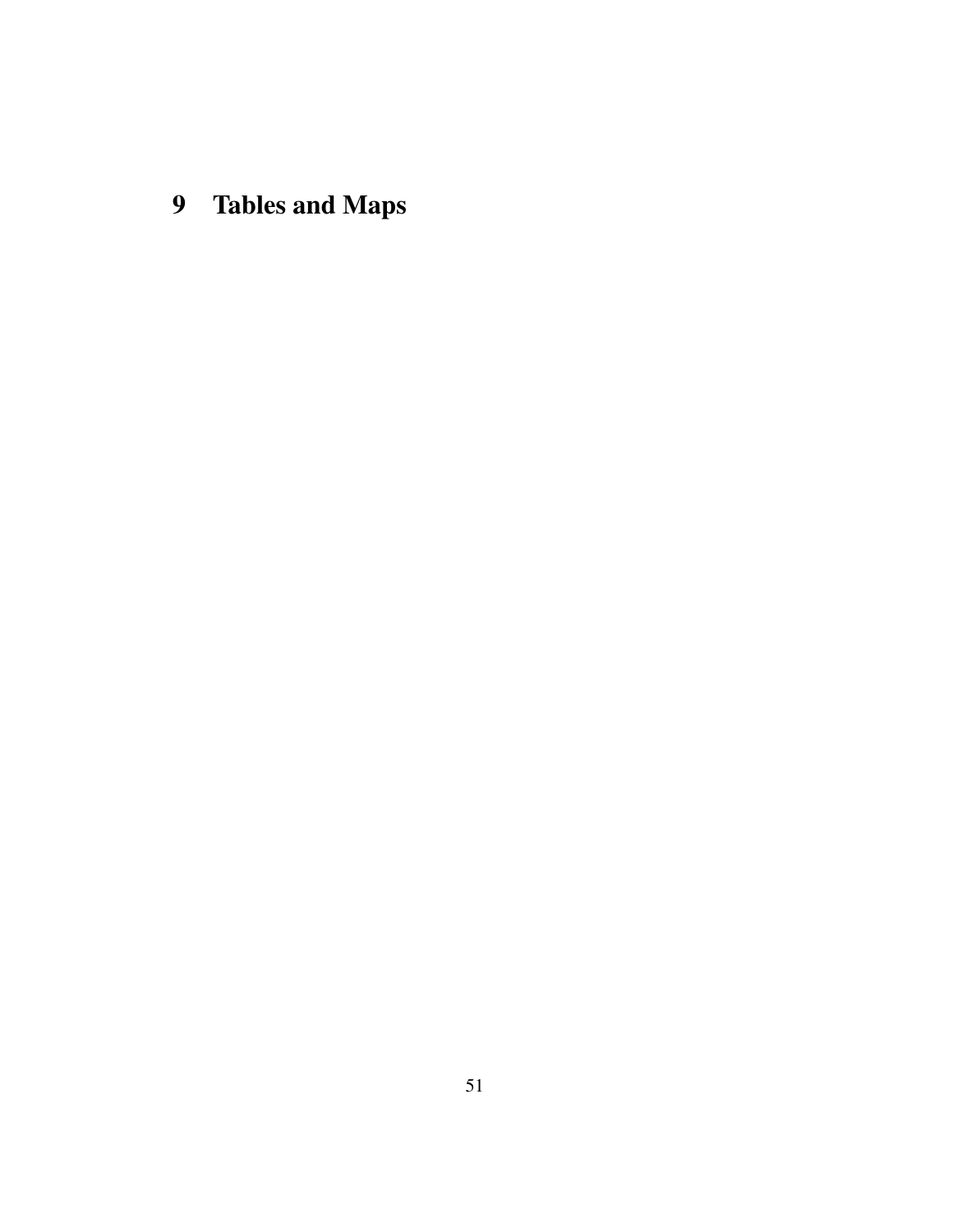|                          |                                  |                                                                    | Territory                         |         |                                                         |                                      |                                                                                              | District                                    |        |                    |
|--------------------------|----------------------------------|--------------------------------------------------------------------|-----------------------------------|---------|---------------------------------------------------------|--------------------------------------|----------------------------------------------------------------------------------------------|---------------------------------------------|--------|--------------------|
| Variable:                | Obs                              | Mean                                                               | Std. Dev.                         | Min.    | Max.                                                    | Obs                                  | Mean                                                                                         | Std. Dev. Min.                              |        | Max.               |
| Conflicts                |                                  |                                                                    |                                   |         |                                                         |                                      |                                                                                              |                                             |        |                    |
| <b>Violent Conflicts</b> | 19800<br>19800<br>19800<br>19800 | $\begin{array}{c} 0.154 \\ 0.133 \\ 0.280 \\ 1.08E-09 \end{array}$ | 1.024<br>0.960<br>1.756<br>2965.6 |         | $41$<br>$41$<br>$46$<br>$3.004$<br>$3.004$<br>$57774.8$ | 5016<br>5016<br>5016<br>5016<br>4978 | 0.6064<br>0.524<br>1.106<br>3.09E-09<br>1997.5                                               | 2.443<br>2.242<br>5.467<br>0.916<br>7.017.3 |        | 43 E S.<br>43 E S. |
| <b>Concessions</b>       |                                  |                                                                    |                                   |         |                                                         |                                      |                                                                                              |                                             |        |                    |
| Rainfall Anomalies       |                                  |                                                                    |                                   | $-2.77$ |                                                         |                                      |                                                                                              |                                             | $-2.5$ |                    |
| Price Index              | 19650                            | 506.02                                                             |                                   |         |                                                         |                                      |                                                                                              |                                             |        | 63507.3            |
|                          |                                  |                                                                    |                                   |         |                                                         |                                      |                                                                                              |                                             |        |                    |
| Note: The prices of      |                                  |                                                                    |                                   |         |                                                         |                                      | Copper, Nickel, Zinc and Lead are not available for one particular month, i.e. in April 1998 |                                             |        |                    |

Table 1: Descriptive Statistics Table 1: Descriptive Statistics

That explains the slight reduction of observations for the price index compared to other variables. That explains the slight reduction of observations for the price index compared to other variables.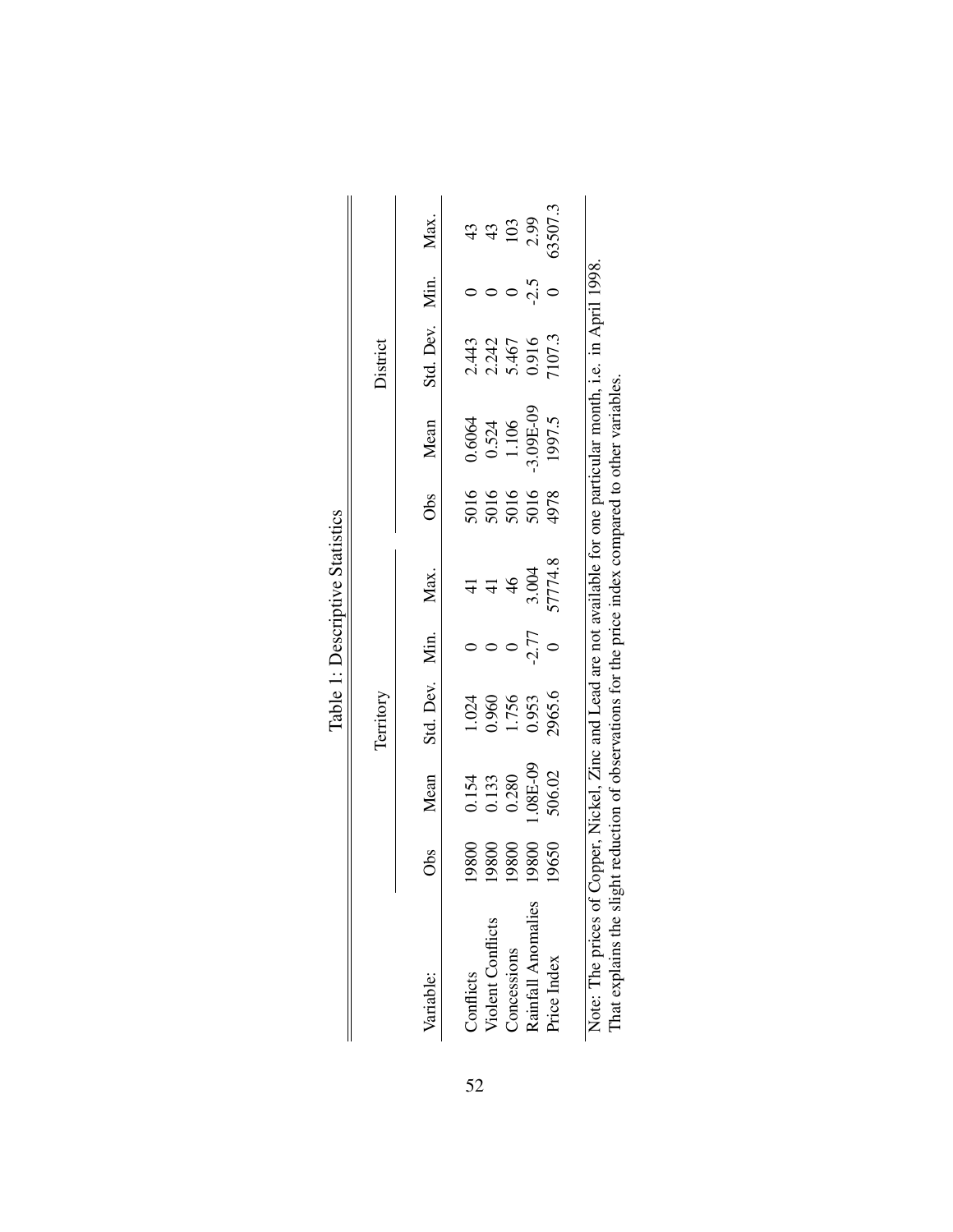| Level of Analysis:     | Territory   | District   |
|------------------------|-------------|------------|
| <b>Conflict Number</b> | $6470.2***$ | 1489.46*** |
| Violent Conflict       | 6432.27***  | 1503.91*** |
| (Log) Concessions      | 4390.79***  | 1035.36*** |
| Price Index            | 0.193       | 0.174      |

Table 2: Panel Unit Root Test

 $=$ 

Note: \*\*\*  $p < 0.01$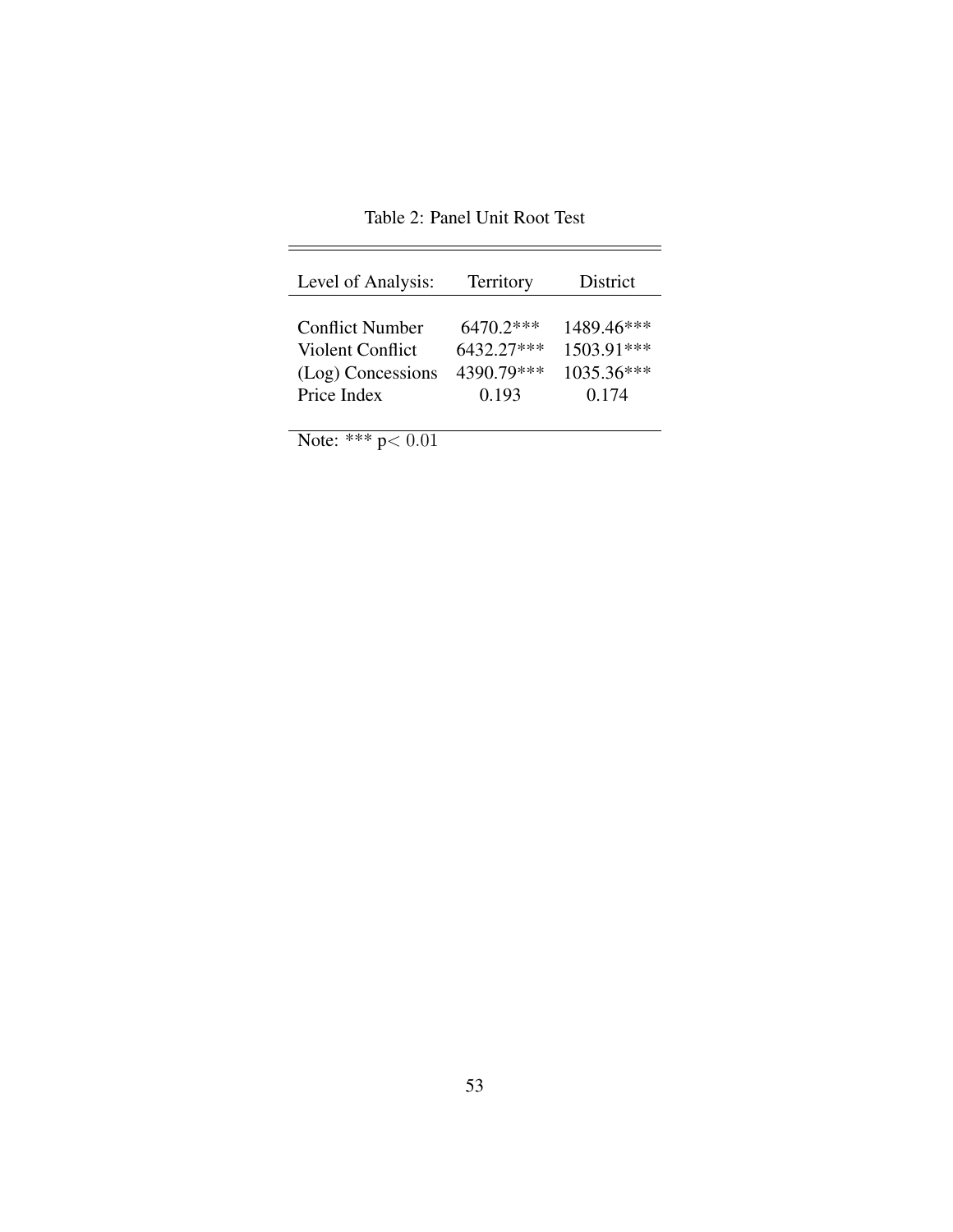|                                                                                                                                                                                                                                                                                                                                                          |                                                                               |                                                                             |                                                                             | Table 3: Baseline results: A case of ecological fallacy.              |                                                                        |                                                                       |                                                                       |                                                                    |
|----------------------------------------------------------------------------------------------------------------------------------------------------------------------------------------------------------------------------------------------------------------------------------------------------------------------------------------------------------|-------------------------------------------------------------------------------|-----------------------------------------------------------------------------|-----------------------------------------------------------------------------|-----------------------------------------------------------------------|------------------------------------------------------------------------|-----------------------------------------------------------------------|-----------------------------------------------------------------------|--------------------------------------------------------------------|
| Level of analysis:                                                                                                                                                                                                                                                                                                                                       |                                                                               |                                                                             | Territory                                                                   |                                                                       |                                                                        |                                                                       | <b>District</b>                                                       |                                                                    |
| Dependent variable:                                                                                                                                                                                                                                                                                                                                      | Conflicts<br>STO<br>$\widehat{\Xi}$                                           | Conflicts<br>Violent<br>STIO<br>$\widehat{\odot}$                           | Conflicts<br>$\frac{(3)}{2SLS}$                                             | Conflicts<br>Violent<br>$rac{(4)}{2SLS}$                              | Conflicts<br>OLS<br>$\widehat{\odot}$                                  | Conflicts<br>Violent<br>STIO<br>$\widehat{\circ}$                     | Conflicts<br>$\frac{(7)}{2SLS}$                                       | Conflicts<br>Violent<br>2SLS<br>$\circledS$                        |
| Rainfall anomalies <sup>2</sup><br>(Log) Concessions<br>Rainfall anomalies                                                                                                                                                                                                                                                                               | $-0.0260***$<br>(0.00795)<br>(0.00836)<br>0.000405<br>(0.00658)<br>$-0.00778$ | $-0.0222**$<br>0.00868)<br>(0.00763)<br>(0.00626)<br>$-0.00694$<br>0.000471 | $-0.000129$<br>$-0.0249**$<br>(0.00989)<br>(0.00596)<br>(0.165)<br>$-0.104$ | $-0.0232**$<br>(0.00924)<br>(0.00558)<br>0.00105<br>0.0133<br>(0.137) | $-0.0953**$<br>(0.0327)<br>(0.0433)<br>(0.0234)<br>0.0150<br>$-0.0351$ | $0.0820**$<br>(0.0314)<br>(0.0399)<br>$-0.0298$<br>(0.0235)<br>0.0114 | $-0.162***$<br>$1.752**$<br>(0.0490)<br>(0.0633)<br>(0.802)<br>0.0776 | $-0.144**$<br>(0.0582)<br>1.640**<br>(0.0457)<br>(0.718)<br>0.0698 |
| Year Month FE<br>Observations<br>Territory FE<br>Underid test<br>Root MSE                                                                                                                                                                                                                                                                                | 19,800                                                                        | 19,800                                                                      | $24.20***$<br>19,650<br>0.98                                                | 24.20***<br>19,650<br>0.92                                            | 5,016                                                                  | 5,016                                                                 | 26.99***<br>4,978<br>2.81                                             | 26.99***<br>4,978<br>2.61                                          |
| Territories/Districts<br>First stage:                                                                                                                                                                                                                                                                                                                    | 150                                                                           | 150                                                                         | Concessions<br>$($ Log $)$<br>150                                           | Concessions<br>(Log)<br>150                                           | 38                                                                     | 38                                                                    | Concessions<br>$(\log$<br>38                                          | Concessions<br>$^{(log)}$<br>38                                    |
| Price index                                                                                                                                                                                                                                                                                                                                              |                                                                               |                                                                             | $4.73e-05***$<br>$(8.31e-06)$                                               | $4.73e-05***$<br>$(8.31e-06)$                                         |                                                                        |                                                                       | $4.6e-05***$<br>$(7.45e-06)$                                          | $4.6e-05***$<br>$(7.45e-06)$                                       |
| F-test on excluded IV<br>R-squared<br>F-test                                                                                                                                                                                                                                                                                                             |                                                                               |                                                                             | $12.11***$<br>$32.37***$<br>0.210                                           | $32.37***$<br>$12.11***$<br>0.210                                     |                                                                        |                                                                       | 38.97***<br>7.19***<br>0.306                                          | 38.97***<br>7.19***<br>0.306                                       |
| Notes: Robust standard errors in parentheses, *** $p < 0.01$ , ** $p < 0.05$ . The F -test statistic on excluded IV is equal to the LKleibergen-<br>Paap rk Wald Statistic in a just-identified equation. that Wald F Statistic is much higher (at least, twice) than the Stock-Yogo critical value<br>corresponding to a maximal IV size of 10 percent. |                                                                               |                                                                             |                                                                             |                                                                       |                                                                        |                                                                       |                                                                       |                                                                    |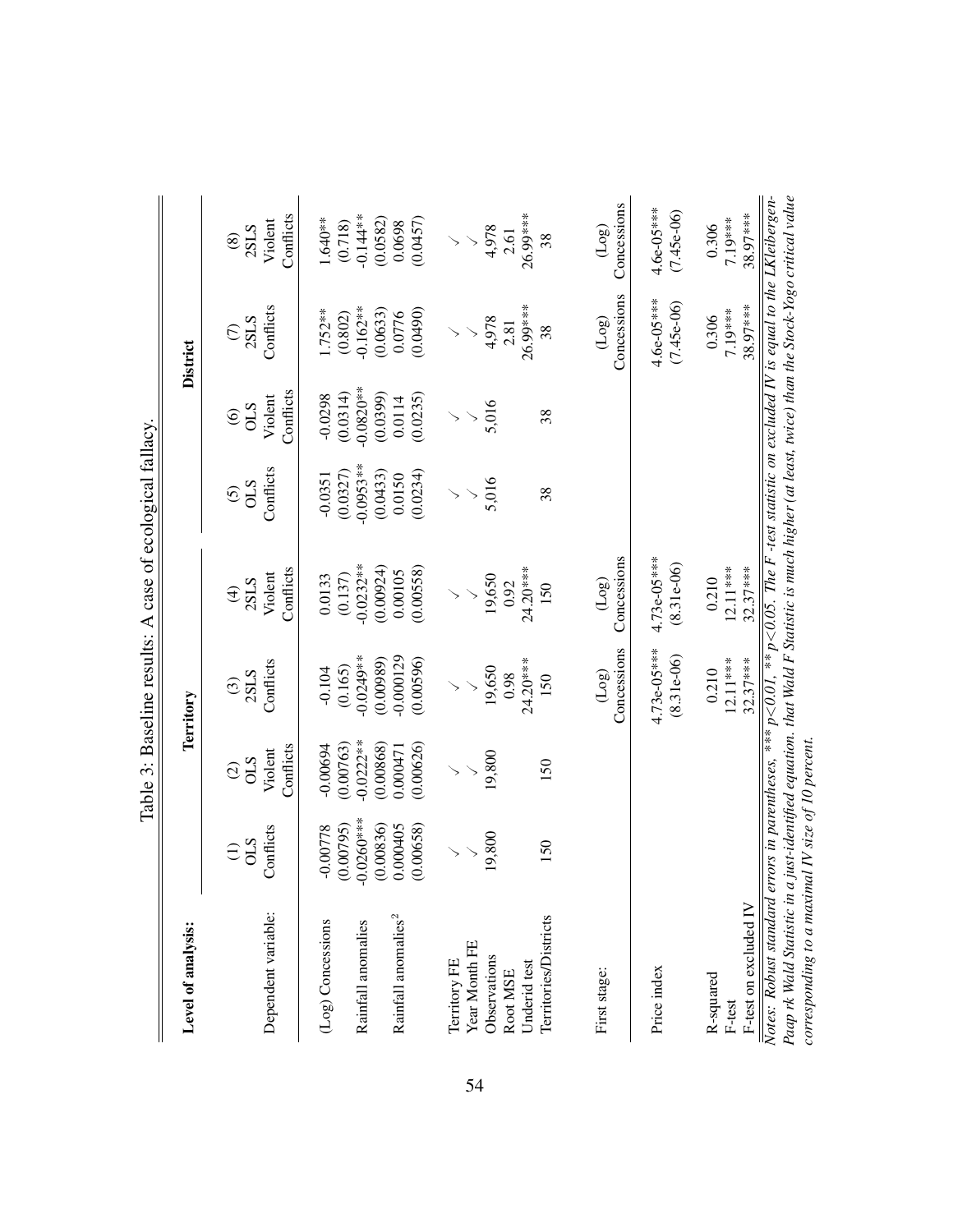| Level of analysis:               |              | <b>Territory</b> | <b>District</b> |           |
|----------------------------------|--------------|------------------|-----------------|-----------|
|                                  | (1)          | (2)              | (3)             | (4)       |
| Dependent variable:              | Conflicts    | Violent          | Conflicts       | Violent   |
|                                  |              | Conflicts        |                 | Conflicts |
|                                  |              |                  |                 |           |
| A: Excluding Kinshasa            | $-0.111$     | 0.0118           | $1.759**$       | $1.659**$ |
|                                  | (0.166)      | (0.138)          | (0.811)         | (0.728)   |
|                                  |              |                  |                 |           |
| <b>B:</b> Excluding Kivus        | 0.0402       | 0.0416           | $0.142**$       | $0.114*$  |
|                                  | (0.0442)     | (0.0432)         | (0.0647)        | (0.0603)  |
|                                  |              |                  |                 |           |
| C: Sample after June 2003        | 0.139        | 0.120            | 1.529**         | 1.346**   |
|                                  | (0.0858)     | (0.0791)         | (0.711)         | (0.619)   |
|                                  |              |                  |                 |           |
| D: Dropping 1986 concessions     | $-0.113$     | 0.0139           | 1.759 **        | 1.659**   |
|                                  | (0.180)      | (0.150)          | (0.811)         | (0.728)   |
|                                  |              |                  |                 |           |
| E: Dropping 1986 concessions and | 0.0426       | 0.109            | 1.382*          | 1.285*    |
| observations before March 2000   | (0.162)      | (0.141)          | (0.761)         | (0.682)   |
|                                  |              |                  |                 |           |
| F: Concessions size (log)        | $-7.32e-10$  | 9.36e-11         | $0.642**$       | $0.601**$ |
|                                  | $(1.16e-09)$ | $(9.69e-10)$     | (0.290)         | (0.260)   |
|                                  |              |                  |                 |           |
| G: Demand for concessions        | 0.825        | $-0.809$         | 1.541**         | 1.442**   |
|                                  | (2.689)      | (2.296)          | (0.704)         | (0.632)   |
|                                  |              |                  |                 |           |
| H: Non logged concessions        | $-0.0853$    | 0.0109           | $0.630*$        | $0.590*$  |
|                                  | (0.136)      | (0.113)          | (0.363)         | (0.330)   |
|                                  |              |                  |                 |           |
| I: Using UCDP conflict data      | 0.0889       |                  | $0.885**$       |           |
|                                  | (0.0543)     |                  | (0.361)         |           |
|                                  |              |                  |                 |           |
| J: Conflict dummy $(=1$ if any   | $-0.0166$    | 0.0185           | $0.107**$       | $0.117**$ |
| conflict event recorded)         | (0.0462)     | (0.0432)         | (0.0475)        | (0.0486)  |
|                                  |              |                  |                 |           |

Table 4: Robustness checks on the ecological fallacy.

Notes: Only the coefficient for *concessions* in the second stage reported. First stage always significant. All regressions control for territory/district FE, year month FE, rainfall anomalies and square rainfall anomalies. Robust standard errors in parentheses; \*\*\* p<0.01, \*\* p<0.05, \* p<0.1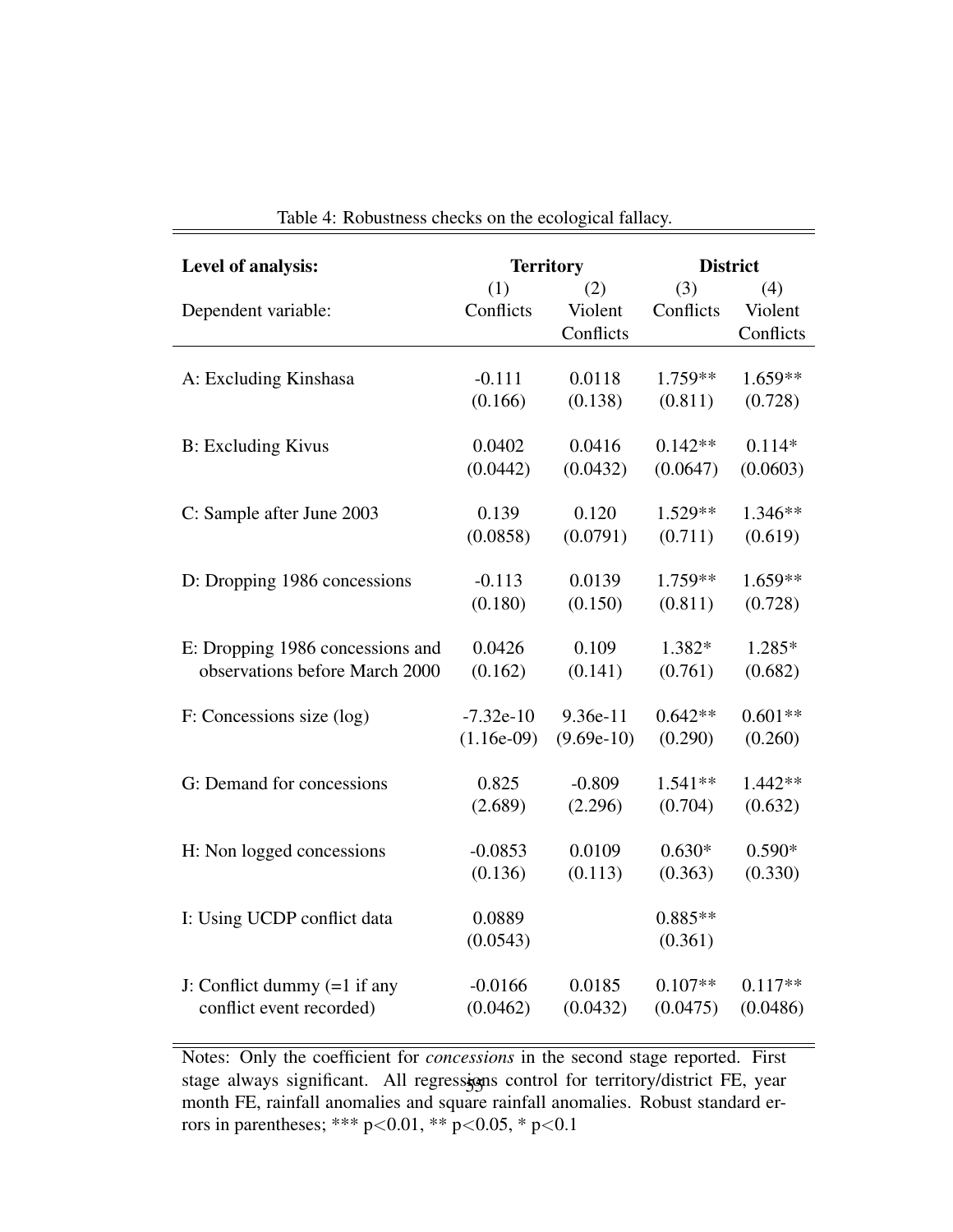| Level of analysis:  |                  | Territory                   |                  | District                    |
|---------------------|------------------|-----------------------------|------------------|-----------------------------|
| Dependent Variable: | (1)<br>Conflicts | (2)<br>Violent<br>Conflicts | (3)<br>Conflicts | (4)<br>Violent<br>Conflicts |
|                     |                  |                             |                  |                             |
| (Log) Concessions:  |                  |                             |                  |                             |
| Spatial lag         | 73.69***         | 73.69***                    | 3.2              | 3.8                         |
| Spatial error       |                  | 73.49*** 73.49***           | 2.7              | 3.4                         |

Table 5: Lagrange Multiplier tests for spatial correlations

 $=$ 

Note: \*\*\*  $p < 0.01$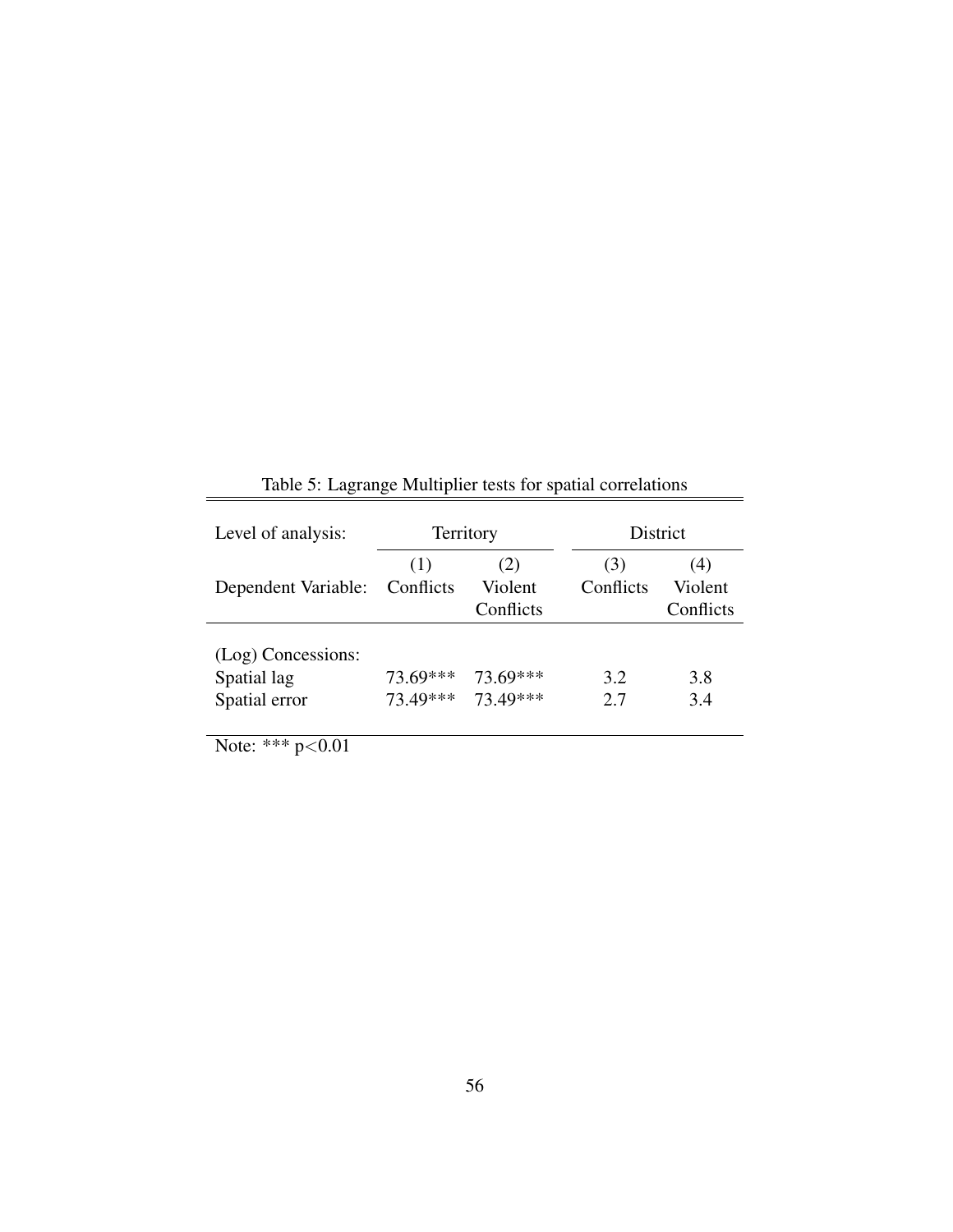|                         | €                              | $\odot$                                   | $\overline{c}$                                                                                 | $\widehat{f}$                                                  | $\odot$                       | $\circledcirc$                     | $\odot$                                                       | $\circledast$                                                      | $\widehat{\mathfrak{S}}$                                                         | (10)                                                        | $\frac{1}{2}$                 | (12)                                                             |
|-------------------------|--------------------------------|-------------------------------------------|------------------------------------------------------------------------------------------------|----------------------------------------------------------------|-------------------------------|------------------------------------|---------------------------------------------------------------|--------------------------------------------------------------------|----------------------------------------------------------------------------------|-------------------------------------------------------------|-------------------------------|------------------------------------------------------------------|
| Level of                | Territory                      | Territory                                 | Territory                                                                                      | Territory                                                      | Territory                     | Territory                          | Territory                                                     | Territory                                                          | Territory                                                                        | Territory                                                   | Territory                     | Territory                                                        |
| Analysis                |                                |                                           |                                                                                                |                                                                |                               |                                    |                                                               |                                                                    |                                                                                  |                                                             |                               |                                                                  |
| Order of Spatial Matrix | 2                              |                                           | $\mathbf{c}$                                                                                   | 2                                                              | 2                             | 2                                  |                                                               |                                                                    |                                                                                  |                                                             |                               |                                                                  |
| Dep. Var.               | Conflicts                      | Violent                                   | Conflicts                                                                                      | Conflicts                                                      | Violent                       | Conflicts                          | Conflicts                                                     | Violent                                                            | Conflicts                                                                        | Conflicts                                                   | Violent                       | Conflicts                                                        |
|                         |                                | Conflicts                                 |                                                                                                |                                                                | Conflicts                     |                                    |                                                               | Conflicts                                                          |                                                                                  |                                                             | Conflicts                     |                                                                  |
|                         | ACLED                          | <b>ACLED</b>                              | UCDP<br>$\frac{1}{0.109}$<br>[0.0793]<br>1.441***                                              | ACLED                                                          | <b>ACLED</b>                  | UCDP                               | <b>ACLED</b>                                                  | ACLED                                                              | UCDP                                                                             | ACLED                                                       | <b>ACLED</b>                  | UCDP                                                             |
| Concessions             | $-0.542**$                     |                                           |                                                                                                |                                                                |                               |                                    | $-0.911**$                                                    | $-0.737**$                                                         |                                                                                  |                                                             |                               |                                                                  |
| (go                     | $[0.276]$ $3.337***$ $[1.102]$ | $\frac{1}{10.234}$<br>[0.234]<br>3.105*** |                                                                                                |                                                                |                               |                                    | $\begin{array}{c} [0.416] \\ 2.367*** \\ [0.794] \end{array}$ | $\begin{bmatrix} 0.363 \\ 2.175*** \\ 0.740 \end{bmatrix}$         | $\frac{1}{10.115}$<br>$\begin{bmatrix} 0.115 \\ 0.807*** \\ 0.258 \end{bmatrix}$ |                                                             |                               |                                                                  |
| Veighboring             |                                |                                           |                                                                                                |                                                                |                               |                                    |                                                               |                                                                    |                                                                                  |                                                             |                               |                                                                  |
| Concessions (log)       |                                | [1.009]                                   | [0.362]                                                                                        |                                                                |                               |                                    |                                                               |                                                                    |                                                                                  |                                                             |                               |                                                                  |
| Concessions             |                                |                                           |                                                                                                |                                                                |                               | 6.12E-10                           |                                                               |                                                                    |                                                                                  |                                                             |                               |                                                                  |
| Size (log)              |                                |                                           |                                                                                                | $-3.36e-09*$<br>[1.99e-09]                                     | $-2.45E-09$<br>[1.62e-09]     | $5.36e-10$                         |                                                               |                                                                    |                                                                                  | $-5.65E-09$<br>[3.63e-09]                                   | -4.50E-09<br>[3.02e-09]       | $-1.12E-09$<br>[9.34e-10]<br>0.216**                             |
| Neighboring             |                                |                                           |                                                                                                | $0.400**$                                                      | $0.378***$                    | $0.180***$                         |                                                               |                                                                    |                                                                                  | $0.630*$                                                    | $0.579***$                    |                                                                  |
| Concessions             |                                |                                           |                                                                                                | [0.163]                                                        | [0.140]                       | [0.0479]                           |                                                               |                                                                    |                                                                                  | [0.337]                                                     | [0.287]                       | [0.0927]                                                         |
| Size (log)              |                                |                                           |                                                                                                |                                                                |                               |                                    |                                                               |                                                                    |                                                                                  |                                                             |                               |                                                                  |
| Rainfall                | $-0.0317**$                    | $-0.0301**$                               |                                                                                                | $-0.0372**$                                                    | $-0.0349**$                   | $0.0128**$                         | $0.0461***$                                                   | $-0.0432***$                                                       | $-0.0146***$                                                                     | 0.0543                                                      | $-0.0502*$                    | $0.0168**$                                                       |
| Anomalies               | $[0.0129]$<br>$0.00326$        | $[0.0120]$<br>$0.00362$                   |                                                                                                |                                                                |                               |                                    |                                                               |                                                                    |                                                                                  |                                                             |                               |                                                                  |
| $\mathrm{Rainfall}^2$   |                                |                                           |                                                                                                | $\begin{array}{c} [0.0182] \\ 0.00367 \\ [0.0130] \end{array}$ | $[0.0155] 0.00495$<br>0.00495 |                                    | $[0.0163]$<br>$0.000187$                                      |                                                                    | $\begin{array}{c} [0.00545] \\ -0.00034 \\ \textbf{10.00289} \end{array}$        | $\begin{array}{c} [0.0305] \ 0.00519 \ 0.0202] \end{array}$ | $[0.0259] 0.00625$<br>0.00625 | $\begin{array}{c} [0.00829] \\ 0.00241 \\ [0.00495] \end{array}$ |
| Anomalies               | [0.00775]                      | [0.00719]                                 | $\begin{array}{c} -0.0108^{***} \ \ 0.004451 \ 0.00098 \ 0.002700 \end{array}$                 |                                                                |                               | $[0.00537] 0.00234$<br>$[0.00350]$ | [0.00922]                                                     | $\begin{array}{c} [0.0149] \\ 0.000758 \\ 0.000758 \\ \end{array}$ |                                                                                  |                                                             |                               |                                                                  |
| Yr-Mth FE               | Yes                            |                                           |                                                                                                |                                                                |                               | <b>Les</b><br>Les<br>Les           |                                                               |                                                                    |                                                                                  |                                                             |                               |                                                                  |
| Territory FE            | yes<br>Yes                     | yes<br>Yes                                |                                                                                                | <b>yes</b><br>Yes                                              | yes<br>Yes                    |                                    | មិន<br>អនិន                                                   | <b>yes</b><br>Yes                                                  | yes<br>Yes                                                                       | <b>Sex</b><br>Sex                                           | <b>yes</b><br>Yes             | yes<br>Yes                                                       |
| Time trend              |                                |                                           | $\frac{Y_{\text{es}}}{Y_{\text{es}}}}$<br>$\frac{Y_{\text{es}}}{18,000}$<br>$\frac{150}{19,7}$ |                                                                |                               |                                    |                                                               |                                                                    |                                                                                  |                                                             |                               |                                                                  |
| $\frac{8}{3}$           | 18,000                         | 18,000                                    |                                                                                                | 18,000                                                         | $18,\!000$                    | 18,000                             | $\frac{18,000}{2}$                                            | 18,000                                                             | $\frac{18,000}{2}$                                                               | $\frac{8,000}{8}$                                           | $\frac{18,000}{\pi}$          | 18,000                                                           |
| Nbr of Territories      | 150                            | 150                                       |                                                                                                | 150                                                            | 150                           | 150                                | 150                                                           | 150                                                                | 150                                                                              | 150                                                         | 150                           | $\frac{150}{3.211***}$                                           |
| Underid test            | $19.7***$                      | 19.7***                                   |                                                                                                | $6.103***$                                                     | $6.103***$                    | $6.103***$                         | $15.31***$                                                    | $15.31***$                                                         | $15.31***$                                                                       | $3.211***$                                                  | $3.211***$                    |                                                                  |
| Root MSE 2d stage       | 1.147                          | 1.072                                     | 0.39                                                                                           | 1.601                                                          | 1.363                         | 0.458                              | 1.357                                                         | 1.248                                                              | 0.42                                                                             | 2.41                                                        | 2.054                         | 0.62                                                             |

Table 6: Results with spatial dependency Table 6: Results with spatial dependency

Note: \*\*\*  $p$  < 0.01, \*\*  $p$  < 0.05, \*  $p$  < 0.1; Robust standard errors are in brackets. Note: \*\*\*  $p$ < 0.01, \*\* $p$ < 0.05, \*  $p$ < 0.1; Robust standard errors are in brackets.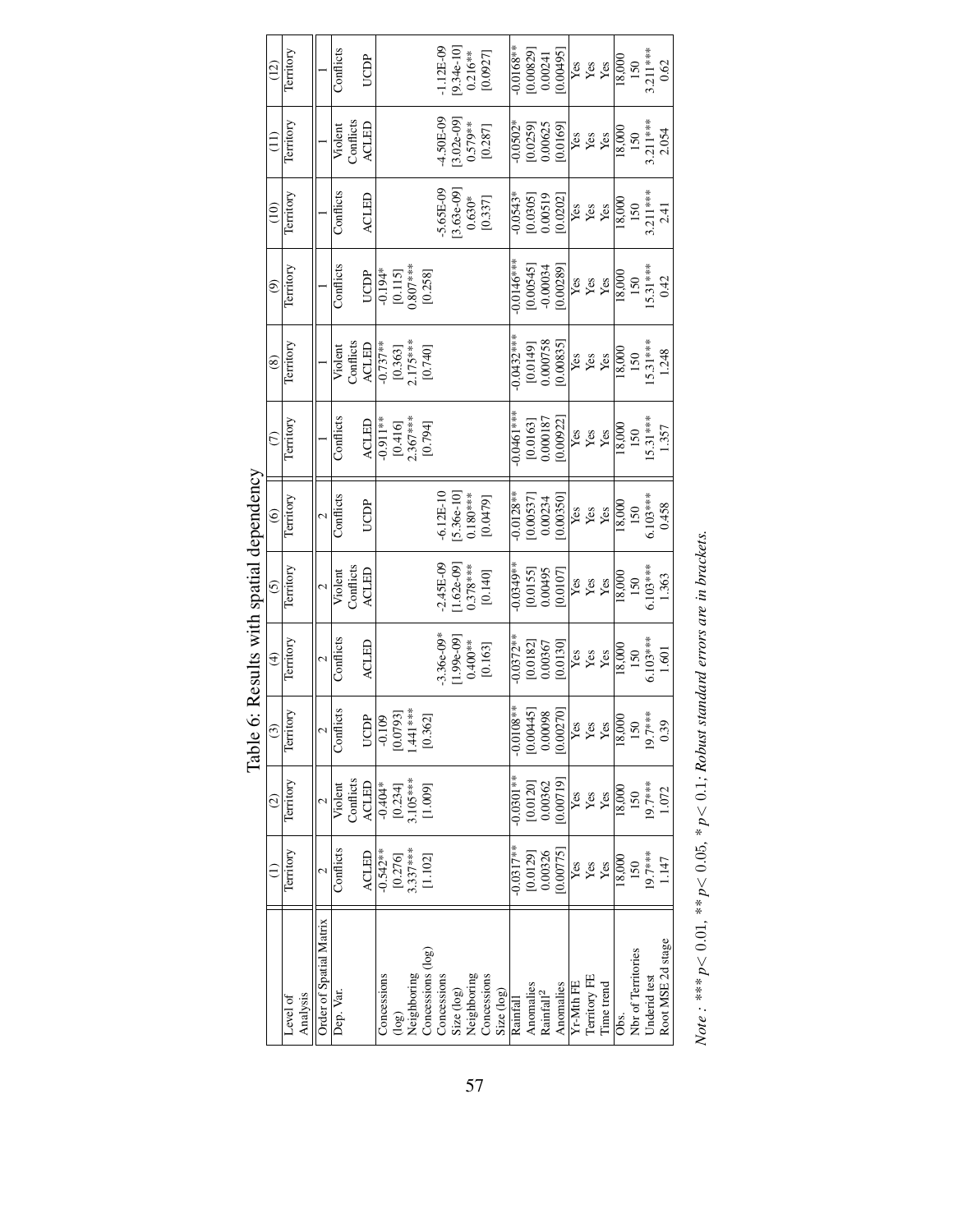| spatially correlated error terms |                |                 |                |               |                |                   |
|----------------------------------|----------------|-----------------|----------------|---------------|----------------|-------------------|
|                                  |                | $\widehat{c}$   | $\widehat{c}$  | $\widehat{f}$ | $\odot$        | $\widehat{\circ}$ |
| Analysis<br>Level of             | Territory      | Territory       | Territory      | Territory     | Territory      | Territory         |
| Order of Spatial Matrix          |                |                 |                |               |                |                   |
| Dep. Var.                        | Conflicts      | Violent         | Conflicts      | Conflicts     | Violent        | Conflicts         |
|                                  |                | Conflicts       |                |               | Conflicts      |                   |
|                                  | ACLED          | <b>ACLED</b>    | UCDP           | ACLED         | ACLED          | UCDP              |
| Spatially lagged                 | 0.102949***    | 0.093942***     | $0.213974***$  | *****466660'0 | ***966560'0    | $0.213974***$     |
| Dep. var.                        | (8.962629)     | (8.145395)      | (19.680156)    | (8.842622)    | (8.330796)     | (19.680155)       |
| Concessions                      | $-0.929731***$ | $-0.780477$ *** | $-0.200213***$ |               |                |                   |
| log(                             | $(-8.20325)$   | $(-7.40765)$    | $(-5.744683)$  |               |                |                   |
| Neighboring                      | 2.534542***    | 2.254936***     | 1.655634***    |               |                |                   |
| Concessions (log)                | (12.828088)    | (12.277626)     | (10.792875)    |               |                |                   |
| Concessions                      |                |                 |                | $-0.010269*$  | $-0.275182***$ | $-0.070541$ ***   |
| Size (log)                       |                |                 |                | $(-1.64964)$  | $(-7.411657)$  | $-5.744686$       |
| Neighboring                      |                |                 |                | $0.030875***$ | 0.794126***    | 0.230999***       |
| Concessions                      |                |                 |                | (2.840914)    | (12.26997)     | (10.792876)       |
| Size (log)                       |                |                 |                |               |                |                   |
| Rainfall                         | $-0.025828$    | $-0.020719$     | $-0.01201$     | 1.041329***   | $-0.021528$    | $-0.01222$        |
| Anomalies                        | $-1.062632$    | $(-0.904529)$   | $(-1.506879)$  | (701.383624)  | $(-0.940009)$  | $(-1.533284)$     |
| Rainfall                         | 0.002528       | 0.001049        | $-0.001955$    | $-0.000478$   | 0.000378       | $-0.002128$       |
| Squared                          | 0.182405)      | (0.080342)      | $(-0.430292)$  | $-0.182242$   | (0.028972)     | $(-0.468628)$     |
| Neighboring                      | $-0.0108$      | $-0.012104$     | 0.004163       | $0.09241***$  | $-0.009688$    | 0.004848          |
| Rainfall                         | $(-0.381019)$  | $(-0.45315)$    | (0.447898)     | $-7.541886$   | $(-0.362809)$  | (0.521729)        |
| Neighboring                      | -0.018576      | $-0.015474$     | -0.003709      | -0.000862     | $-0.013521$    | $-0.003143$       |
| Rainfall <sup>2</sup>            | $-1.082606$    | $-0.957215$     | $-0.660009$    | $-0.265764$   | $-0.837552$    | $-0.559999$       |
| Spatial error                    | $0.28152***$   | 0.294532***     | 0.341217       | 0.496263***   | 1.294326***    | $0.341217***$     |
| Correlation                      | (12.71644)     | (12.759904)     | (12.930554)    | (13.652167)   | 12.759201)     | (12.930554)       |
| Yr-Mth FE                        | Yes            | Yes             | Yes            | Yes           | Yes            | Yes               |
| Territory FE                     | Yes            | Yes             | Yes            | Yes           | Yes            | Yes               |
| Time trend                       | Yes            | Yes             | Yes            | Yes           | Yes            | Yes               |
| Ōbs.                             | 0.800          | 19,800          | 19,800         | 19,800        | 19,800         | 19,800            |
| Nbr of Territories               | 150            | 150             | 150            | 150           | 150            | 150               |
| Log. Likelihood                  | 502            | $-476$          | $-8027$        | -289          | $-291$         | -802              |
|                                  |                |                 |                |               |                |                   |

Table 7: Results with spatial dependency, including spatially lagged dependent and independent variables and a Table 7: Results with spatial dependency, including spatially lagged dependent and independent variables and a

58

*Note : \*\*\* p* < 0.01*, \*\* p* < 0.05*, \* p* <

0.1*; Asymetric T-statistics are in parentheses.*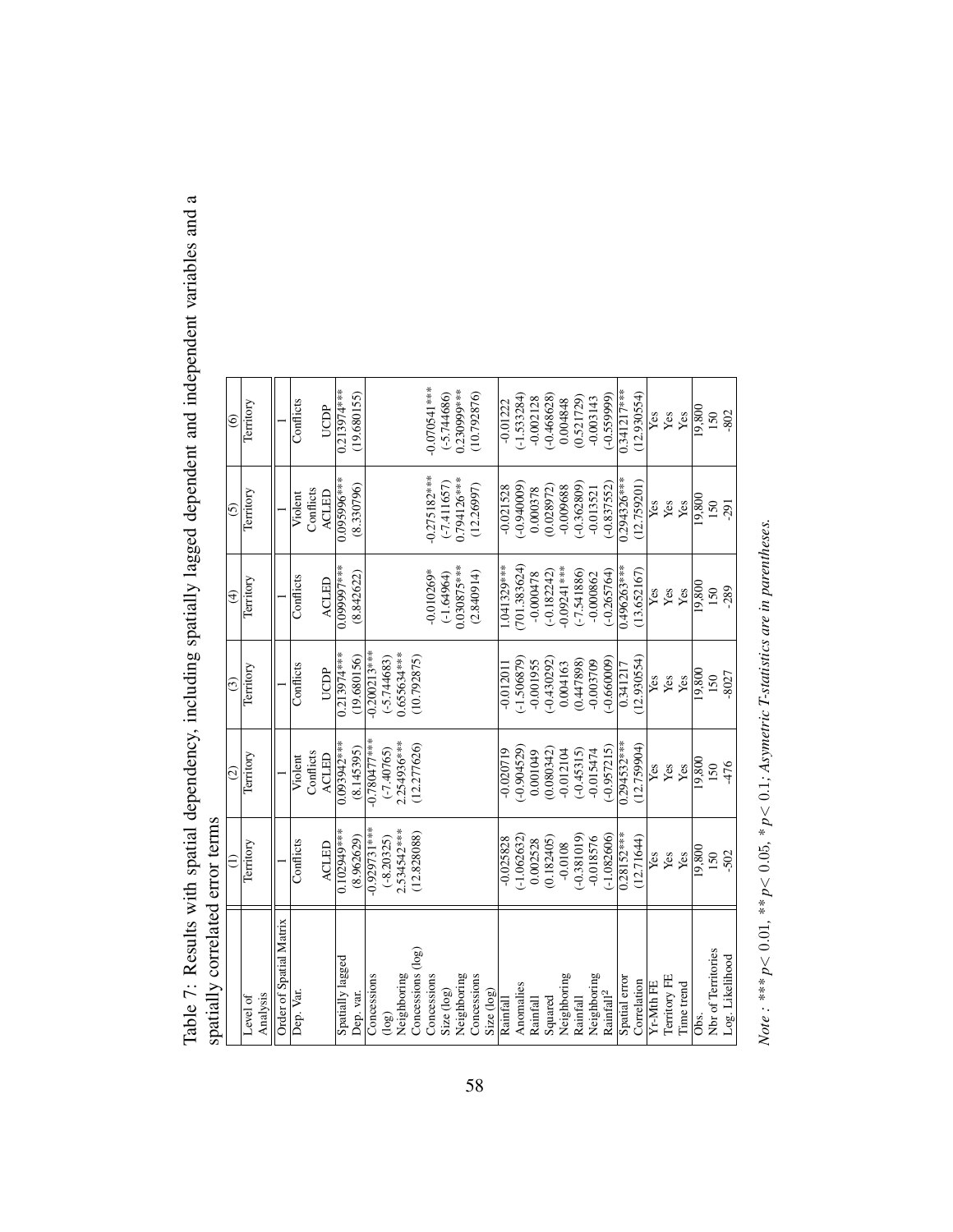Figure 1: Distribution of ACLED conflict events in the DRC, 1997-2007

fig1.png

Note: Green points represent the raw ACLED events. Source: Authors' construction based on ACLED data (Raleigh et al. 2010). Note: Green points represent the raw ACLED events.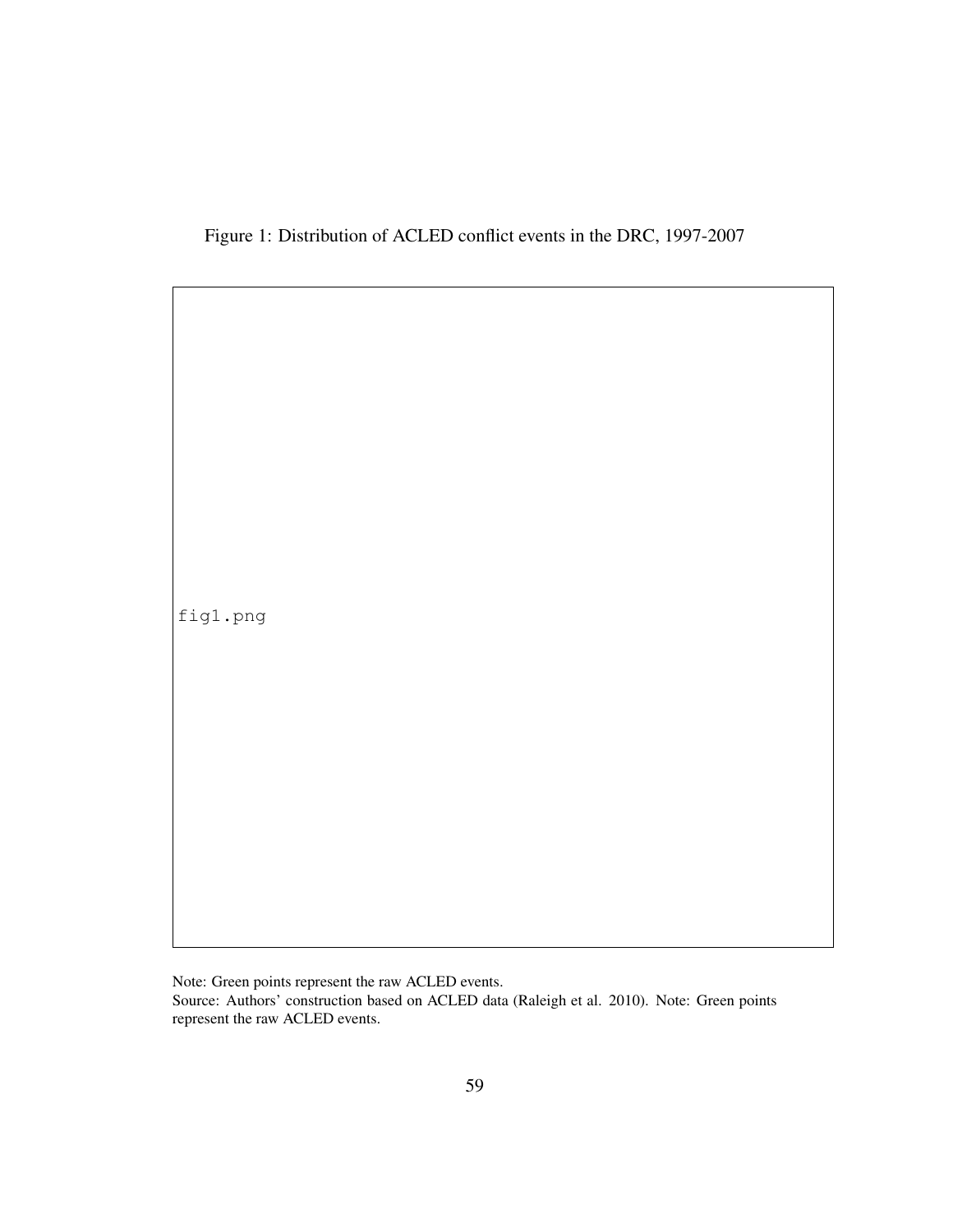

fig2.png

Source: Authors' construction based on ACLED (Raleigh et al. 2010).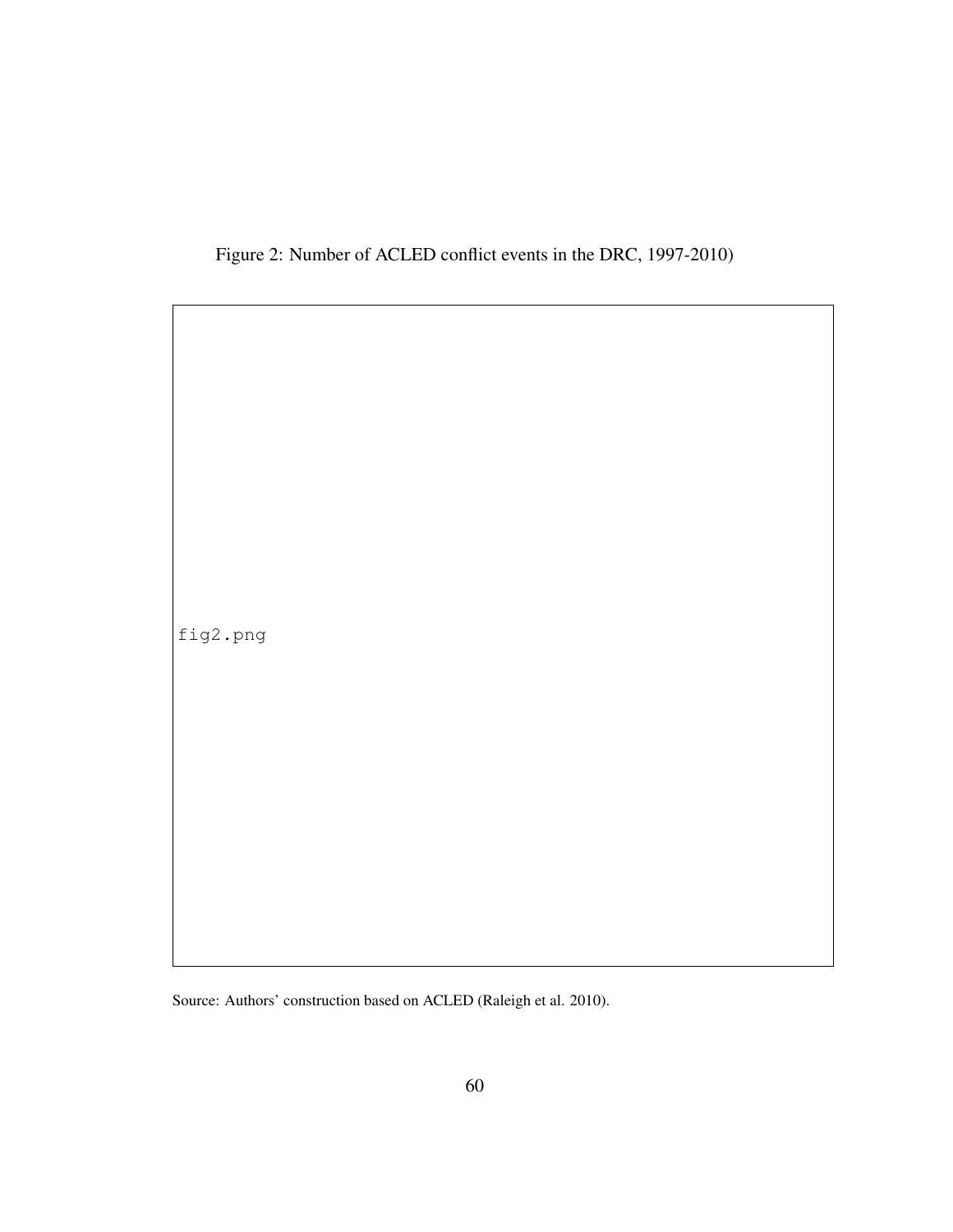Figure 3: Distribution of UCDP conflict events in the DRC, 1997-2007

fig3.png

Note: Points represent the UCDP events.

Source: Authors' construction based on UCDP (Sunderg et al. 2012).